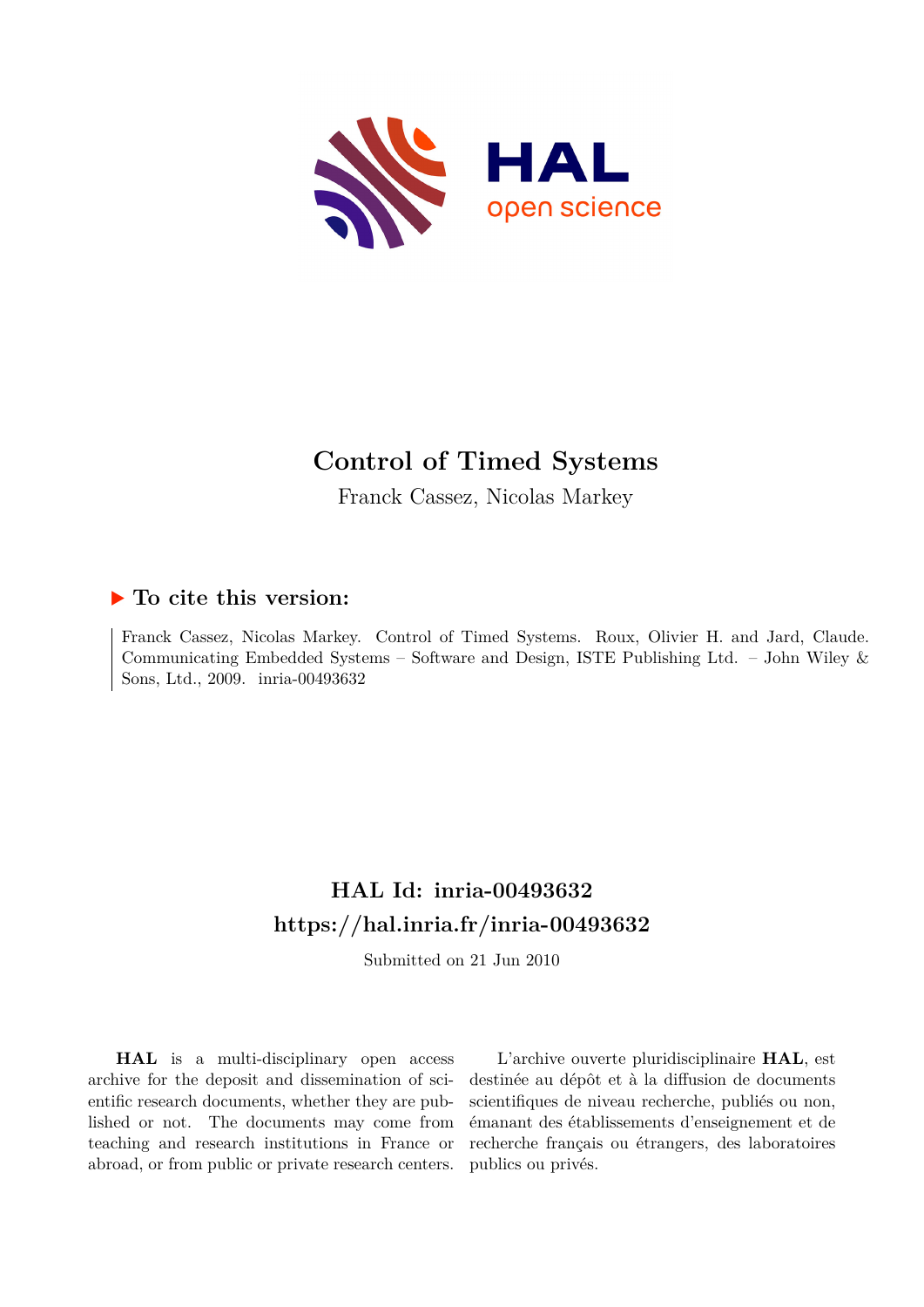# Chapter 3

# Control of Timed Systems

In this Chapter we address the problem of controller synthesis for timed systems. By timed systems we refer to systems which are subject to *quantitative* (hard) real-time constraints. We assume the reader is familiar with the basics of Timed Automata theory, or has read Chapter 1 and Chapter 2 in this book.

# **3.1. Introduction**

It is not always possible to use *discrete time* to specify and model timing constraints. This is why *dense-time* specification formalisms, like timed automata [ALU 94] or time Petri nets [MER 74] have been introduced some years ago. Once a system is modelled by a timed automaton or a time Petri net, it can checked (Chapter 2) for quantitative properties. If a property is not satisfied, we still might be able to act on the system and *control* some of its behaviours: for instance by adding a component, a *controller*. How to compute such a timed controller is the purpose of this Chapter in which we review some algorithms for controller synthesis for timed automata.

# **3.1.1.** *Verification of Timed Systems*

A standard approach to the verification of real-time systems, called *model checking* [SCH 99], consists in 3 phases: (1) build a complete model S for the system (*e.g.* a finite automaton); (2) specify the qualitative correctness property to be satisfied in a non ambiguous logical language ( $e.g.$  temporal logics) as a formula  $\psi$  and (3) check

Chapter written by Franck CASSEZ and Nicolas MARKEY.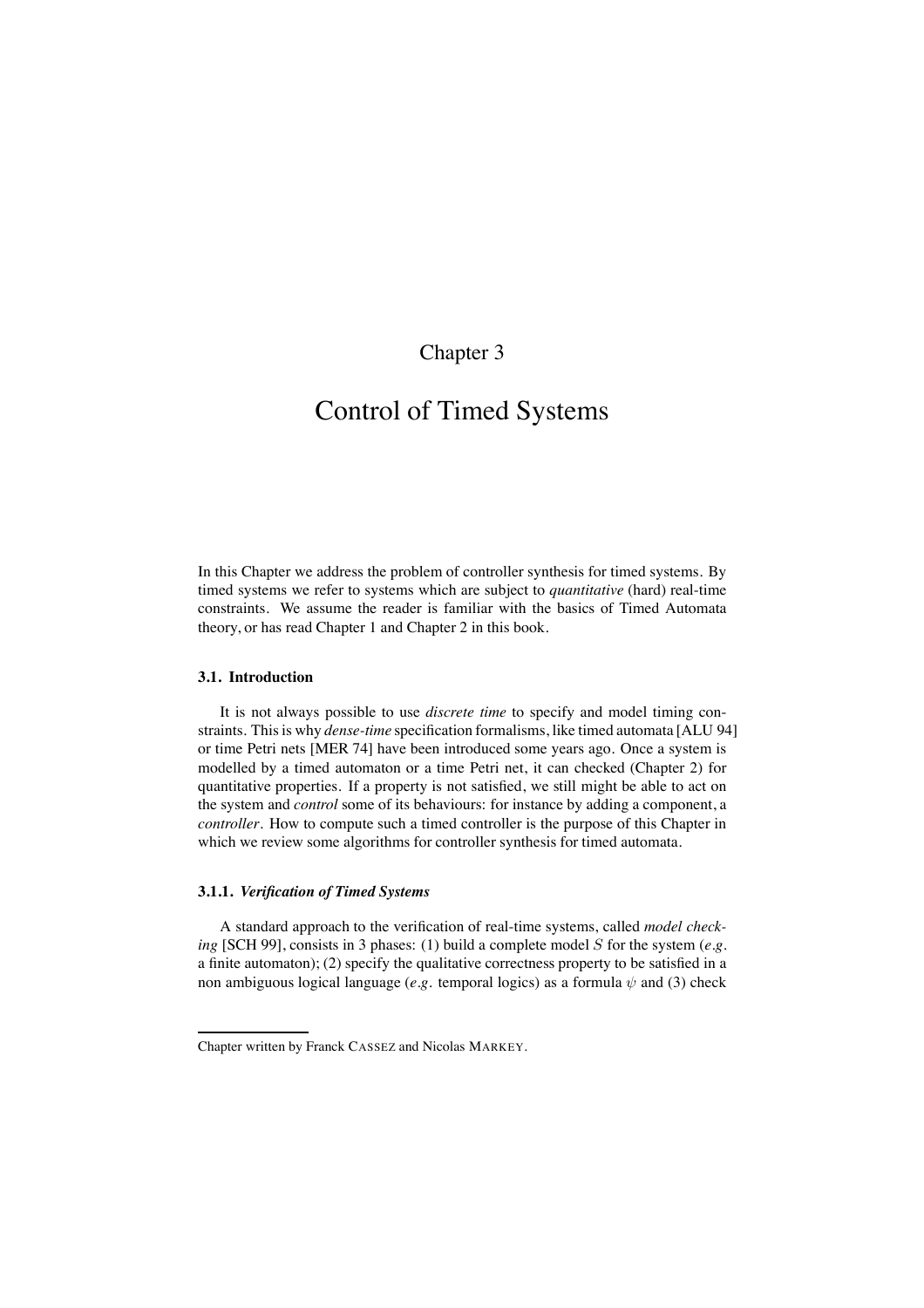algorithmically that S is a *model* of  $\psi$ , denoted  $S \models \psi$ : this is the *model checking* algorithm. Model cheking techniques for discrete event systems and qualitative properties, have been studied for quite a long time and are mature enough to have spread in industry. Nevertheless, for certain types of systems, the correctness property is formulated in terms of *quantitative* requirements that cannot be captured in a discrete time or logical time model. A typical example of such system is the *scheduling* of tasks where the durations of the tasks must be taken into account. It is sometimes possible to use discrete time as an abstraction for dense time but it may turn out to be of limited applicability: if the timing parameters of the system range from 1 to 10 000, using a discrete clock that ticks every time unit produces a prohibitive number of states, and *model checking* algorithms (even if symbolic) will not be able to handle such state spaces. Another disadvantage of using discrete time is that it is not easy to *compose* two systems specified with different time scales. Finally, we may have some limited knowledge of the durations of the tasks in the system. To take into account this uncertainty (durations of the tasks, of the communications), we can use dense time formalisms, for instance *timed automata (TA)* [ALU 94] which are finite automata extended with real-time *clocks*. Model checking algorithms for discrete event systems (finite automata, temporal logics like CTL or LTL) have been extended to timed automata and timed logics and these algorithms are implemented in a variety of tools like UPPAAL [AMN 01], KRONOS [YOV 97], CMC [LAR 98, LAR 05], PHAVER [FRE 05] (see Chapter 7 in this book) and HYTECH [HEN 97].

#### **3.1.2.** *The Controller Synthesis Problem*

To use a *model checking* algorithm, we must have a complete model describing all the behaviours of the system: thus we assume we have a model consisting of the *environment* of the system, the *sensors* and the *controller*. Such systems are called *closed* systems. On the contrary, in the framework of controller synthesis, we assume we have a model of the system which is *open*: if S is a model the system to be controlled, we have to find a controller C to build a closed system  $C(S)$  "S controlled or supervised by C" which represents the complete model.

If the correctness property is  $\phi$ , the *model checking* approach answers to questions of the form "Does  $C(S)$  satisfy  $\phi$ ?". Hence the *model checking* problem can be formally defined by:

given S, C and 
$$
\phi
$$
, does  $C(S) \models \phi$  hold ? [MCP]

The *model checking* approach thus requires to first build (maybe by "hand") a controller C to be able to obtain a closed system  $C(S)$ . This can be a very difficult task for complex systems or when the correctness property involves timing constraints. Moreover, if using our handmade controller  $C$ ,  $\phi$  does not hold on  $C(S)$ , we have to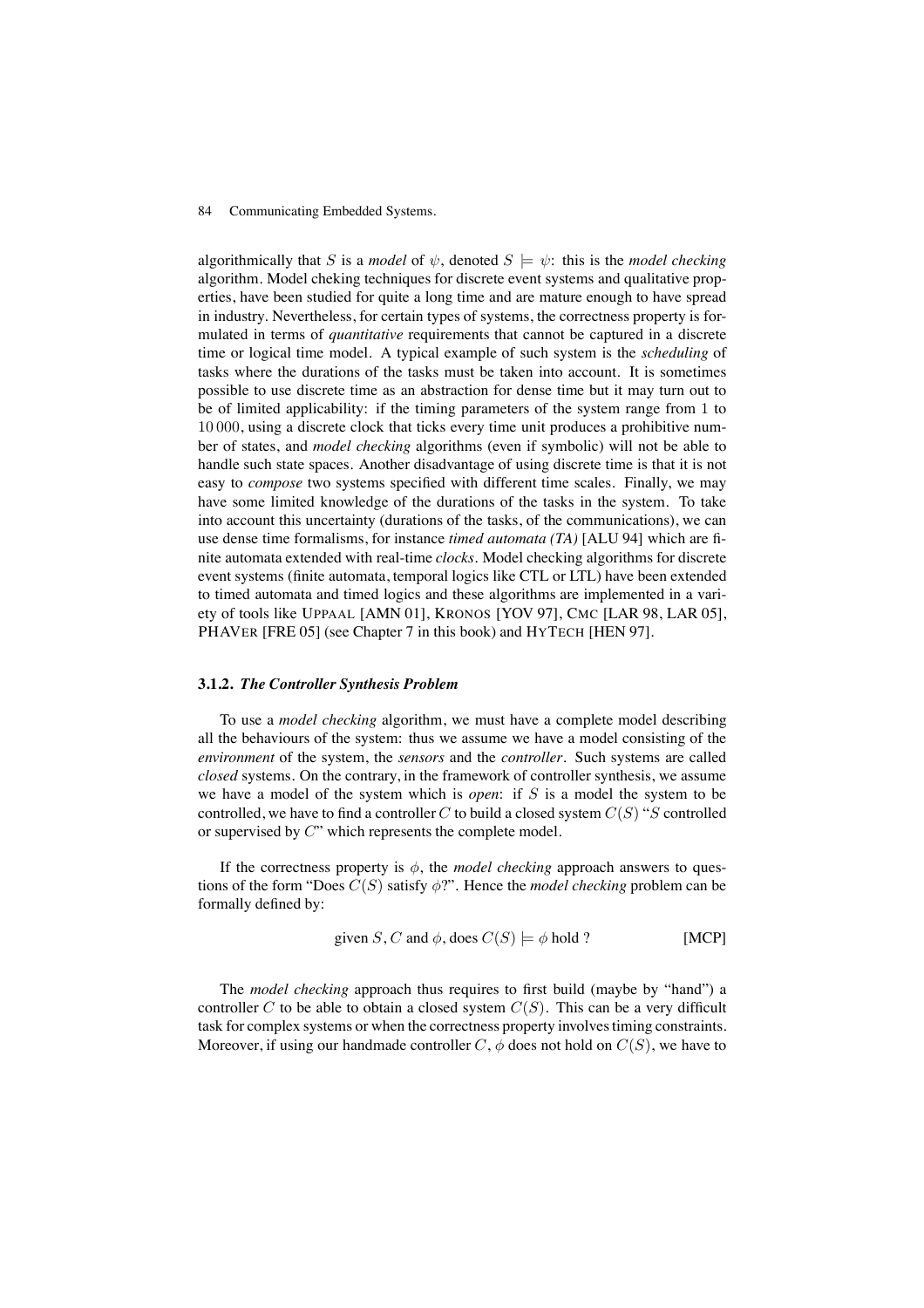iterate and modify C until we finally end up with a satisfactory controller<sup>1</sup>. An ideal solution would be to *compute* (we say *synthesize* in the sequel) a controller (if there is one) such that the correctness property is satisfied. This is the *controller synthesis problem (CSP)* for open systems. Before building a controller we still have to check if one exists, and this is the *control problem (CP)* formally defined by:

given S and 
$$
\phi
$$
, is there any C such that  $C(S) \models \phi$ ? [CP]

To solve problem [CP], we often have to narrow the class of controllers we will consider. For instance, we can look for finite state controllers (with bounded memory) or timed controllers (that can be represented by timed automata). In any case, once we have checked that a controller exists, another task is to build a witness, which is the *controller synthesis problem (CSP)*:

if the answer to [CP] is "yes", build a witness controller 
$$
C
$$
. [CSP]

These problems have been introduced and solved for finite state systems (discrete event systems) in the pioneering work of Ramadge and Wonham [RAM 87, RAM 89]. An alternative framework to study the control problem is the framework of *game theory* which we introduce in the next section.

#### **3.1.3.** *From Control to Game*

A control problem can be formulated as a two-player *game problem* (see [ARN 03, MCN 93, RIE 03, THO 95]): the model of the system is a transition system in which one of two players, controller or environment, is responsible for state change. In this framework, the controller has to find a *strategy* to ensure a particular property, and this, whatever the environment does.

An example of a two-player game is given in Fig. 3.1. In this game, round shaped states are Player 1' states in which Player 1 chooses the next move, and the square shaped states are Player 2' states.

Assume Player 1 plays the following strategy: when the game is in state  $\ell_0$ , he chooses to go to  $\ell_2$ , and when the game is in  $\ell_3$ , he chooses to go to FINAL. If Player 1 plays this strategy, for any strategy of Player 2, the game is bound to end in FINAL. Player 1's strategy is said to be *winning* if the objective of the game (for Player 1) is to reach FINAL (this is called a *reachability objective*).

<sup>1</sup>. This may take a while in the case no such controller exists . . .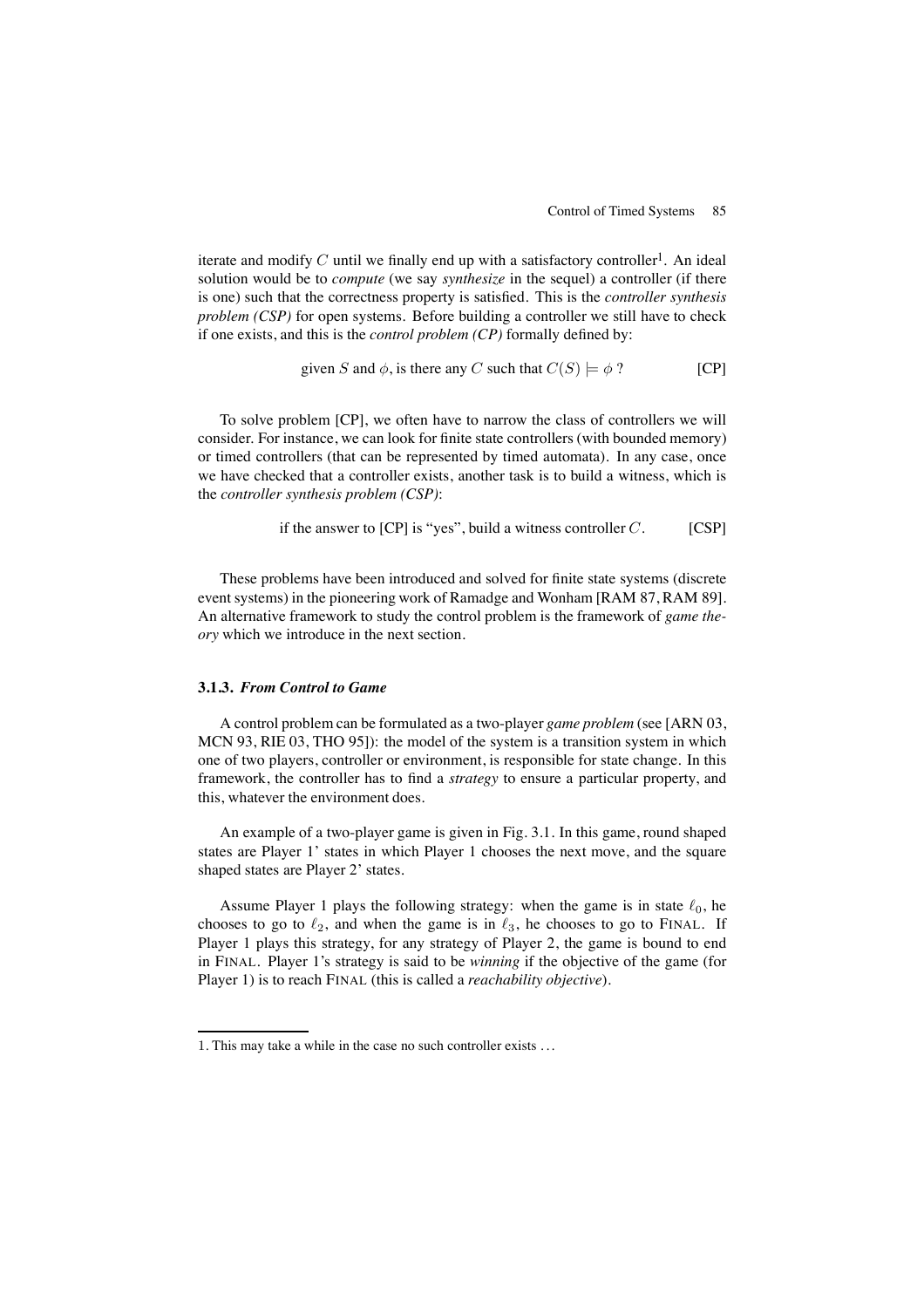On the contrary, if the objective of the game for Player 1 is to avoid FINAL (this is called a *safety objective*), he still has a winning strategy: always choose to go to state  $\ell_1$ .

Finally, if Player 1's objective is to visit  $\ell_3$  infinitely often (*repeated reachability objective* or *Büchi objective*), Player 1 has no winning strategy (he has to play a move and cannot refuse to play): if from  $\ell_0$  he chooses to go to  $\ell_2$ , Player 2 can choose to go to FINAL; if he chooses to got to  $\ell_1$ , Player 2 chooses to go back to  $\ell_0$ .

The type of strategies Player 1 has to follow is also an important parameter for a game. If Player 1 wants to play one of the strategies we have defined previously, he just has to observe the *current* state of the game. Such strategies are called *memoryless* or *positional* strategies. Player 1 could also consider waiting a bit before enforcing state FINAL and for instance choose to go to  $\ell_3$  the first time the game reaches  $\ell_2$  and the second time go to FINAL. He will then have to remember that  $\ell_2$  has been reached once which can be done using one bit of memory. More generally, Player 1 could choose to delay the winning moves n times (choosing to go to  $\ell_3$  for the first n times the game enters  $\ell_2$ ) and at the  $n + 1$ -th times the game enters  $\ell_2$ , he can choose to go to FINAL. All these strategies, when n is fixed are *bounded memory* strategies. There are also games and objectives that cannot be won with bounded memory strategies and in this case Player 1 needs to record the entire history of the game from the beginning, to be able to choose a correct move.



**Figure 3.1.** *A game example*

To solve a control problem using a game theory approach, it suffices to let Player 1 be the controller and Player 2 be the system to be controlled (the environment). The control problem is then: is there a *winning strategy* for Player 1 ? A winning strategy is an actual controller to supervise the system.

# **3.1.4.** *Game Objectives*

Given a game G, a control objective  $\phi$ , solving  $(G, \phi)$  stands for the following control problem: "Is there a strategy C for Player 1 in G to ensure  $C(G) \models \phi$ ?". If  $\phi$  is a safety objective, and in this case we assume it is given as a set of states to stay in or to avoid, we have a *safety control problem (SafCP)*. If  $\phi$  is a reachability objective, we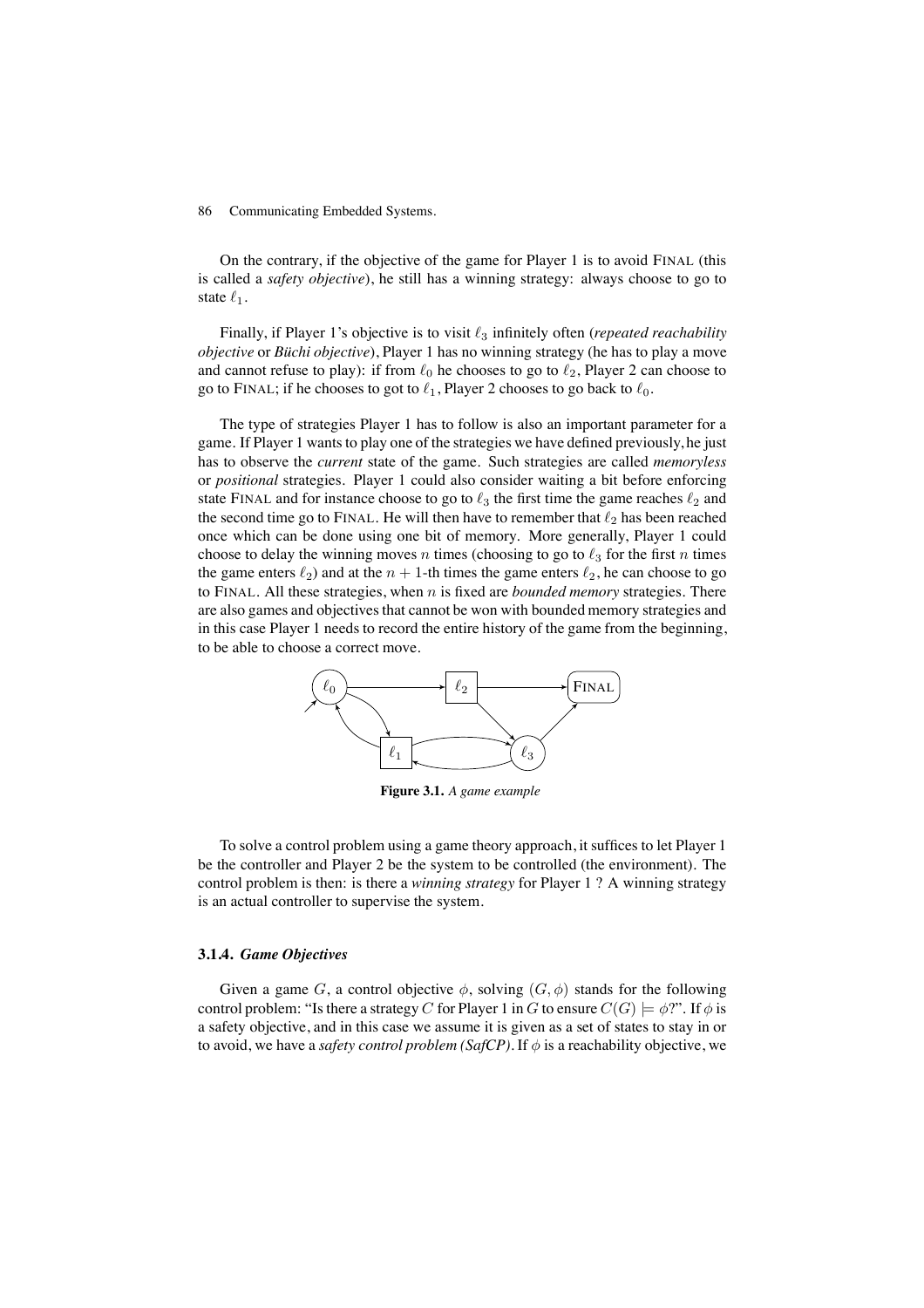have a *reachability control problem (RCP)*. We can define more complex objectives (repeated reachability, Büchi or co-Büchi) or even formulate them as (timed) temporal logic formulas.

# **3.1.5.** *Varieties of Untimed Games*

A game as the one in Fig. 3.1 is a *turn-based* game. As for Chess or Draughts board games, players' moves alternate. A generalization of turn-based games can be obtained by tagging the states of the game with a shape either circle or square: in circle shaped states, Player 1 moves, and in square shaped states, Player 2 moves. In this case, the type of the state determines whose turn it is, but the turn does not always change in each round. This games are called *state-based* games and can be transformed in "equivalent" turn-based games. If the two players can play at the same time as in "Scissors Paper Stone", we have a *concurrent* game. We will briefly mention timed concurrent games in section 3.10.

Turn-based (finite) games enjoy nice properties. For instance they are *determined* for a large class, say  $\beta$  (that includes Büchi objectives), of control objectives [MAR 75]. Being determined means that in each state of the game, either Player 1 can win  $(G, \phi)$ ( $\phi$  taken in B), or Player 2 can win  $(G, \neg \phi)$  where  $\neg \phi$  is the complement of  $\phi$  (this implies that  $\beta$  is closed under complement). Concurrent games do not have this determinacy property.

Moreover, for the types of control objectives we have mentioned earlier (safety, reachability, repeated reachability, . . . ), turn-based and concurrent (untimed) games satisfy the following properties [THO 95]:

– it is decidable in polynomial time whether Player 1 has a winning strategy for  $(G, \phi)$ ;

– if Player 1 has a winning strategy for (G, φ), he has a *memoryless* or *positional* winning strategy;

– if Player 1 has a winning strategy for  $(G, \phi)$ , there is a "most permissive" strategy which is memoryless as well.

The remainder of this chapter is organised as follows. Section 3.2 introduces the basic notions of timed games and their formal definitions, together with strategies. In Section 3.3, we give algorithms to solve the safety control problem for timed automata. The following sections consider more advanced topics related to the control of timed systems. Section 3.4 points out one limitation (related to the practical implementation of controllers) of the previous algorithms, and in Section 3.5, we focus on the notion of *implementable* controllers. In the following Section 3.6, we review some results on more complex control objectives. Section 3.7 addresses the problem of *optimal control*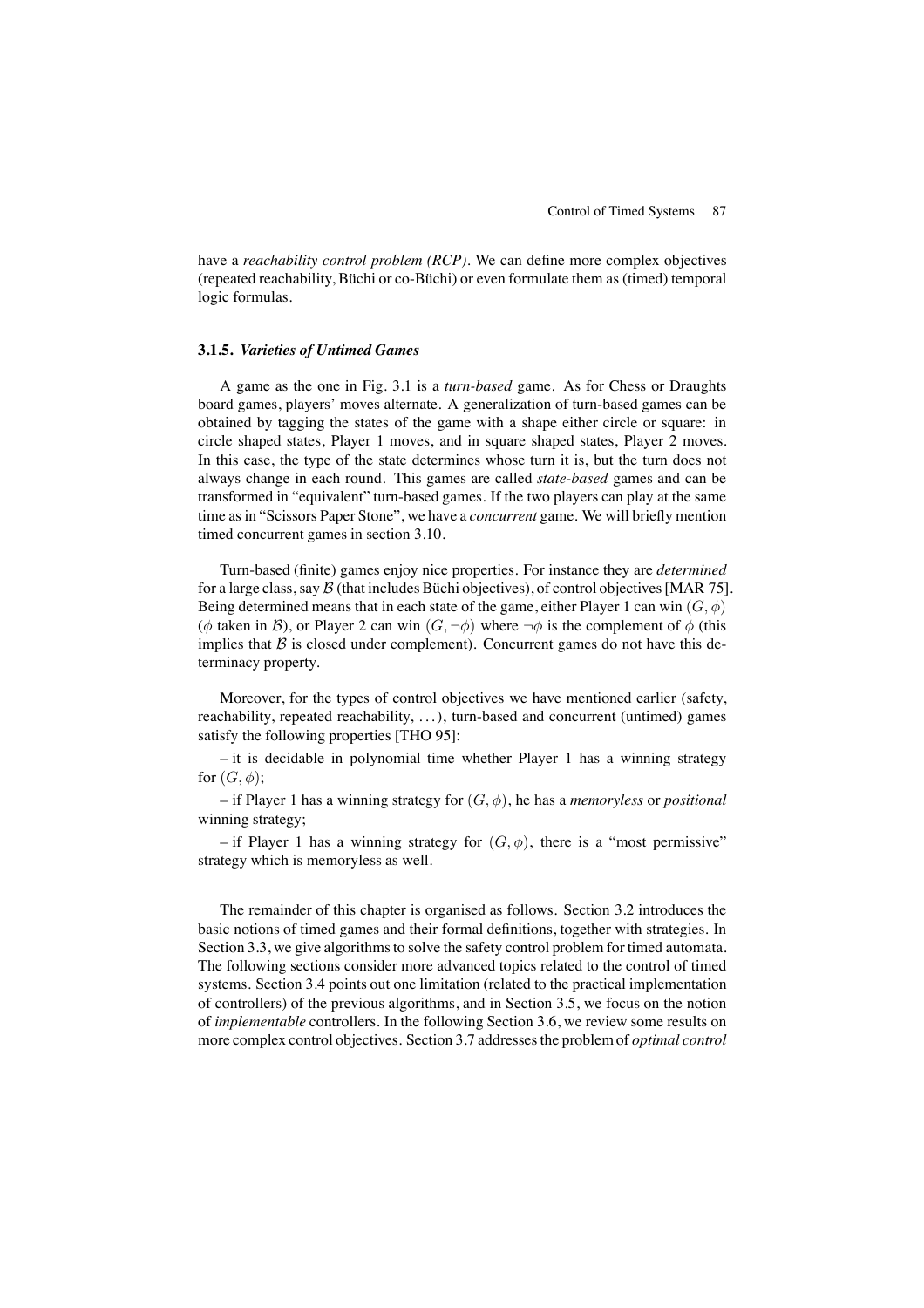for reachability timed games. Efficient on-the-fly algorithms for controller synthesis are described in Section 3.8; a good complement to this section can be found at the end of Chapter 6. Finally, Section 3.10 considers an extended model of timed games introduced in Section 3.2.

# **3.2. Timed Games**

The aim of this first section is to define the formal framework of timed games and related notions. The definition of *timed games* used in the sequel has been introduced in [ASA 98, MAL 95]: it is an extension of timed automata in which the set of actions is split between both players. Besides these discrete actions, each player can also decide to wait in the current location: in this case, time will elapse until one of the player possibly decides to perform an action.

# **3.2.1.** *Timed Game Automata*

DEFINITION 3.1 (TIMED GAME AUTOMATON, TGA).– A *timed game automaton* (or simply *timed game*) is a 7-tuple  $\mathcal{G} = (L, \ell_0, X, \Sigma_1, \Sigma_2, E, Inv)$  satisfying the following conditions:

–  $\Sigma_1$  and  $\Sigma_2$  are disjoint alphabets;

–  $(L, \ell_0, X, \Sigma_1 \cup \Sigma_2, E, Inv)$  is a timed automaton (following Definition 2.2 of Chapter 2).

A timed game is thus a timed automaton the actions of which are associated with players: transitions that belong to the controller are called *controllable*, and the other ones belong to the environment and are called *uncontrollable*.

Informally, a *play* in a timed game proceeds as follows: it starts in an initial location  $\ell_0$  with all clocks set to 0, and is made of a sequence of action and delay transitions. Delay transitions are the "default" transitions, and occur as long as no player decides (or can) play an action transition. In the special case of turn-based games, the delay in each location is decided by the player controlling that location.

EXAMPLE 3.1 .– An example of a timed game is depicted on Fig. 3.2 [CAS 05]. Dashed transitions are uncontrollable (labelled with  $\Sigma_2$ ), and solid transitions are controllable ones (labelled with  $\Sigma_1$ ). This rule will be used all along this chapter.

In this example, all invariants are true, so that it is always possible to let time elapse. Assume that the controller decides to play action  $c_1$  when  $x = 1$ . If the environment does not play action  $u_2$  in the meantime, then the transition corresponding to action  $c_1$ will be fired, and the game will end up in location  $\ell_1$  with  $x = 1$ . The controller will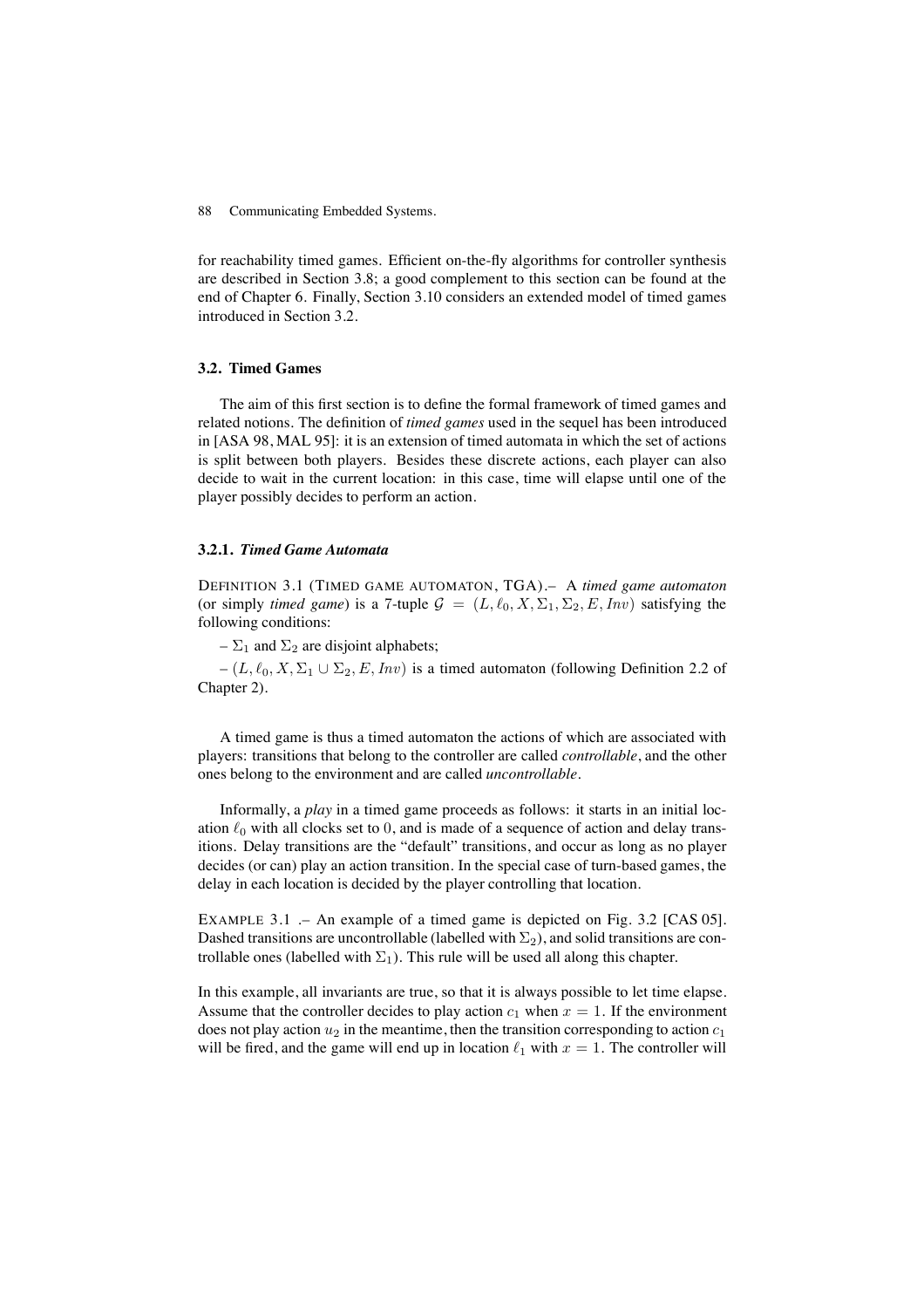then have the opportunity to wait for an extra time unit, and then play action  $c_2$ , leading to his GOAL state. Notice that, when in location  $\ell_1$  with  $x \geq 1$ , the environment cannot play any action. He has to wait until the controller decides to play an action.

Of course, given the strategy "*play action*  $c_1$  *when*  $x = 1$ " of the controller in the initial location, the environment could also have decided to play an action at an earlier time instant, for instance by playing  $u_2$  when  $x = 0.5$  (notice that  $u_1$  is only available when  $x > 1$ ). The play would then have moved to  $(\ell_2, x = 0)$  (since the transition from  $\ell_0$  to  $\ell_2$  resets clock x).



**Figure 3.2.** *An example of a timed game*

Those examples informally illustrate the intuition behind timed games. We now define the corresponding mathematical framework, which will allow us to formally check properties of those games.

In the sequel, we fix a game  $G = (L, \ell_0, X, \Sigma_1, \Sigma_2, E, Inv)$ .

# **3.2.2.** *Strategies and Course of the Game*

Several different semantics have been proposed for timed games: time indeed requires to fix the "rules of the game". We begin here with a natural definition of the semantics of timed games as proposed in [MAL 95]. Section 3.10 will stress the drawbacks of this semantics (especially regarding strategies consisting in "stopping time") and propose another approach to remedy this problem [ALF 03].

#### 3.2.2.1. *The Course of a Timed Game*

The definition of a run of a timed game is that of the underlying timed automaton; following Definition 3.1, a timed game is a timed automaton whose actions are partitioned between controllable and uncontrollable actions. Given a timed game  $G = (L, \ell_0, X, \Sigma_1, \Sigma_2, E, Inv)$ , we write  $T_G$  for the timed transition system which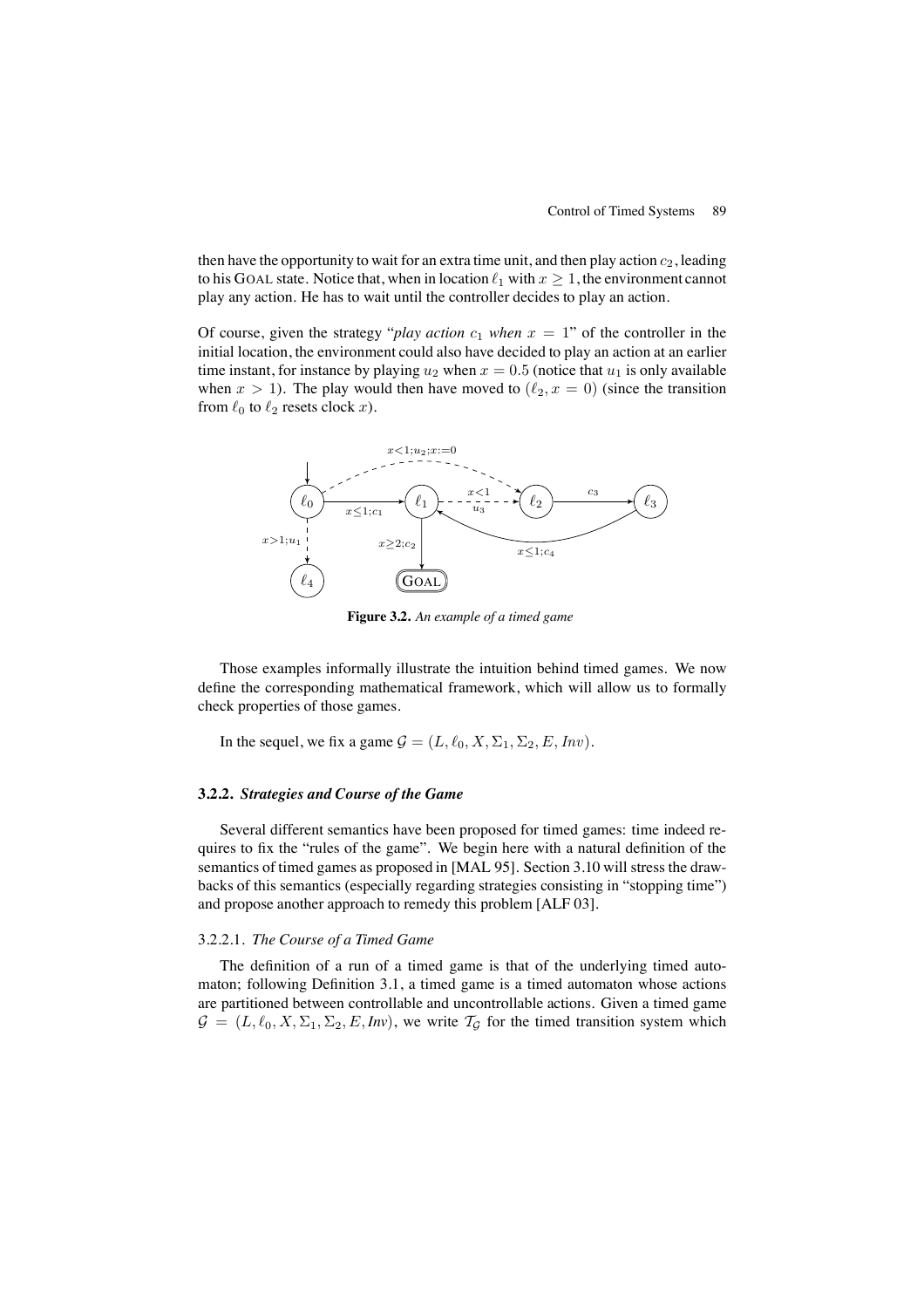gives the semantics of  $G$  (see Chapter 2). A run of the timed game  $G$  is a run of the timed transition system  $T_{\mathcal{G}}$ : it is a sequence

$$
\rho = s_0 \xrightarrow{d_1} s'_0 \xrightarrow{a_1} s_1 \xrightarrow{d_2} s'_1 \xrightarrow{a_2} \cdots \xrightarrow{d_{n-1}} s'_n \xrightarrow{a_n} s_n \cdots
$$

where  $a_i \in \Sigma_1 \cup \Sigma_2$ ,  $d_i \in \mathbb{R}_{\geq 0}$ , and in which configurations  $s_i$  and  $s'_i$  are pairs  $(\ell, v)$ with  $\ell \in L$  and v is a clock valuation. Delay and action transitions thus alternate (two consecutive delay transitions can be merged, and the last delay transition of a finite run can have infinite duration).

The set of runs of the timed game G is written  $\text{Exec}_G$ . We also define the subset of *maximal runs* as being the set fo runs that cannot be extended. This includes several kinds of runs:

– runs having infinitely many action transitions;

– finite runs with infinite duration;

– finite runs with finite duration from which no delay nor action transition is possible.

We write  $\text{Exec}_{\mathcal{G}}^m$  for the set of maximal runs of  $\mathcal{G}$ , and  $\text{Exec}_{\mathcal{G}}^f$  for the set of its finite runs. The length of a finite run is the number of its transitions (both delay and action transitions) along that run.

#### 3.2.2.2. *Strategies*

Strategies are the central concept in game theory. A strategy tells the player how to play, depending on the history of the game. In the case of timed games, players are allowed to wait and stay idle (this is the  $\lambda$  transition in the definition below). As will be seen in the sequel, both players have to agree on playing that special action in order to let time elapse. As soon as one of the players decides to play one of his available actions, time will stop elapsing and the action will be played.

DEFINITION 3.2 (STRATEGY). Let  $j \in \{1, 2\}$  be a player of  $\mathcal{G}$ . A *strategy* for Player j is a mapping  $s: \text{Exec}_{\mathcal{G}}^f \to \Sigma_j \cup \{\lambda\}$  satisfying the following conditions: given a finite run  $\rho$  ending in state  $q = (\ell, v)$ ,

 $-$  if  $s(\rho) = a \in \Sigma_j$ , then there must exist a transition  $q \stackrel{a}{\longrightarrow} q'$  in  $\mathcal{T}_{\mathcal{G}}$ ;

 $-$  if  $s(\rho) = \lambda$ , then there must exist a positive delay  $d > 0$  such that  $q \stackrel{d}{\longrightarrow} q'$ in  $T_G$ .

These conditions encode the fact that any action (including the  $\lambda$  action) proposed by a strategy must be allowed in the game  $G$ . The set of strategies of Player j in  $G$  is denoted by Strat<sub>j</sub> $(\mathcal{G})$ .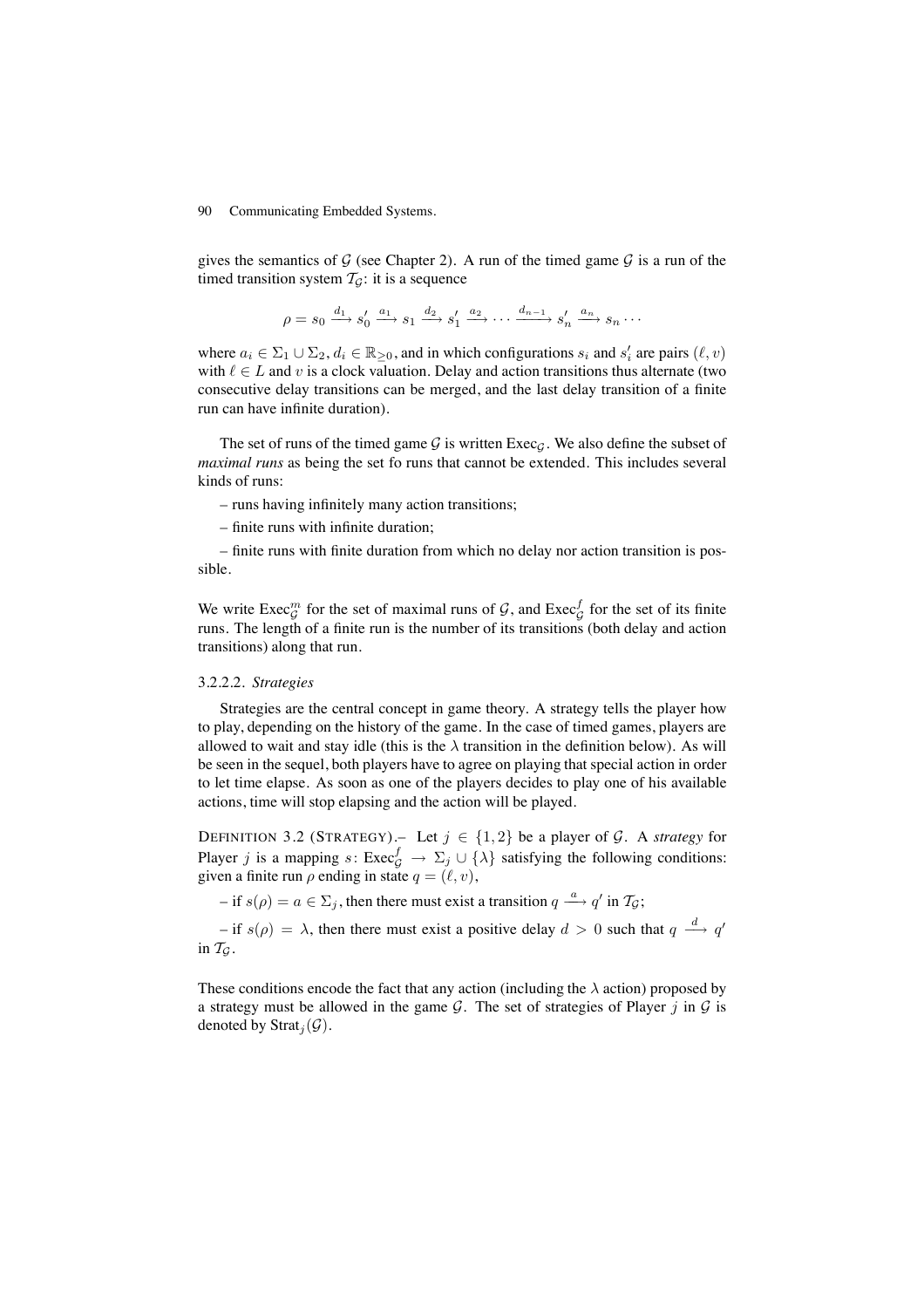When a player plays according to a given strategy, he narrows the set of possible runs of the game to runs that comply with that strategy.

DEFINITION 3.3 (CONTROLLED GAME). Let  $q = (\ell, v)$  be a state of  $\mathcal{G}$ , and s be a strategy for Player 1 (the case of Player 2 would be symmetric). The set of *finite outcomes of s from q*, denoted by  $Out^{f}(q, s)$ , is defined inductively as follows:

– q is the only zero-length run in Out<sup> $f(q, s)$ ;</sup>

– any finite run of G of the form  $\rho' = \rho \stackrel{\sigma}{\rightarrow} q'$  (hence having positive length) belongs to Out<sup> $f(q, s)$ </sup> if, and only if,  $\rho$  belongs to Out<sup> $f(q, s)$ </sup> and one of the following three conditions holds:

- $-\sigma \in \Sigma_2$ ;
- $-\sigma \in \Sigma_1$  and  $\sigma = s(\rho);$
- $-\sigma \in \mathbb{R}_{>0}$  and for any d such that  $0 \le d < \sigma$ , it holds  $s(\rho \stackrel{d}{\longrightarrow} q'') = \lambda$ .

The set of maximal outcomes of s from q, denoted with  $Out^m(q, s)$ , is the union of the following two set of outcomes:

- the set of maximal finite runs in Out  $f(q, s)$ ;
- the set of infinite runs all of whose prefixes are in Out  $f(q, s)$ .

It is understood in this definition that a player can remember the whole history of the play for applying his strategy. However, some strategies have the special feature of being independent of the history and only depending on the current state of the system. Those strategies are called *positional* or *memoryless* strategies. In those special cases, in order to alleviate notations, we will see those strategies as mapping from the set of states to the set of actions of the corresponding player. Below is an example of a positional strategy.

EXAMPLE 3.2 .– We stick to the example of Fig. 3.2, and consider the following memoryless strategy  $\tilde{s}$ :

– from states of the form  $(\ell_0, v)$  with  $v(x) < 1$ , Player 1 (the controller) plays action  $\lambda$ . When  $v(x) = 1$ , he plays  $c_1$ . If ever  $v(x) > 1$ , he again decides to play  $\lambda$ (as this is his only allowed action). Formally,  $\tilde{s}(\ell_0, x < 1 \vee x > 1) = \lambda$  and  $\tilde{s}(\ell_0, x =$  $1) = c_1$ ;

– from  $(\ell_1, v)$ , he plays  $\lambda$  as long as  $v(x) < 2$ , and  $c_2$  when  $v(x) \geq 2$ , *i.e.*,  $\tilde{s}(\ell_1, x < 2) = \lambda$  and  $\tilde{s}(\ell_1, x \ge 2) = c_2$ ;

– from  $(\ell_2, v)$ , he plays  $c_3$ , hence  $\tilde{s}(\ell_2, v) = c_3$ ;

– from  $(\ell_3, v)$ , if  $v(x) < 1$ , he plays  $\lambda$ , and plays  $c_4$  when  $v(x) = 1$ . When  $v(x) > 1$ 1, he has to play  $\lambda$ . Hence  $\tilde{s}(\ell_3, x < 1 \vee x > 1) = \lambda$  and  $\tilde{s}(\ell_3, x = 1) = c_4$ ;

– from  $\ell_4$  and GOAL, Player 1 has no choice and only has to wait:  $\tilde{s}(\ell_4, v)$  =  $\tilde{s}(\text{GOAL}, v) = \lambda.$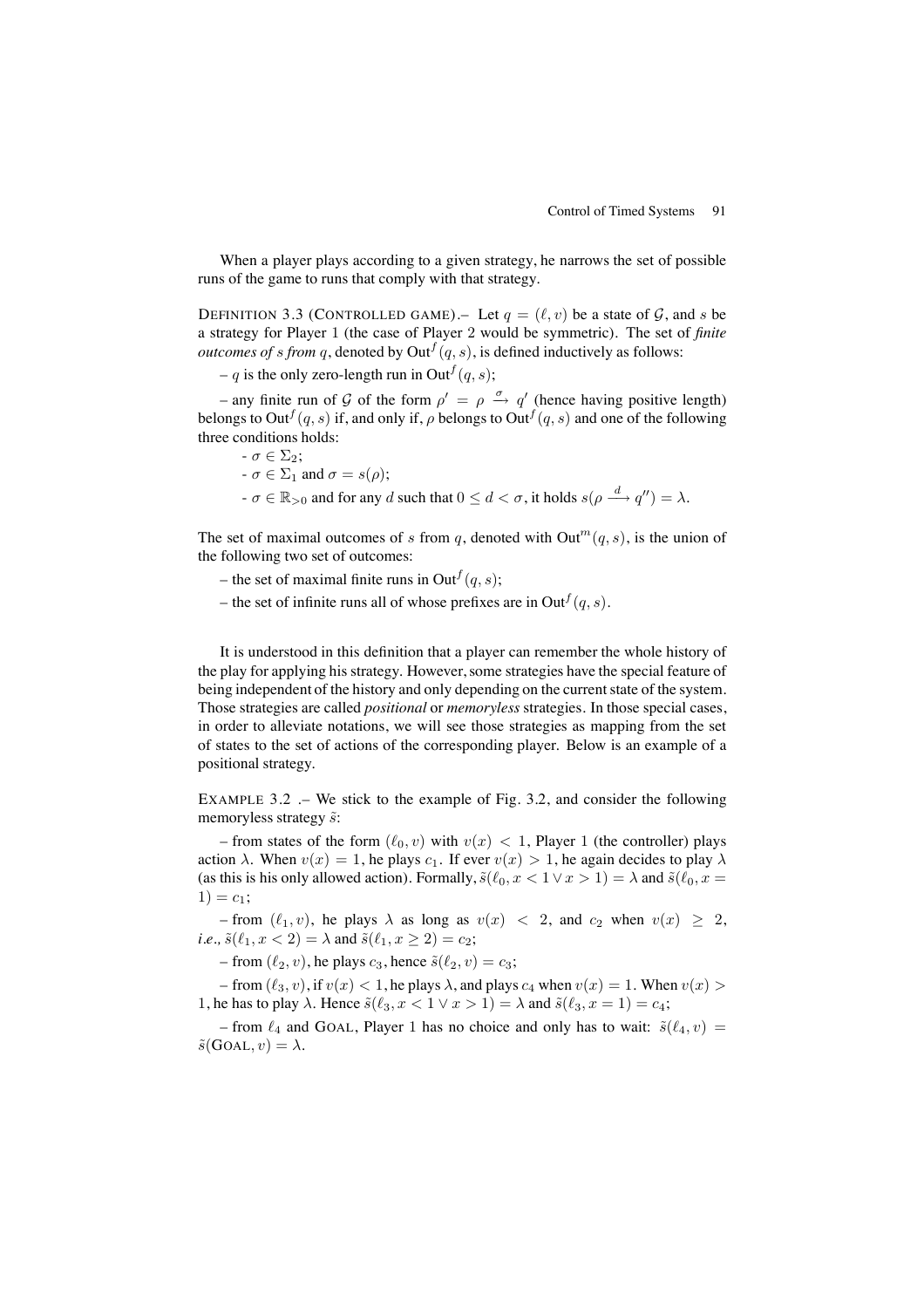Among the outcomes of this strategy from  $(\ell_0, 0)$ , some directly go to  $\ell_1$ , some others go via  $\ell_2$  and  $\ell_3$  (in case Player 2 plays  $u_2$ ), but one is easily convinced that no outcome can ever reach  $\ell_4$ , and that actually all the outcomes eventually reach GOAL.

Let  $\Omega$  be a set of runs (intended to represent the set of winning plays) defining the control objective. In the sequel, we write  $(\mathcal{G}, \Omega)$  for the game G under the winning objective  $\Omega$  (for Player 1).

DEFINITION 3.4 (WINNING STATE, WINNING STRATEGY). – Let  $s \in \text{Strat}_i(\mathcal{G})$  be a strategy for Player 1. We say that s is *winning* from state q for  $\Omega$  if  $Out^m(q, s) \subseteq \Omega$ , *i.e.*, , if all the maximal outcomes meet the objective.

A state  $q$  is *winning* for Player 1 if he has a winning strategy from  $q$ . We write WinState<sub>1</sub>( $\mathcal{G}, \Omega$ ) for the set of states of  $\mathcal G$  that are winning for Player 1.

Finally, a strategy s is said to be winning in  $(G, \Omega)$  if it is winning from the initial state: Out<sup>m</sup>( $(\ell_0, v_0), s$ )  $\subseteq \Omega$ . We write WinStrat<sub>i</sub>( $\mathcal{G}, \Omega$ ) for the set of winning strategies of Player  $j$ . In the sequel, we focus on winning strategies for Player 1 (the controller). We thus write WinStrat( $\mathcal{G}, \Omega$ ), being understood that it refers to player 1. We also sometimes omit to mention  $\Omega$  when it is clear from the context.

EXAMPLE 3.3 .– Back to the example of Fig. 3.2, location GOAL is the reachability objective of the controller. The set  $\Omega$  is then the set of (maximal) runs visiting that location. The strategy  $\tilde{s}$  defined above is then winning from the initial state.

### **3.3. Computation of Winning States and Strategies**

Controller synthesis algorithms for timed automata are given in [ALF 01, ALF 03, ASA 98, MAL 95]. They compute fix-points (as for untimed games): the set of states which are winning in  $n$  steps is computed inductively. When  $n$  tends to infinity, all the winning states are collected. These algorithms terminate because the region equivalence relation on clock valuations introduced in Chapter 2 is also a good equivalence relation for timed games.

In this section, we use a running example depicted in Fig. 3.3 where the control objective is to avoid location BAD. The results of the synthesis algorithms for this example are given at the end of this section.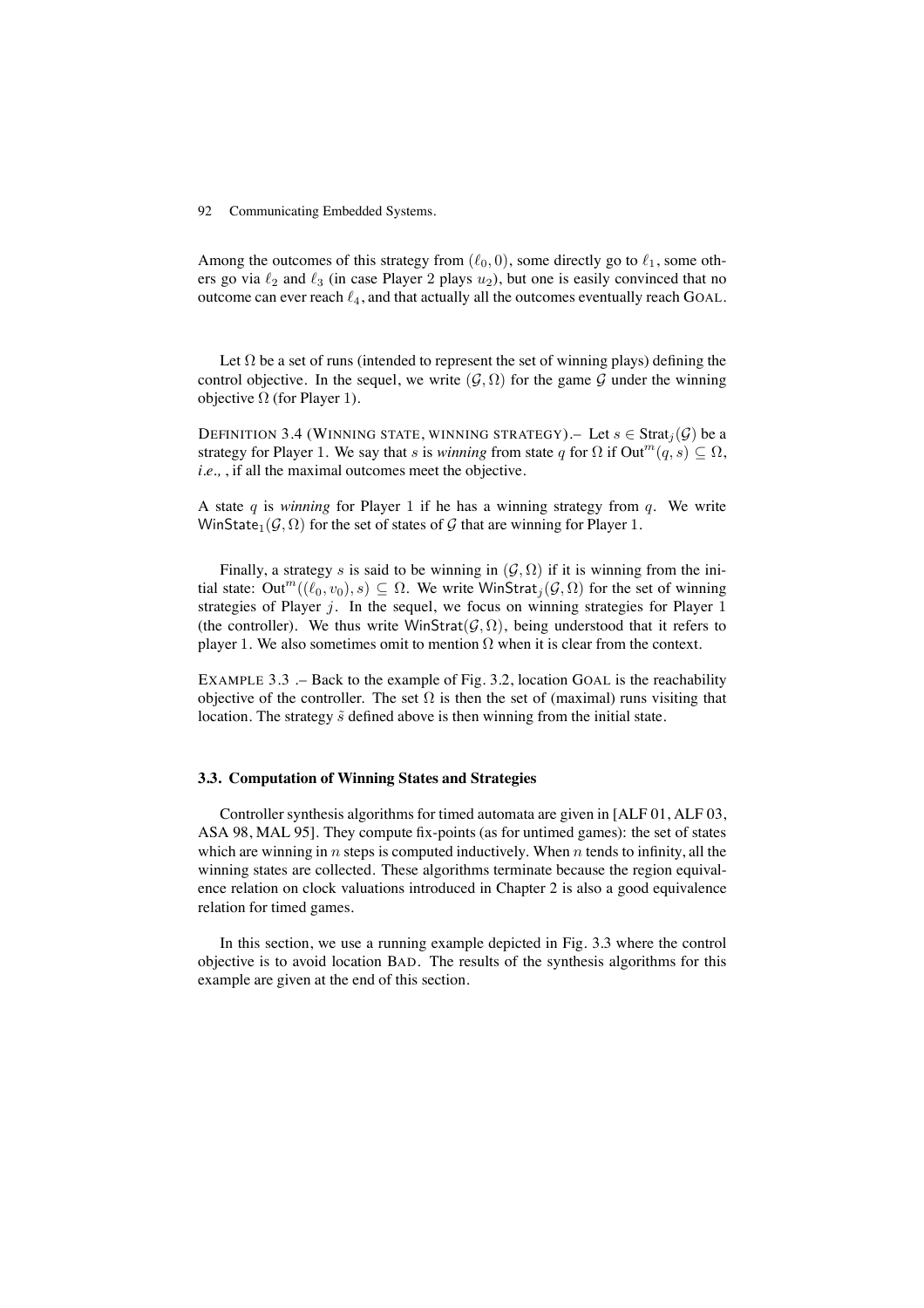# Control of Timed Systems 93



**Figure 3.3.** *A Timed Game Automaton* S

#### **3.3.1.** *Controllable Predecessors*

In order to implement our inductive fix-point algorithm, we define the *controllable predecessors* of a set of states: indeed, to win a game in at most  $n + 1$  steps, the controller must have a strategy to force in one step, a state from which it can win in at most  $n$  steps.

Let  $G$  be a timed game, and  $T_G$  the timed transition system which is the semantics of  $G$ . For a given subset X of S (set of states of  $T_G$ ), we define the sets  $CPre(X)$ and  $UPre(X)$  by:

$$
CPre(X) = \{ q \in S \mid \exists c \in \Sigma_c \text{ such that } q \xrightarrow{c} q' \text{ et } q' \in X \};
$$
  

$$
UPre(X) = \{ q \in S \mid \exists u \in \Sigma_u \text{ such that } q \xrightarrow{u} q' \text{ et } q' \in X \}.
$$

These two sets are respectively the set from which the controller can force, with a controllable transition, the game into the set  $X$ , and the set from which the environment can force, with an uncontrollable transition, the game into the set  $X$ . To complete the definition we have to take into account the time elapsing action  $\lambda$ .

Fig. 3.4 depicts the conditions for a state q to be a *controllable predecessor* of a set of states X: the controller must be able to *force* the game into a state of X, first by time elapsing ( $\lambda$ ) and then by firing a controllable transition c; and from each state  $q_t$ encountered during the time elapsing phase, the environment must not be able to fire an uncontrollable transition leading outside of X (denoted  $\overline{X}$ ).

In Fig. 3.4, state  $q'$  is not a controllable predecessor of X, because during the time elapsing phase, the game reaches a state in  $UPre(\overline{X})$ , from where the environment can force the game in  $\overline{X}$ . On the contrary q is a controllable predecessor of X.

DEFINITION 3.5 (CONTROLLABLE PREDECESSOR). – A state  $q$  is a controllable predecessor of  $X$  iff: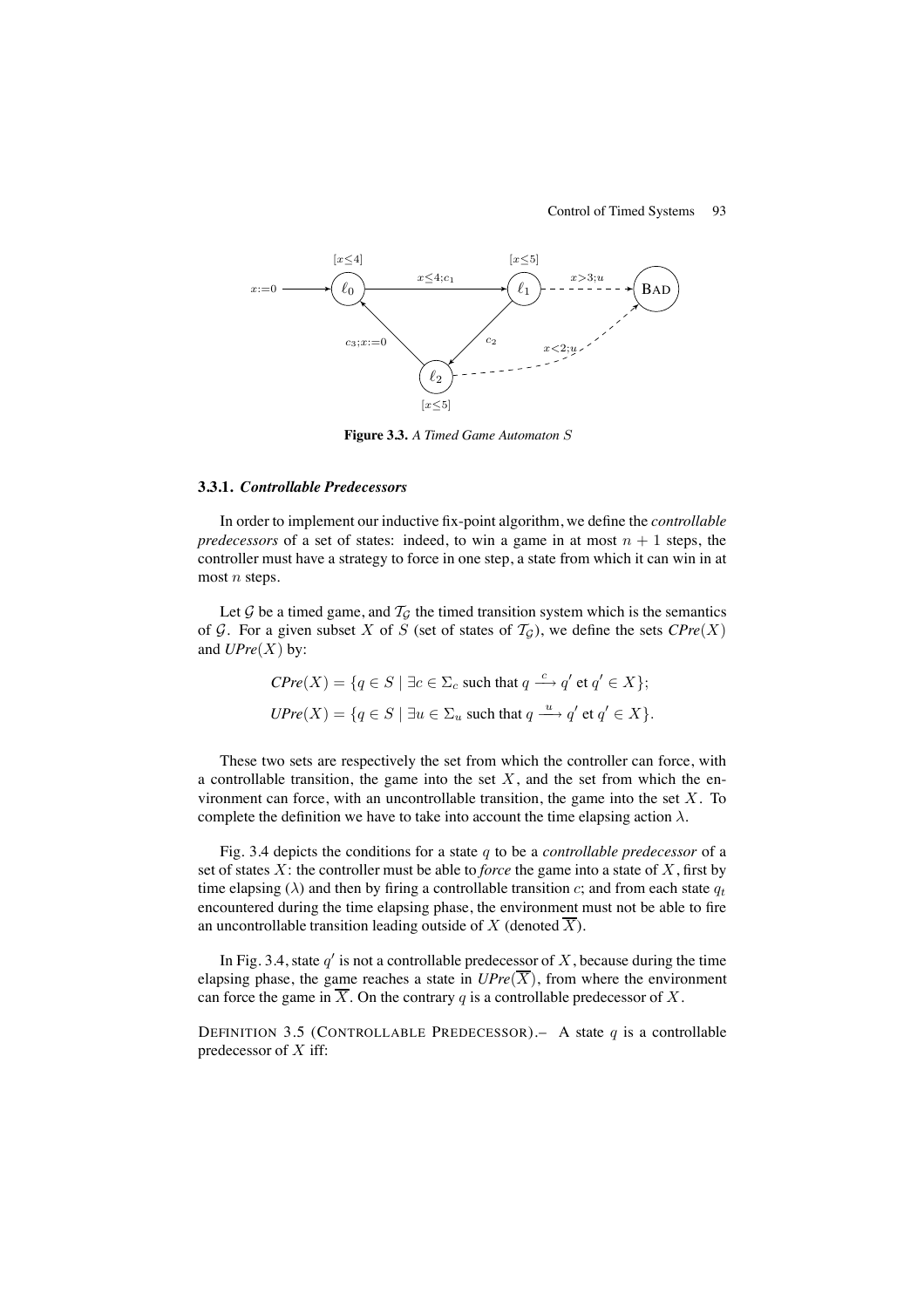94 Communicating Embedded Systems.



**Figure 3.4.** *Controllable Predecessors*

1) there is some  $\delta \geq 0$ , such that  $q \stackrel{\delta}{\rightarrow} q'$  and  $q' \in \mathbb{C}Pre(X)$ ; 2) for all  $0 \le t \le \delta$  such that  $q \xrightarrow{t} q_t$ , we have  $q_t \notin \mathcal{UPre}(\overline{X})$ .

The set of controllable predecessors of X is denoted  $\pi(X)$ .

In Fig. 3.4, the black lined polygon corresponds to the controllable predecessors of the set X. In the example of Figure 3.3, the state  $(\ell_1, x = 1)$  is a controllable predecessor of  $(\ell_2, x = 2)$ : a controller can let time elapse (1 time unit) until  $(\ell_1, x =$ 2) and then fire  $c_2$  from  $\ell_1$  to  $\ell_2$ . During the time elapsing phase no uncontrollable transition can be fired.

REMARK 3.1 .– This definition of controllable predecessors is an extension of the one given for discrete games. It does not take into account the special features of timed games, like liveness enforced by invariants. For instance, for a reachability game with control objective GOAL, and one uncontrolable transition  $(0, x \leq 1, u, \emptyset, GOAL)$  with  $Inv(0) \equiv x \leq 1$ , the environment must play action u before the time point 1. Thus if we would take this into account, a controller could win just by waiting.

It is possible to take into account the cases where the environment is bound to play by modifying the previous definitions. The results we give in this section are still valid in this case.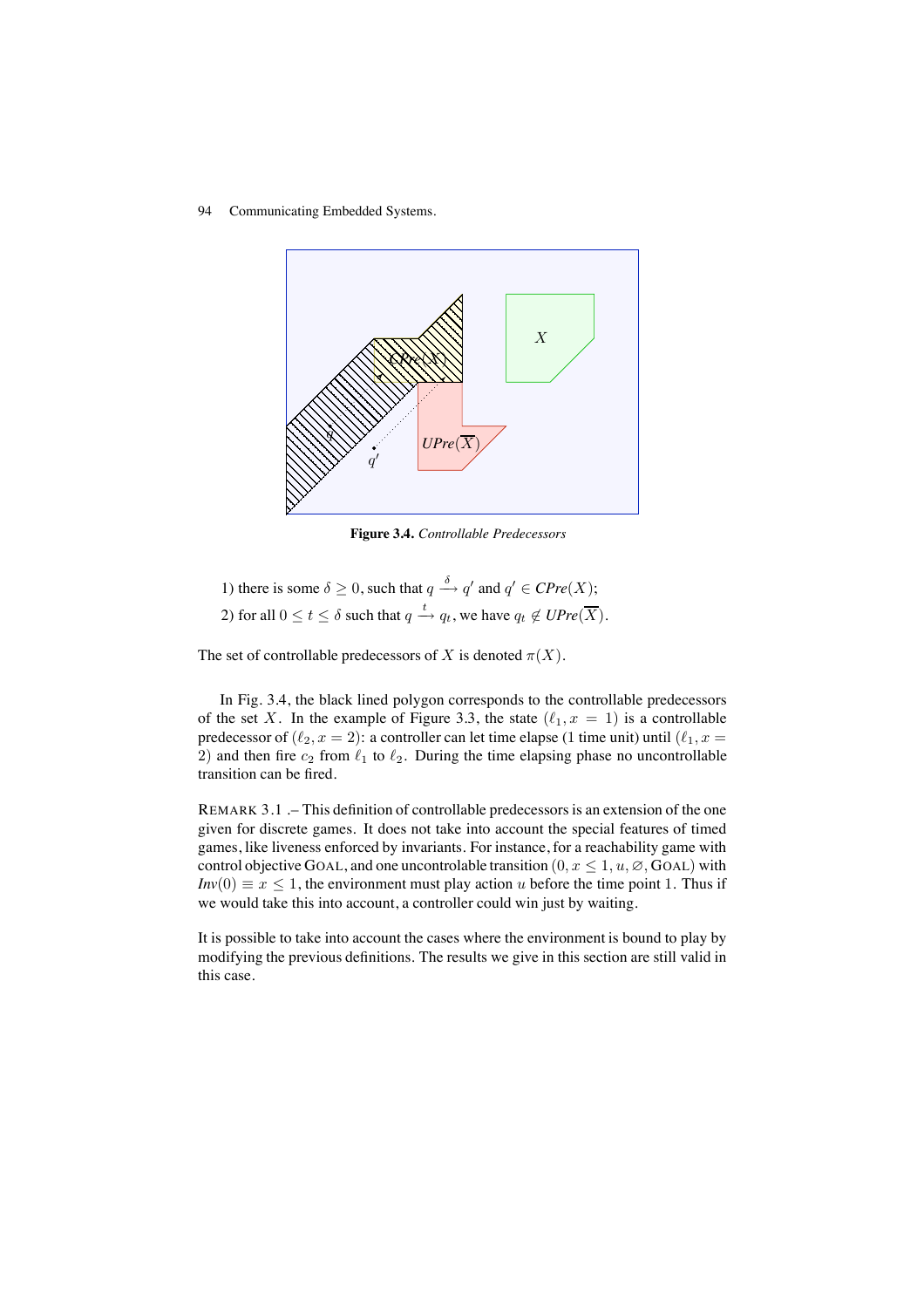#### **3.3.2.** *Symbolic Operators*

The semantics of a timed game automaton is a timed transition system, and as for *model checking* of timed automata, the set of states is infinite. Thus we must develop symbolic techniques, gathering states in "*families*" which have the same properties.

We will use the notion of equivalence, *regions*, between states introduced in paragraph 2.4.2 of Chapter 2. To prove the correctness of this approach, we must show that two states in the same region have the same properties regarding their winning status. If this holds, we can can compute the controllable predecessors of a region. The following Lemma summarizes these two claims:

LEMMA 3.1 .– *If* Z *is a (finite) union of regions (we say a* zone*), then:*  $\mathbf{P}_1$ *: CPre*(*Z*), *UPre*(*Z*) *and*  $\pi$ (*Z*) *are unions of regions (thus zones),*  $\mathbf{P}_2$ *: CPre*(*Z*)*, UPre*(*Z*) *et*  $\pi$ (*Z*) *can be effectively computed.* 

Proving the previous Lemma requires the introduction of an intermediate symbolic operator which computes the states from which a set of states  $A$  can be reached by time elapsing without encountering a state in a set  $B$ . This operator is given by:

$$
Pre_t(A, B) = \{ s \in S \mid \exists \delta \ge 0. \ s \xrightarrow{\delta} s' \land s' \in A \land \forall 0 \le t \le \delta. \ [ (s \xrightarrow{t} s'') \Rightarrow (s'' \notin B) ] \}.
$$

Taking  $A = CPre(X)$  and  $B = UPre(\overline{X})$  allows us to define a symbolic version of the controllable predecessors operator  $\pi$  using  $Pre_t: \pi(X) = Pre_t(CPre(X), UPre(\overline{X})).$ 

EXAMPLE 3.4 .– For the automaton of Fig. 3.3, we have  $CPre(\ell_1, x \leq 3) = (\ell_0, x \leq 3)$ 3) and if  $Z = (\ell_0, x \le 4) \cup (\ell_1, x \ge 0) \cup (\ell_2, x \ge 0)$  then  $\pi(Z) = Z'$  avec  $Z' = (\ell_0, x \leq 3) \cup (\ell_1, 0 \leq x \leq 3) \cup (\ell_2, x \geq 2).$ 

# **3.3.3.** *Symbolic Computation of Winning States*

We can now proceed to the symbolic computation of winning states of a timed game. A *symbolic state* of a TGA is given as a finite union of pairs  $(\ell, Z)$  where  $\ell$  is a location of the TGA and  $Z$  a zone. We assume we have to solve a safety game, and the set of bad states to avoid, is given by BAD which is a symbolic state. The set of winning states of such games is the greatest fix-point of the mapping  $h: X \mapsto \overline{BAD} \cap I$  $\pi(X)$ . As h is a monotonic (decreasing) mapping, this is well defined. To compute this fix-point, we start by computing  $h(S)$  (where S is the set of states of the game), then  $h(h(S))$ , and so on. This algorithm produces a decreasing sequence of symbolic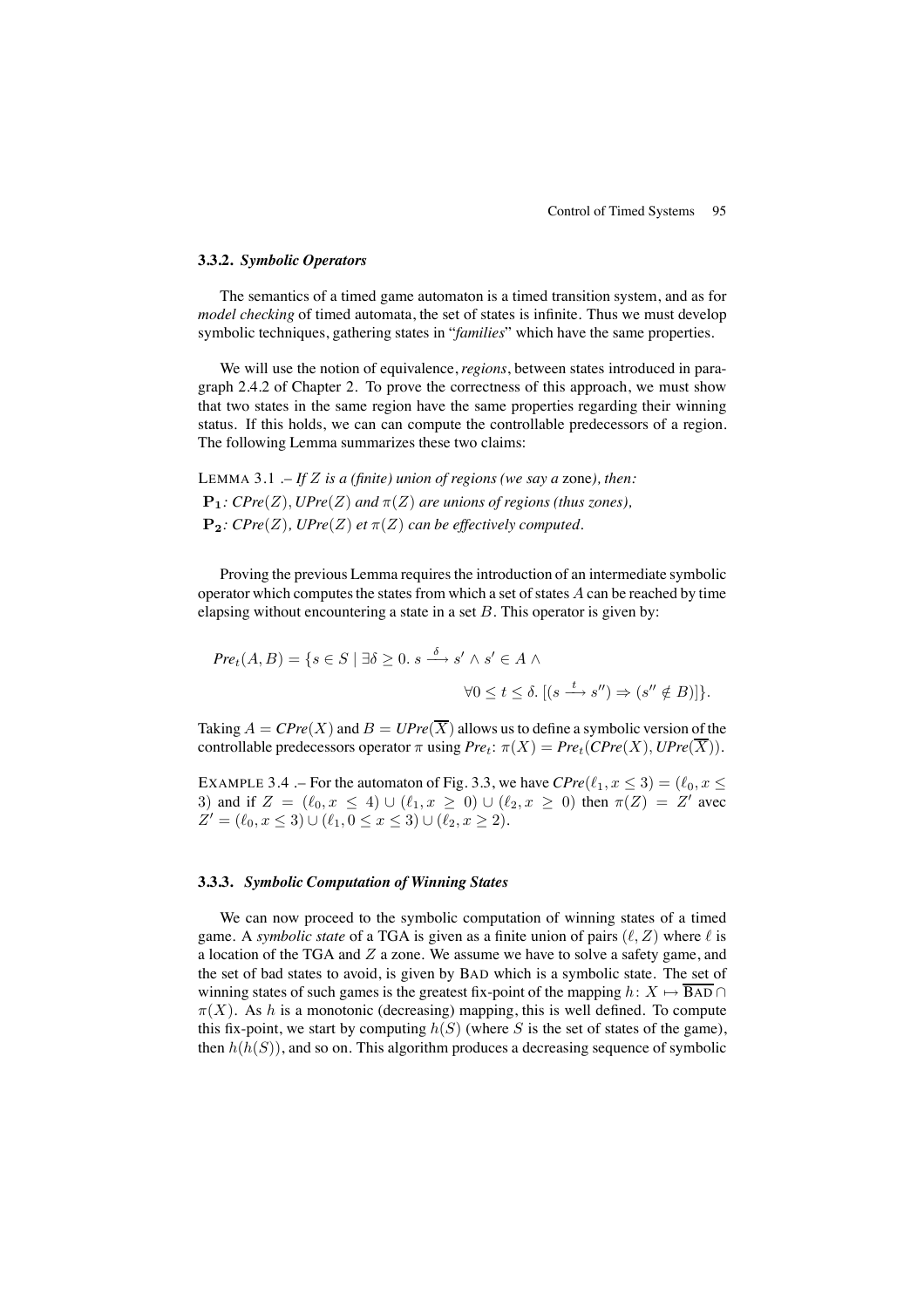| $\leq x$ | $\leq x \leq 5$   $0 \leq x \leq$ |  |                        |  |
|----------|-----------------------------------|--|------------------------|--|
|          |                                   |  | x  < 3  x  < 3  x  < 5 |  |
|          |                                   |  |                        |  |



**Table 3.1.** *Iterative Computation of* h<sup>∗</sup> *for the Example of Figure 3.3*

state and as there is a finite number of such states, this computation terminates in a finite number of steps. When it stabilizes, the greatest fix-point  $h^*$  of h is computed: it is a subset of  $\overline{BAD}$ , and from each state in  $h^*$  the controller has a strategy to stay within  $h^*$  by time elapsing and then firing a discrete transition. The set  $h^*$  is also the largest subset of  $\overline{BAD}$  that the controller can enforce.

EXAMPLE 3.5 .– For the example of Fig. 3.3, the iterative computation of  $h^*$  is given in Table 3.1(a): the winning zone for each location  $\ell_i$  appears in the corresponding column.

REMARK 3.2 .– For reachability games, the goal is to enforce a symbolic state GOAL. Thus the set of winning states is the least fix-point of the mapping  $h: X \mapsto$  GOAL ∪  $\pi(X)$ . Again, this least fix-point can computed iteratively by computing  $h(\emptyset)$ ,  $h(h(\emptyset))$ and so on. Termination is ensured because the sequence of symbolic states which is computed is monotonic. For more complex control objectives (repeated reachability, ...), nested fix-points are required (see [MAL 95, ASA 98, ALF 01, ALF 03]).

As we can effectively decide whether the initial state of a TGA belongs to the symbolic representation  $h^*$  we can decide whether there is a winning strategy using  $h^*$  and moreover:

THEOREM 3.1 ([ASA 98, HEN 99B]).– *The control problems SafCP and RCP are decidable for TGA and EXPTIME-complete.*

#### **3.3.4.** *Synthesis of Winning Strategies*

To solve the Control Synthesis Problem for a safety game, we can define a *most liberal* or *most permissive* strategy. Actually, this strategy is not a strategy in the sense of section 3.2.2.2 as it maps states to *sets* of controllable actions and not to a single controllable action. The most permissive strategy  $f^*$  associates with each run  $\rho$  a set of actions from  $\Sigma_c \cup \{\lambda\}$  which are safe: every non-blocking strategy f (in the sense of section 3.2.2.2) such that  $f(\rho) \in f^*(\rho)$  is winning and conversely a strategy f is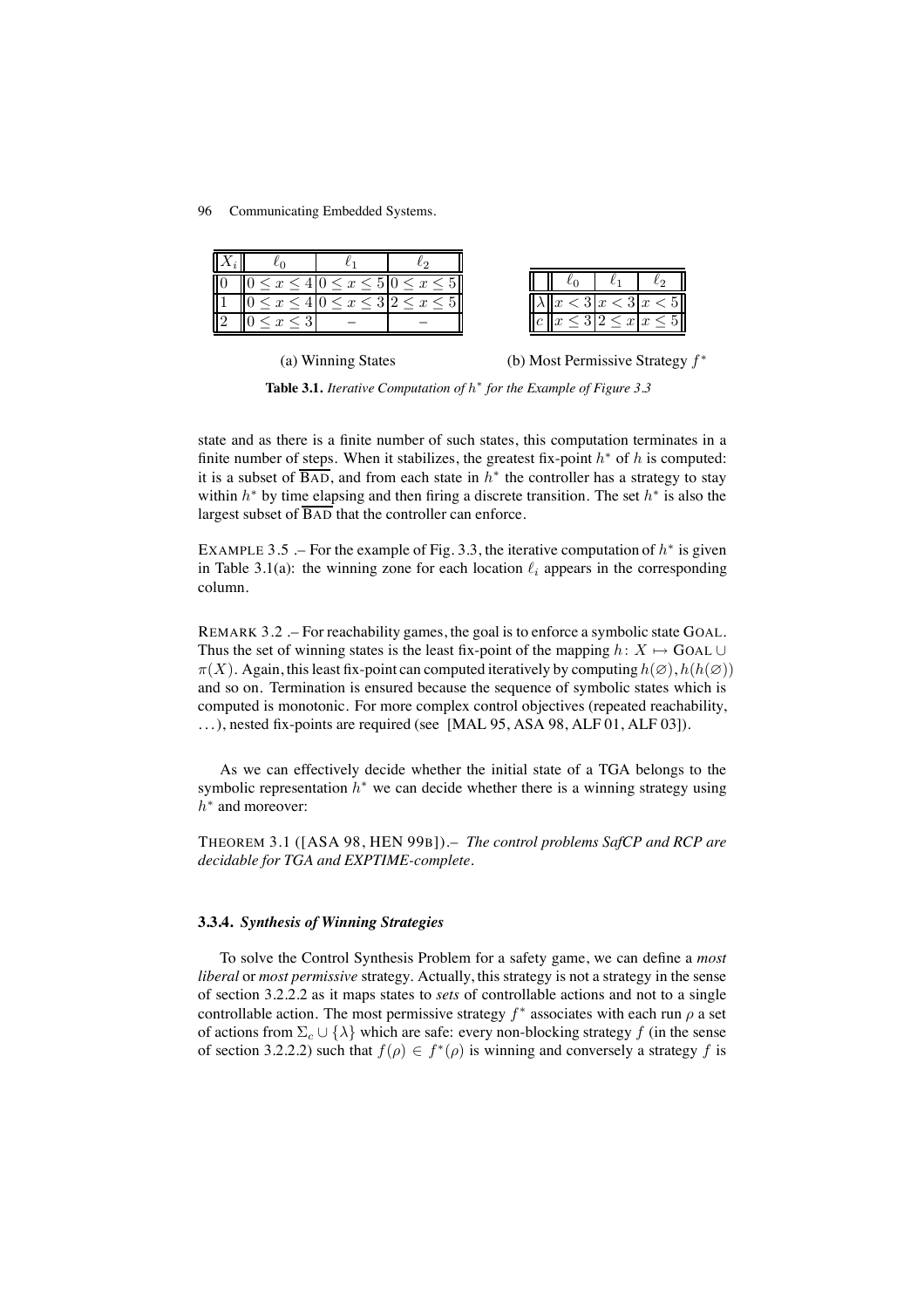winning only if  $f(\rho) \in f^*(\rho)$ . This is why  $f^*$  is called the most permissive strategy. For the synthesis problem we have the following result:

THEOREM 3.2 ([ASA 98]).– *If* G *is a timed game automaton such that the initial state of* G *is winning for a safety objective, then there is a positional winning most permissive strategy*  $f^*$ .

To compute this most permissive strategy, we begin by strengthening the guards of the controllable transitions such that, from a winning state  $s$ , firing the transition with the strengthened guard leads to a winning state. This amounts to computing a most liberal pre-condition. In our case, we strengthen (the guard of) transition  $c_1$  by  $x \leq 3$ ,  $c_2$  by  $x \geq 2$  (which ensures that  $c_2$  is not fired too early). The most permissive strategy is then defined by: wait in each winning state s such that there is some  $\delta$ 0 and  $s \stackrel{\delta}{\longrightarrow} s'$  with s' winning; fire a controllable transition  $c_i$  if the strenghtened guard is satisfied. For the example of Figure 3.3 the most permissive strategy is given in Table 3.1(b). Notice that to obtain a *non-Zeno* strategy, one should not choose infinitely often  $\lambda$  in  $\ell_0$  (or  $\ell_1, \ell_2$ ), but at some point in time we should fire  $c_1$ . Using the previous method we can compute a timed automaton  $C$  (given in Fig. 3.5) which is a representation of the most permissive strategy  $f^*$ , and such that  $Reach(C(G)) \subseteq \phi$ with  $\phi = \text{Reach}(G) \setminus \{BAD\}$ . For reachability games, computing a winning strategy may be a bit more complicated. A correct algorithm is given in [BOU 04b] for this case.



**Figure 3.5.** *Most Permissive Controller* C

# **3.4. Zeno Strategies**

Fix-point algorithms presented in Section 3.3 compute the set of winning states, and the corresponding winning strategies. However, we did not take into account the so-called "Zenoness" problem: it could be the case —and is the case in the example of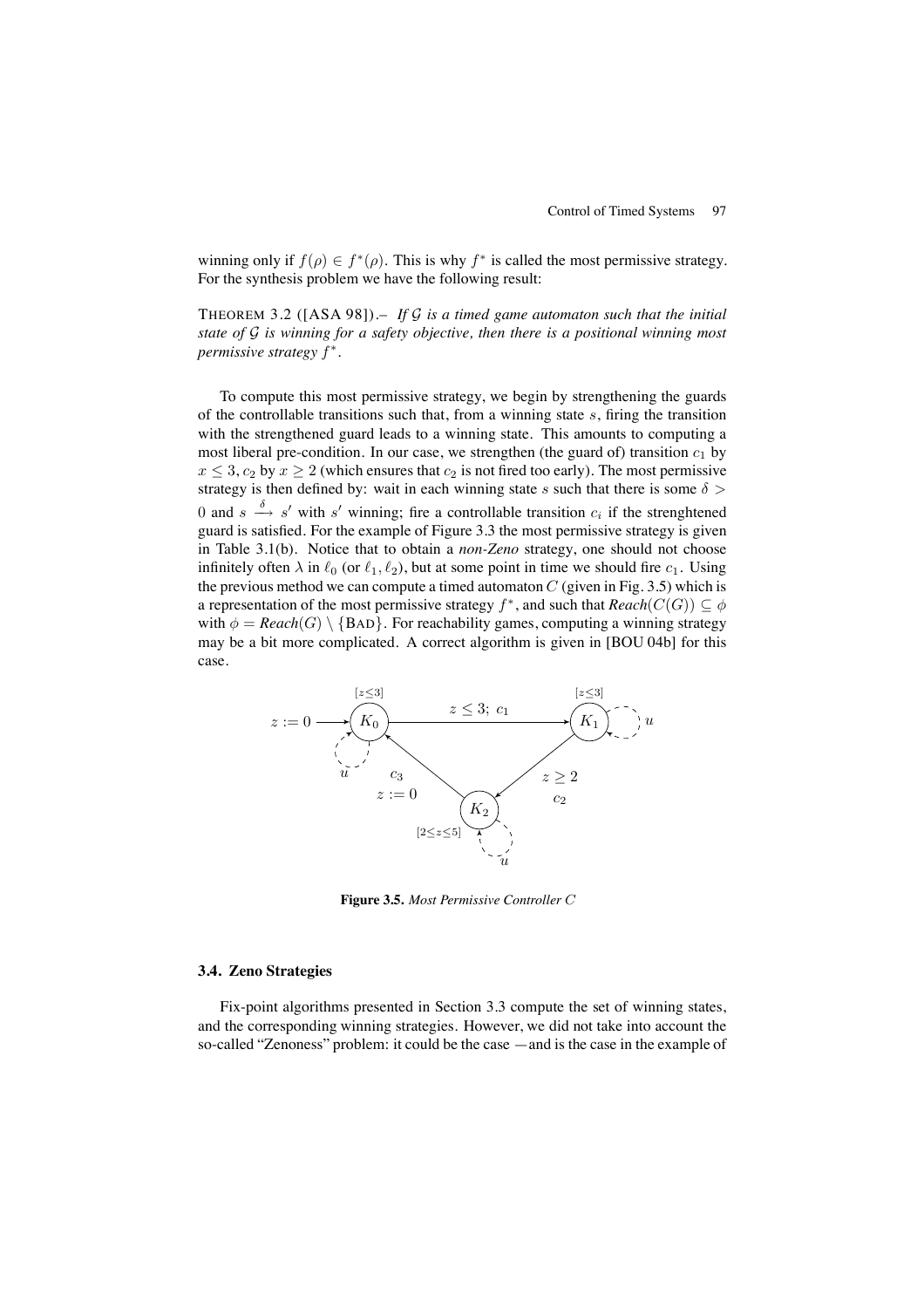Fig. 3.6 where the aim is to always avoid the BADstate— that a state is winning thanks to non-realistic strategies. In the example of Fig. 3.6, the strategy of the controller consists in firing transition  $c$  infinitely many times during the first time unit, thus preventing clock x to reach value 1. Such a controller is called a *Zeno* controller and is not realistic because physical time cannot be stopped.



**Figure 3.6.** *A safety game having a winning Zeno strategy*

Symmetrically, there is no strategy for the environment to reach the BAD state in this game, since any strategy of the environment has to "wait" as long as  $x \leq 1$ . Hence the controller can fire transition c at dates  $1 - 1/n$ , which yields an infinite run never reaching BAD.

As will be seen in Section 3.10, a (rather technical) solution exists to rule out those non-realistic strategies. More generally, control problems (in particular for safety games) have been extended to generate *implementable* controllers (thus in particular non-Zeno). This extension is presented in the following section.

## **3.5. Implementability**

Variants of the safety control problem SafCP have been proposed in many papers [HEN 99a, HEN 99b, ASA 98, MAL 95].

In the paper [CAS 02], we can find a classification of these problems according to the following criteria:

– discrete time control: can we control the system with a controller that reacts every β time units? This is the *Known Sampling Rate* (KSR) *control problem*. A more general question is ask for the computation of a value  $\beta$  such that the system is controllable. This is the *Unknown Sampling Rate* (USR) *control problem*.

– dense time control: in this setting the controller can either  $(i)$  control time elapsing, which is the setting of the seminal papers [MAL 95, ASA 98]; in this case this is the *Unknown Switch Condition* (USC) *control problem*; or (ii) cannot control time elapsing and in this case this is the *Known Switch Condition* (KSC) *control problem*.

The decidability status of the standard safety control problem SafCP also depends on the expressive power of the formalism used to specify timed games. Before giving the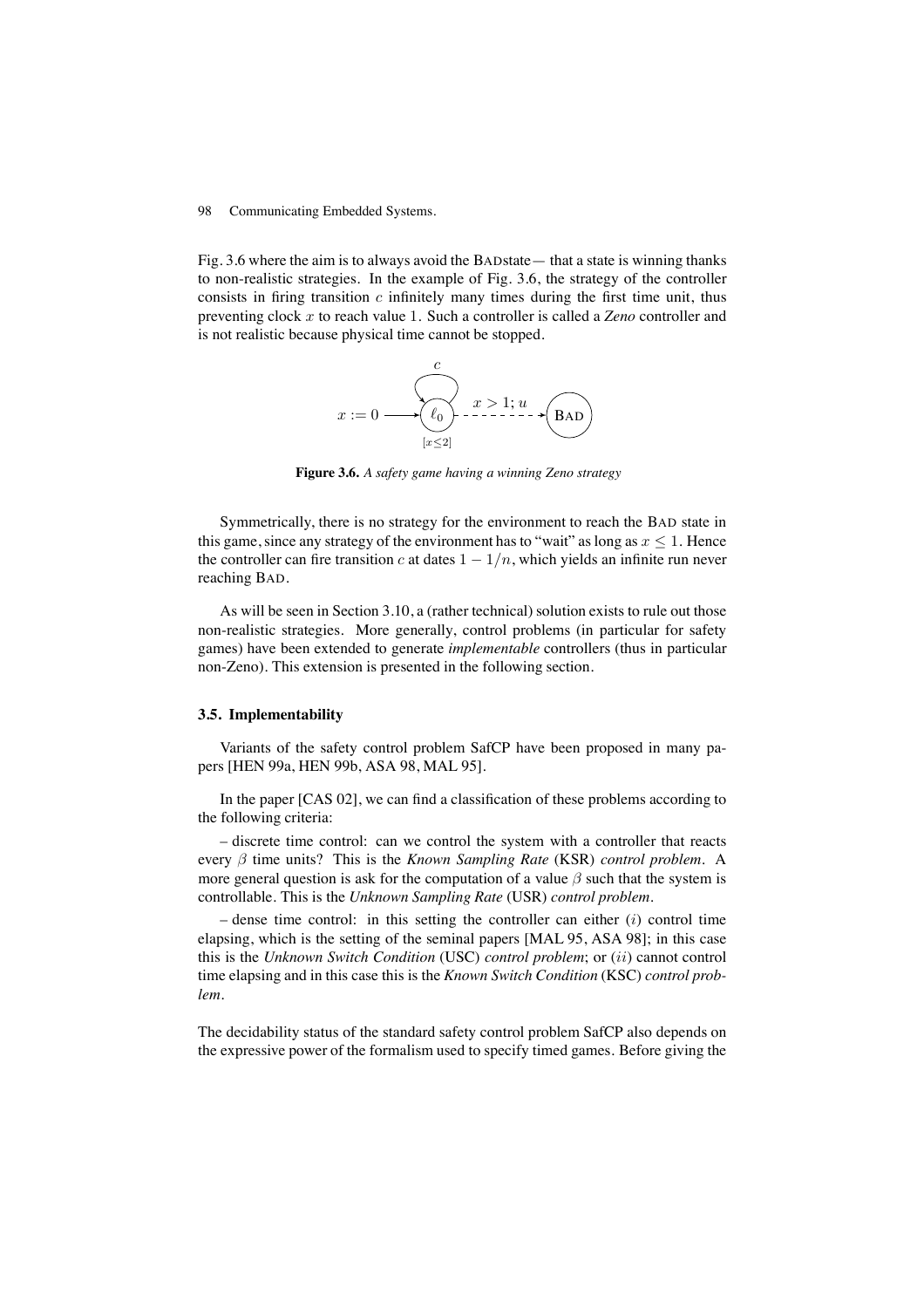decidability status of the previous problems we review some well-known classes of extensions of timed automata.

#### **3.5.1.** *Hybrid Automata*

The more general class that is usually considered for the control problem SafCP is the class of *Linear Hybrid Automata* (LHA) [HEN 96]. The reader is refered to Chapter 7 for a detailed presentation of LHA. This class extends timed automata in the following manner:  $(i)$  the evolution rate of the variables<sup>2</sup> are given by intervals of the form  $1 \leq \dot{x} \leq 3$ ; (*ii*) guards and resets are linear functions like  $2x + 3y \leq 4$  et  $x := 3y - 7z.$ 

An interesting subclass of LHA is the class of *Rectangular Automata* (RA) introduced in [HEN 99b]. For RA, the guards and resets cannot involve two distinct variables: they are of the form  $x \geq 1 \wedge y < 2$  and for resets  $x := ]2,3]$  to assign a value v with  $2 < v \leq 3$  to x. This class has interesting and surprising decidability results: the reachability problem is decidable for RA [HEN 99b]. A subclass of RA is the class of *Initialised Rectangular Automata* (IRA): if a derivative of a variable changes on a transition from  $\ell$  to  $\ell'$ , then the variable must be reset on this transition.

The reachability problem is decidable for RA but for any subclass if becomes undecidable [HEN 98]. Another interesting class of hybrid systems with good decidability properties, is the class of *O-minimal Automata*, (OminA) [LAF 00]: in this model, the dynamics can be non-linear (exponential or any o-minimal theory) but all the variables must be reset when firing a discrete transition.

Decidability results for the safety control problem on LHA are summarised in Table 3.5.1: The meaning of abbreviations are: KSC = *Known Switch Conditions controller*, USC = *Unknown Switch Conditions controller*, KSR = *Known Sampling Rate controller*, and USR = *Unknown Sampling Rate controller*.  $\sqrt{\ }$  = decidable,  $\times$  = undecidable.

A recent result by Patricia Bouyer, Thomas Brihaye et Fabrice Chevalier [BOU 06b] is the decidability of the Reachability control problem, USC variant, for o-minimal automata.

# **3.5.2.** *On the Existence of Non-Implementable Continuous Controllers*

In [CAS 02] it is proved that the USR-CP is undecidable, even for the class of timed automata. Another result of the paper is that, there are systems that can be controlled with a dense time controller (USC), but by no sampling controller (USR). We

<sup>2.</sup> We note  $\dot{x}$  the derivative of  $x$ .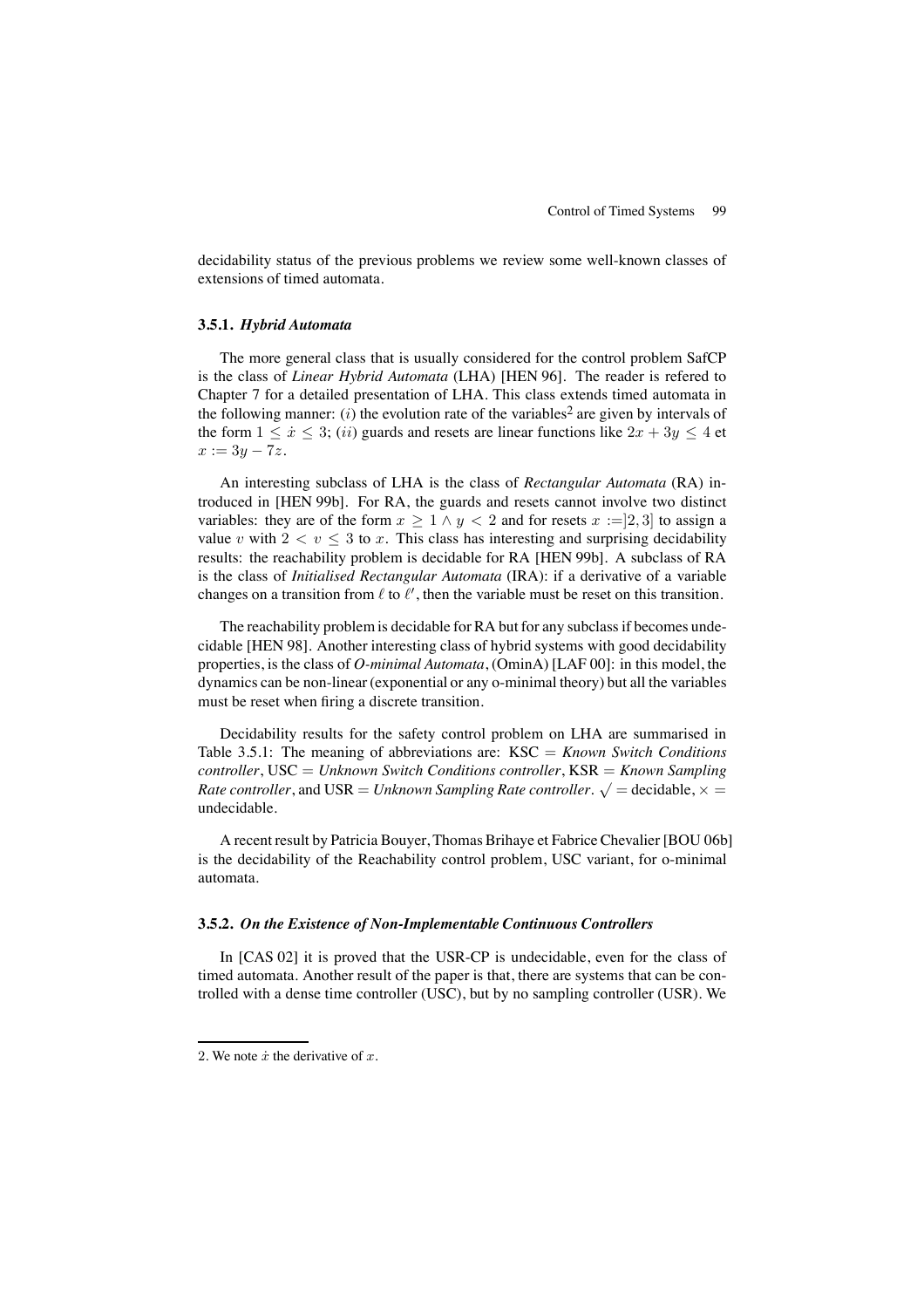| System Given by:                                                                                                                                          | KSC.                                                                                                                                                                                 | USC. | <b>KSR</b> | <b>USR</b> |
|-----------------------------------------------------------------------------------------------------------------------------------------------------------|--------------------------------------------------------------------------------------------------------------------------------------------------------------------------------------|------|------------|------------|
| Timed Auto.                                                                                                                                               | $\left\Vert \sqrt{\left[\text{MAL 95}\right]}\right\Vert \sqrt{\left[\text{MAL 95}\right]\left[\sqrt{\left[\text{HOF 92}\right]}\right]\times\left[\text{CAS 02}\right]}\right\Vert$ |      |            |            |
| Initialised Rect. Auto. $\left\  \sqrt{\text{[HEN 99a]}} \right\  \times \text{[HEN 98]} \left\  \sqrt{\text{[HEN 99b]}} \right\  \times \text{[CAS 02]}$ |                                                                                                                                                                                      |      |            |            |
| Rect. Auto.                                                                                                                                               | $\overline{\ \times$ [HEN 99a] $\overline{\ \times}$ [HEN 99a] $\overline{ \sqrt{ }}$ [HEN 99b] $\overline{\ \times }$ [CAS 02] $\ $                                                 |      |            |            |

**Table 3.2.** *Safety Control Problem: Decidability Results.*

have given an example of such a system, given by the timed automaton of Figure 3.7. This timed automaton can be controlled with a non-Zeno controller. In this example, all the transitions are controllable. To avoid location BAD, it suffices to avoid firing a d-transition. This can be achieved by computing a most permissive controller: this controller C only requires to leave  $\ell_2$  when  $x < 1$ , and thus we add the invariant  $[x < 1]$  to location  $\ell_2$ . The controller C has to do the sequence of actions  $(a.b.c)^{\omega}$ , but the time elapsed between the  $n+1$ -th a and the  $n+1$ -th b must be smaller than for the previous round n. More precisely, if the time elapsed between the  $n$ -th  $a$  and the *n*-th *b* is  $\delta_n$ , the controller has to ensure that  $\sum_{i=1}^{+\infty} \delta_i \leq K$  where  $K \leq 1$ . Because of this, no sampling controller can control the system: given a sampling rate  $\beta$ , after a finite number of rounds m, the sum  $\sum_{i=1}^{m} \delta_i$  is beyond 1. The controller C is non-zeno (and non-blocking) because the *n*-th  $a$  action occurs at time  $n$ . This shows dense time controllability does not imply sampling controllability. In other words, if the answer to the USC-CP is "yes", the most permissive controller is not always *implementable* on a digital controller.



**Figure 3.7.** *A system that cannot be controlled with a sampling controller*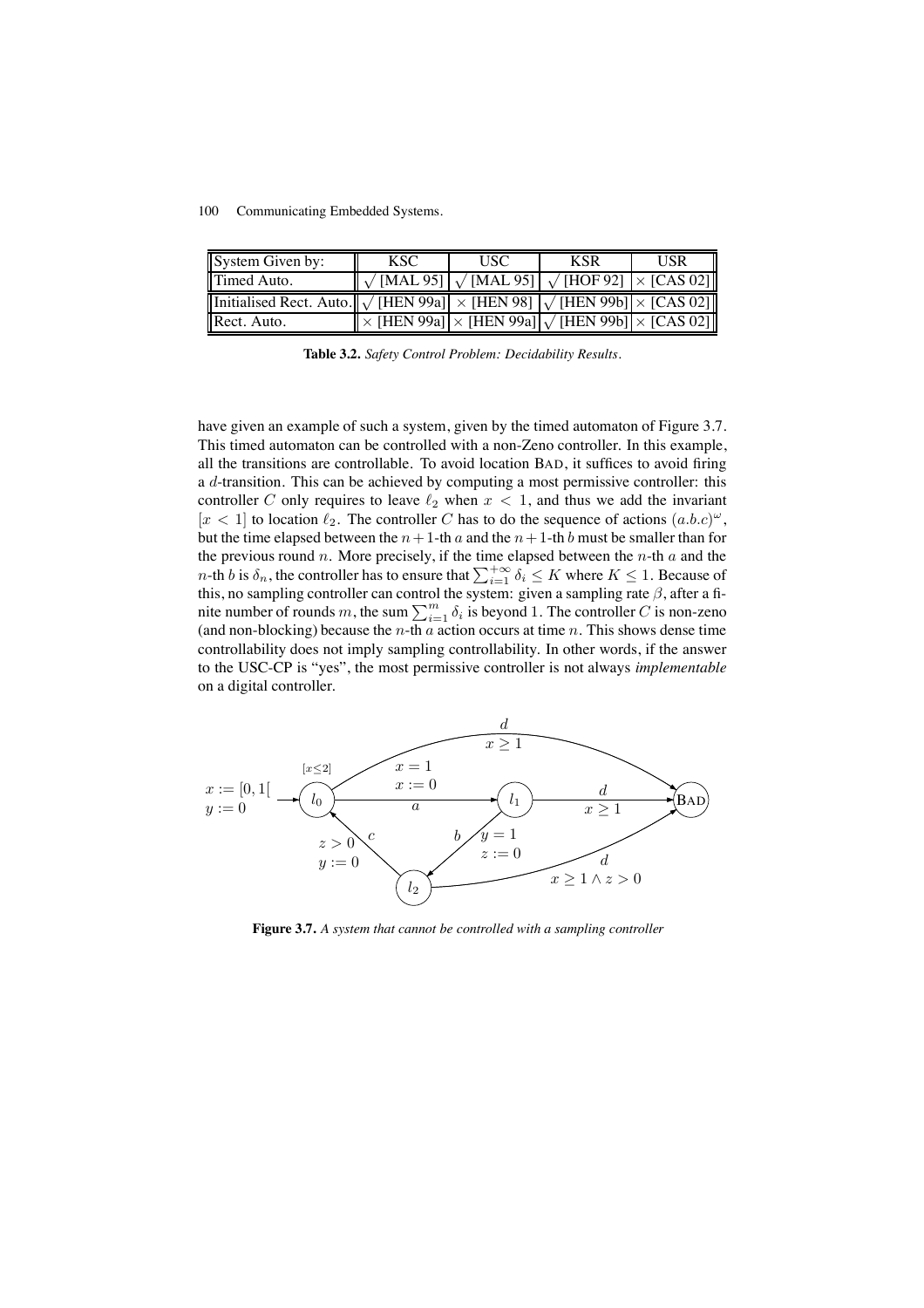### **3.5.3.** *Recent Results and Open Problems*

The main undecidability result of [CAS 02] can be extended to intervals of the form  $[\alpha, \beta]$  *i.e.*, we impose that a controllable action occurs within  $[\alpha, \beta]$  after the preceeding controllable action. The proof of this result is given in [DOY 07].

The previous result show that the notion of *implementable controllers* is important and must be addressed in the control problem. This aspects of the control problem have been extensively studied by Jean-François Raskin and his group in [DEW 05a, DEW 05b, DEW 04a, DEW 04b] and a synthesis of this work (in French) is given in [ALT 05].

An open problem is the direct synthesis of implementable or robust controllers which woudl extend the corresponding results on robust *model checking* [BOU 06f, BOU 08b].

# **3.6. Specification of Control Objectives**

In the previous section, we have considered safety (or reachability) control objectives. In this section, we model the systems by timed automata and focus on more general types of control objectives.

In [ALF 01] the authors give an algorithm to deal with general  $\omega$ -regular control objectives. They consider  $\omega$ -regular objectives on TGA with a "surprise" semantics (see section 3.10 in this Chapter). They show that the CP with this "surprise" semantics is EXPTIME-complete. It is to be noticed that those control objectives are often called *internal* in the sense that they refer to the state properties (and clocks) of the system to be controlled. The safety and reachability properties that we have considered previously are examples of internal property. In the case of timed systems they only refer to the untimed sequences of states of the system and thus have a restrictive expressiveness: it is possible to specify a property like "from a state satisfying p we must reach a state satisfying  $q$ " but nothing like "from a state satisfying p we must reach a state satistying q within d time units" (*bounded liveness*). In [FAE 02a], the authors show that the control problem is 2EXPTIME-complete for specifications given by LTL formulae3.

A control objective is a property of a closed system, and it is natural to write properties using temporal logics or automata, *i.e.,* , to give the set of timed words the controlled system has to generate. The language<sup>4</sup>  $\mathcal{L}(A)$  accepted by a timed automaton

<sup>3</sup>. This result does not contradict the complexity result of [ALF 03] because the specification is

given as an LTL formula and not by the automaton that recognises the valid sequences.

<sup>4</sup>. We consider languages over infinite words *e.g.* ω-regular languages.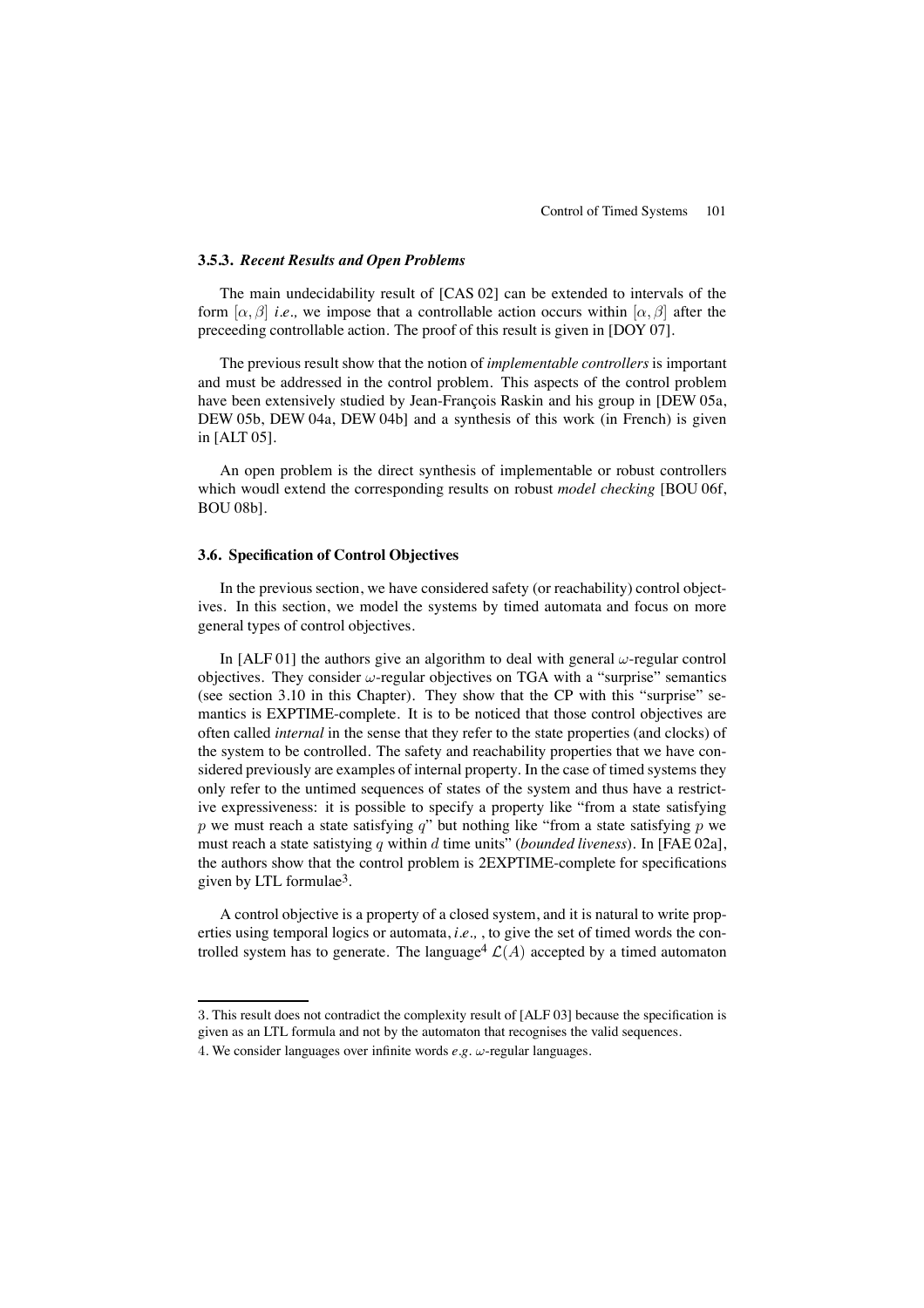is a set of behaviours (timed words) and this can be considered to be a control objective: in this sense this is an *external* control objective. Notice that it can either specify good or bad behaviours. Assume we have two timed automata:  $A_d$  which defines the desired (permitted) behaviours of the system, and  $A_u$  which defines the undesired behaviours. Let S be the system we want to control. The *External Specification Control Problem*, (ESCP) is the following:

is there any C s.t. (1)  $\mathcal{L}(C(S)) \cap \mathcal{L}(A_u) = \emptyset$  *et* (2)  $\mathcal{L}(C(S)) \subseteq \mathcal{L}(A_d)$  ? [ESCP]

In the paper [DSO 02], the authors prove that:

1) the sub-problems ESCP.(1) and ESCP.(2) are undecidable when  $A_d$  and  $A_u$  are non-deterministic timed automata;

2) these problems become decidable if  $A_d$  and  $A_u$  are deterministic; deterministic timed automata can be complemented and in this case the ESCP can be reduced to a (internal) safety control problem;

3) the control problem ESCP.(2) is decidable and 2EXPTIME-complete if the resources (number of clocks, granularity and constants used in the specification) of the controller are bounded, and this even if  $A_u$  is non-deterministic. ESCP.(1) remains undecidable even for bounded resources.

Expressing control objectives using timed automata is a very powerful tool and there is a gap between the control objectives we considered previously (safety or reachability) and these very general class of  $\omega$ -regular properties. Temporal logics are a less powerful yet often sufficient specification formalism for most properties needed in practise.

In [BOU 06a], the authors consider a timed extension of LTL namely MTL [KOY 90]. The control problem is undecidable for MTL specifications but become decidable if the resources of the controller are bounded (it is still non primitive recursive). In [FAE 02b], the authors consider TCTL specifications without equality and prove that the control problem (for timed automata) can be decided in exponential time for this type of specifications.

In [BOU 05b], control objectives are specified using the (timed) temporal logic  $L_{\nu}$ (more precisely a fragment  $L_{\nu}^{det}$  of  $L_{\nu}$ ) which is a fragment of the timed  $\mu$ -calculus: it allows to specify *bounded safety* properties.

What is interesting is that the CP for  $L^{det}_{\nu}$  control objectives can be reduced to *model checking* problem and this later problem is EXPTIME-complete.

Finally, there is a nice logic which was specifically designed to specify properties of open (discrete) systems: *Alternating-time Temporal Logic* (ATL) [ALU 02]. This logic is an extension of CTL where the path quantifiers are replaced by "strategies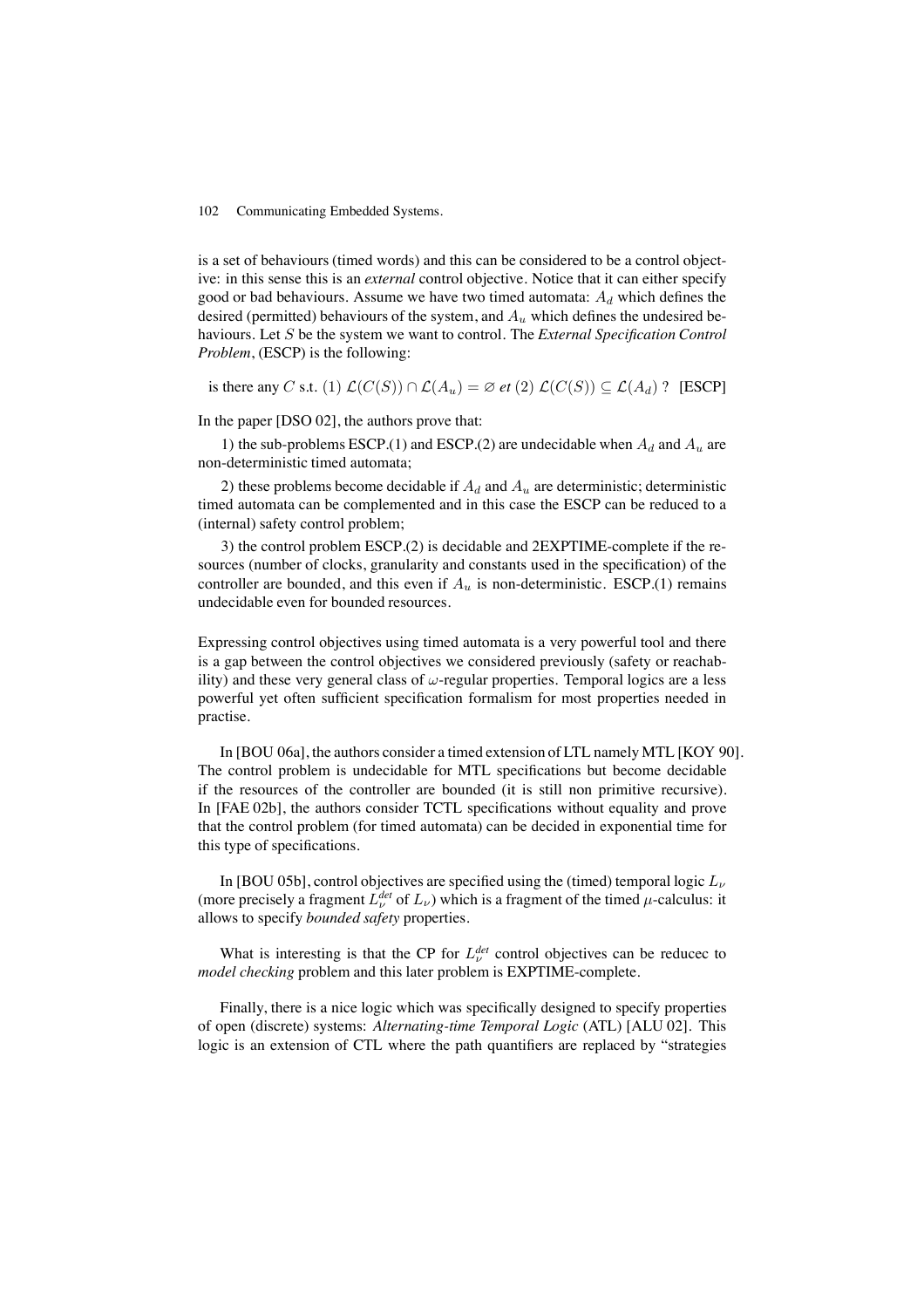quantifiers". It is possible to write a property like "Player 1 has a strategy to reach a state from which Player 2 will not be able to reach a winning state".

Several recent papers have extended the definitions of this logocs to timed systems. One can then write a property specifying that a winning state must be reached "within five time units". The extended logic has been studied for time automata operating in discrete time [LAR 06], and PTIME algorithms are proposed for model-cheking the extended logic. For timed automata in dense time, some results are available [BRI 07, HEN 06a] but the semantics iof TGA s a bit different from the one we have introduced so far (see section 3.10).

# **3.7. Optimal Control**

If we consider the reachability *Reachability Control Problem* (RCP), we want to synthesise a controller which enforces a particular state or location  $q$ . Once solved, we can ask for the controller to be *optimal e.g.* the state  $q$  is reached as soon as possible with the controller. This version of optimal control called *time-optimal control* was solved in [ASA 99].

#### **3.7.1.** *Timed Automata with Costs*

A few years later in 2001, timed automata were extended with *costs* or *prices*: this extension was called *priced timed automata* (PTA) in [BEH 01b, BEH 01a] and *weighted timed automata* (WTA) in [ALU 01] (both models are exactly the same thing but they were proposed independently at the same time by two different groups.)

The notion of cost or price generalises the notion of elapsed time: the cost is a linear function of the elapsed time in each location, and is an integer value on each discrete transition. In the example of Figure 3.8, the costs in the PTA  $A$  are given by the keyword cost.

When the cost is associated with a location, it stands for the *cost per time unit* when time elapses in this location. When it is associated with a discrete transition, it stands for the cost of *firing* the transition. Assume  $\delta$  time units elapse in location  $\ell_0$ , and then  $c_1$  is fired. The invariant on  $\ell_1$  prevents time from elapsing in  $\ell_1$ . This location is a choice location in which we immediately go either to  $\ell_2$  or  $\ell_3$ . Assume we choose  $\ell_2$  and let  $\delta'$  time units elapse before firing  $c_2$ . In this case the total cost of this execution is  $5 \cdot \delta + 10 \cdot \delta' + 1$ . In PTA all the transitions are controllable.

The optimal-cost computation problem for PTA consists in computing the minimal cost to reach a particular location. The (smart) solutions to the optimal-cost computation problem for PTA were simultaneously proposed in [ALU 01, BEH 01b]. Notice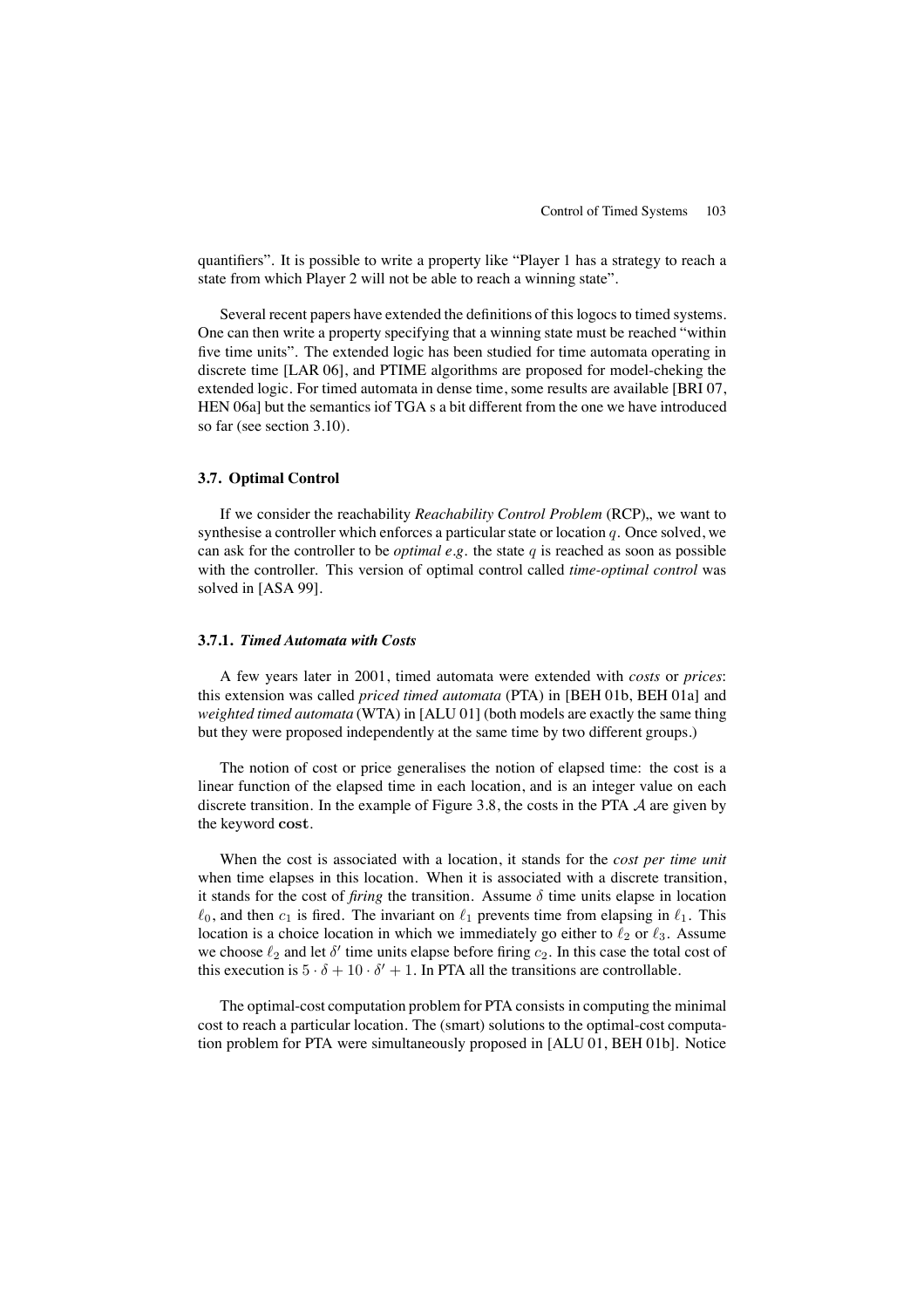

**Figure 3.8.** *A PTGA* A

that in PTA, there is only one player and this is not the cost-optimal control problem. A symbolic algorithm [BEH 01a] has been implemented in an extended version of UPPAAL called UPPAAL CORA [BEH 07b].

If we consider PTA and a dual problem *i.e.,* keep the system in a set of states, we can define an optimal problem as well: here the model has *costs* and *rewards*, and the aim is to minimise the limit of the ration cost/reward on infinite runs. This latter problem was solved in [BOU 08a, BOU 04a].

A step further consists in defining a logic which can refer to cost values: such a logic, WCTL, has been defined in [BRI 04], and extends TCTL with cost variables. Inside this logic, it is possible to write a formula which which states "it is possible to reach a state q and this at a cost which is less than K." The model-checking problem for WCTL against timed automata was proved undecidable (even if the time domain is discrete). Nevertheless, for a subset of WCTL, there are some classes of timed automata for which model-checking is decidable. Recently in [BOU 07], the authors have proved that WCTL was decidable for o-minimal PTA. The formal definition of a priced timed game automaton is the follwoing:

DEFINITION 3.6 (PRICED TIMED GAME AUTOMATON).– A *priced timed game automaton* (PTGA) is a pair  $(\mathcal{G}, \text{cost})$  where  $\mathcal{G} = (L, \ell_0, X, \Sigma_1, \Sigma_2, E, Inv)$  is a timed game automaton and cost is a *cost mapping* such that: cost :  $L \cup E \rightarrow \mathbb{N}$ , *i.e.*, cost assocaites with each loation a cost per time unit and a firing cost with each discrete transition. Let  $\mathcal{T}_{\mathcal{G}} = (Q, Q_0, \Sigma_1, \Sigma_2, \Gamma, \delta)$  be the semantics of  $\mathcal{G}$ . If  $\rho$  is the run of  $T_G$  defined by:

$$
\rho = (\ell_0, v_0) \xrightarrow{(\delta_1, e_1)} (\ell_1, v_1) \xrightarrow{(\delta_2, e_2)} \dots \xrightarrow{(\delta_n, e_n)} (\ell_n, v_n)
$$

we can define the *cost* of  $\rho$  by:

$$
\mathbf{Cost}(\rho) = \sum_{i=0}^{n-1} \bigl(\mathbf{cost}(\ell_i) \times \delta_{i+1} + \mathbf{cost}(\ell_i \xrightarrow{e_i} \ell_{i+1})\bigr).
$$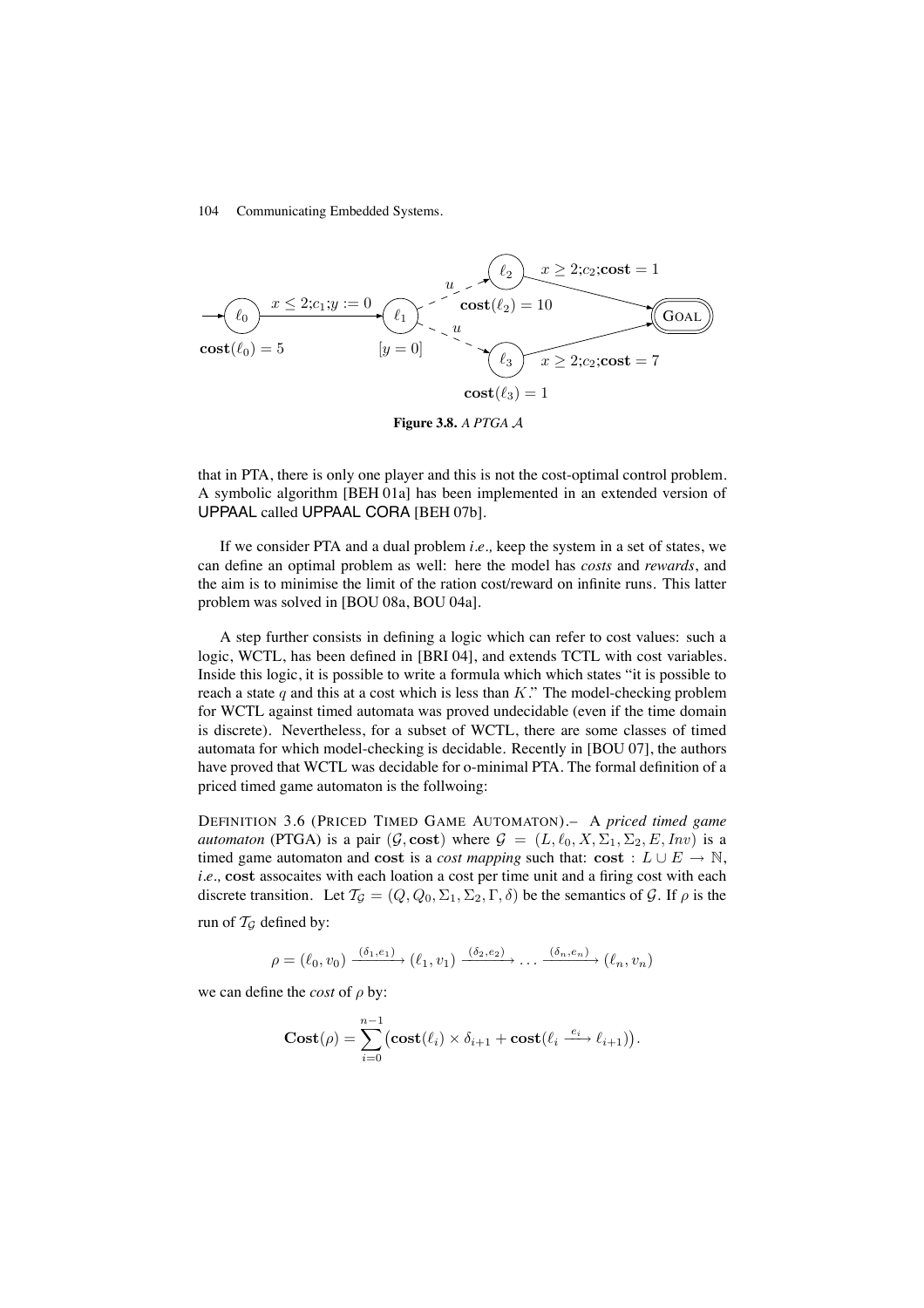The cost of a run is thus the sum of the discrete costs and the delay costs.

### **3.7.2.** *Optimal Cost in Timed Games*

We can now formulate the optimal-cost problem for timed games. In this case we start with a model which is a *Priced Timed Game Automaton* (PTGA) *i.e.,* a TGA enriched with costs. We consider here reachability games: the aim is to reach a location at an optimal cost, and this optimal cost is the best the controller can ensure, whatever the adversary (environment) does. The automaton  $A$  of Figure. 3.8 is an example of a PTGA. Uncontrollable transitions are labelled by  $u$ . Notice that in this game, there is a controller which can enforce location GOAL: fire  $c_1$  and then whatever the environment chooses in  $\ell_1$ , fire  $c_2$ . In the sequel, we assume that the reachability control problem has been solved and the answer was "yes" *i.e.,* there is a controller which can enforce GOAL. Our problem is now to compute the optimal cost.

This optimal cost is defined as the minimum value the controller can guarantee whatever the environment does. For example, in the PTGA  $A$  of Figure 3.8, there are two families of runs: the runs in which the environment chooses to go from  $\ell_1$ to  $\ell_2$  and the runs in which it chooses to go from  $\ell_1$  to  $\ell_3$ . The only real decision the controller has to make is to choose how long to wait in  $\ell_0$  before firing  $c_1$  (indeed when in  $\ell_2$  or  $\ell_3$  it chooses to fire  $c_2$  as soon as  $x > 2$ .) Let  $\delta$  be the amount of time the controller chooses to wait for in  $\ell_0$ . The costs that can result from this choice depend on the choice of the environment: if it chooses  $\ell_i$ ,  $i = 2, 3$ , the cost is respectively  $\alpha_2(\delta) = 5 \cdot \delta + 10 \cdot (2 - \delta) + 1$  and  $\alpha_3(\delta) = 5 \cdot \delta + 1 \cdot (2 - \delta) + 7$ . Once the controller has fired  $c_1$ , the environment will try to maximise the cost of the current run: it will choose  $\ell_i$ ,  $i = 2, 3$  such that  $\alpha_i(\delta)$  is maximal. The aim of the controller is to minimise this maximum over all paths.

Thus the optimal cost for the PTGA  $\mathcal A$  is defined by:

$$
\mathbf{OptCost} = \inf_{0 \le \delta \le 2} \max(5 \cdot \delta + 10 \cdot (2 - \delta) + 1, 5 \cdot \delta + 1 \cdot (2 - \delta) + 7).
$$

For A, this value is  $\frac{43}{3}$  which means  $c_1$  should be fired at the date  $\frac{4}{3}$ . The problem of computing automatically this optimal cost is the *Optimal Cost Reachability Control Problem* (OC-RCP).

Of course we can generalise the definition of the optimal cost given for  $A$  to PTGA. With the model of PTGA we have introduced, the *time optimal control* problem is a particular version: in each location, the cost rate is 1 and each discrete transition has a null cost.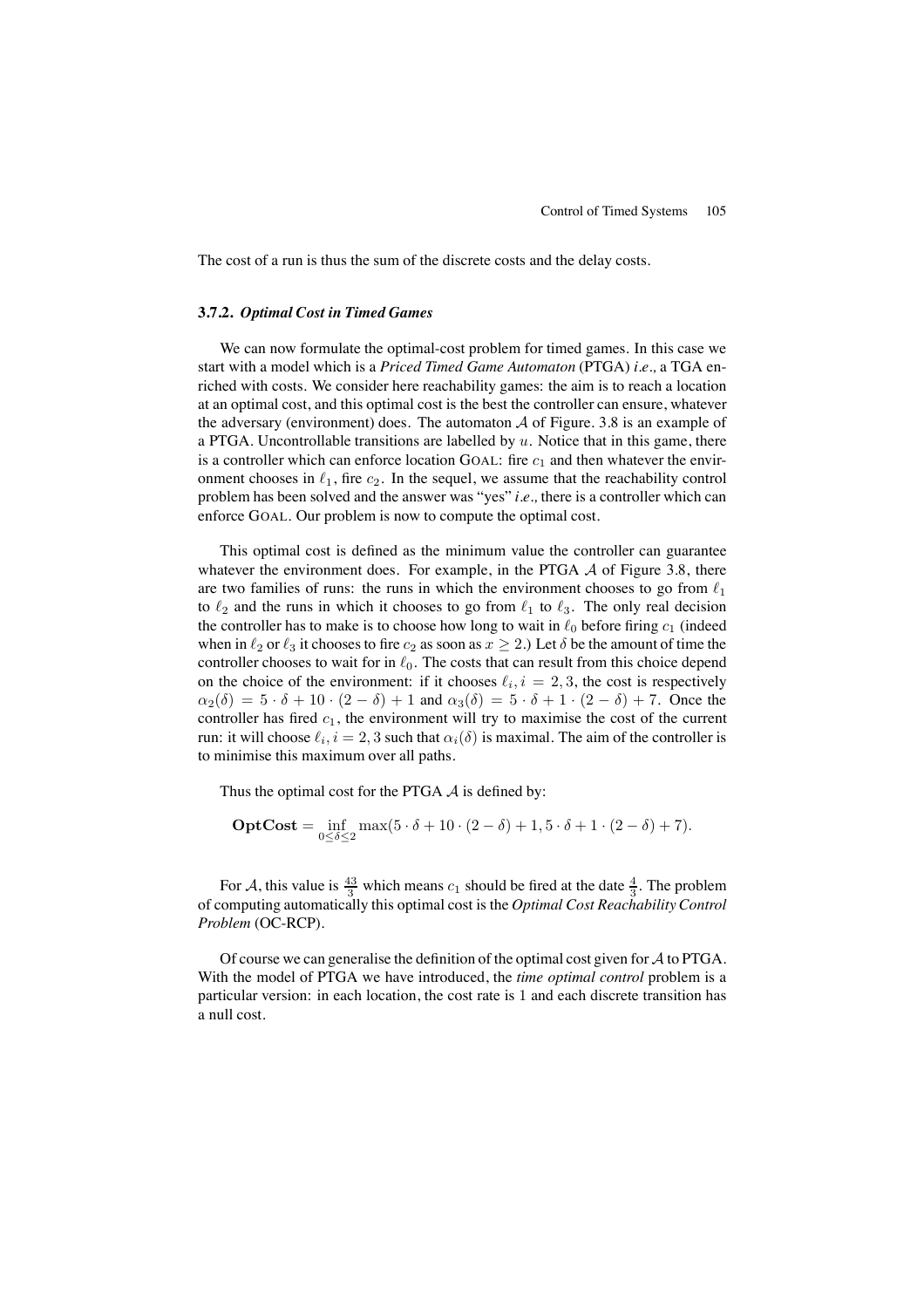Let WinStrat $(q, \mathcal{G})$  be the set of winning strategies from q in  $\mathcal{G}$ . Given a strategy s for the contriller, we can define the cost of s from a state q of  $T_G$  by:

$$
Cost(q, s) = \sup \{ Cost(\rho) | \rho \in Out^{m}(q, f) \}.
$$

DEFINITION 3.7 (OPTIMAL COST). Let  $(G, cost)$  be a PTGA. We consider the RCP for  $G$  and the goal location is GOAL. The *set of possible costs*,  $\text{Cost}(q)$ , from q in  $G$  when playing  $s$  is defined by:

$$
\mathbf{Cost}(q) = \{ \mathbf{Cost}(q, s) \mid s \in \mathsf{WinStrat}(q, \mathcal{G}) \}.
$$

The *optimal cost from* q is  $\text{OptCost}(q) = \inf \text{Cost}(q)$ . The *optimal cost for*  $\mathcal{G}$ ,  $\text{OptCost}(\mathcal{G})$ , is  $\sup_{q \in Q_0} \text{OptCost}(q)$ .

REMARK 3.3 .– Notice that we consider the supremum from the initial states of  $\mathcal G$  and this means that we consider that the choice of the initial state is not controllable. If there is a single initial state (like in the following examples) we have  $OptCost(\mathcal{G}) =$  $\textbf{OptCost}(q_0)$ .

The *Cost Optimal Reachability Control Problem* (CO-RCP) asks the following:

Given  $(\mathcal{G}, \text{cost})$ , compute  $\text{OptCost}(\mathcal{G})$ . [CO-RCP]

## **3.7.3.** *Computation of the Optimal Cost*

A first step towards a solution of the optimal cost reachability control problem was given for *acyclic* timed games in [LAT 02]. As the PTGA does not have any cycle, the computation of the optimal cost can be reduced to a linear optimisation problem.

If we consider PTGA which can contain cycles, it is not obvious that the algorithm proposed in [LAT 02] can be tuned to accommodate cycles. A solution to the OC-RCP was simultaneoulsy given by Alur *et al.* [ALU 04] and Bouyer *et al.* [BOU 04c, BOU 05a]. [ALU 04] gives some complexity results (lower bound) and in [BOU 04c] gives decidability results for PTGA as well as structural properties of the class of strategies (or controllers) that can win this type of games. The algorithm of [BOU 04c] was implemented in HYTECH [HEN 97] and this is described in [BOU 05a].

We detail here the algorithm of [BOU 04c] to solve the OC-RCP. The idea we propose to solve the optimal cost problem5 for PTGA is the following: the OC-RCP

<sup>5</sup>. As emphasised earlier we assume there is a strategy to win the game *i.e.,* to force GOAL. This ensures that the optimal cost exists and is an finite number.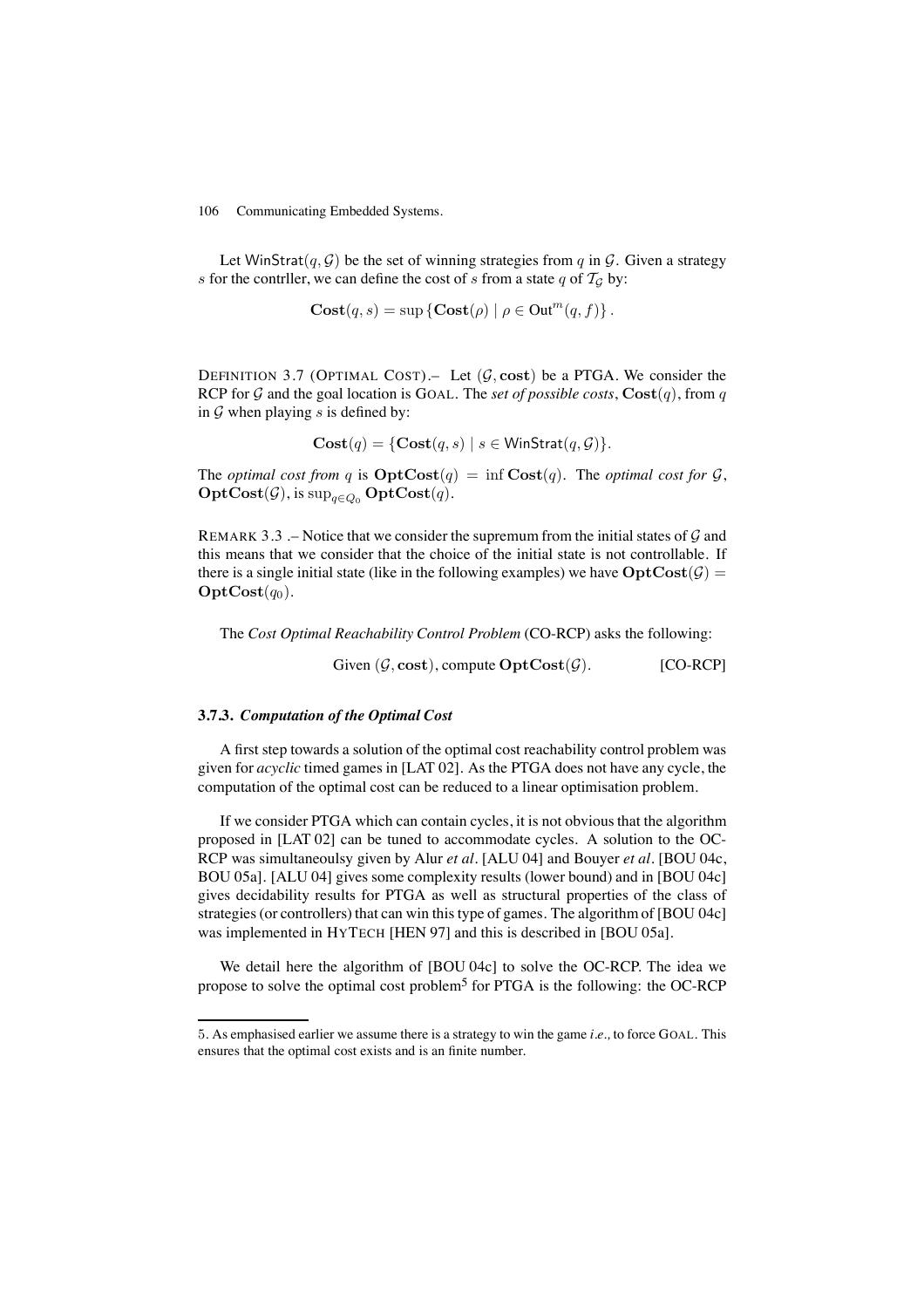can be rephrased as: "What is the minimum amount of resources (time, petrol, . . . ) I should start with, to be able to enforce GOAL, and when GOAL is reached I have not run out of resources?" Thus to solve the OC-RCP we can proceed as follows:

1) we start with a PTGA  $\mathcal A$  similar to the one given on Figure 3.8;

2) then we build a game  $H_A$ , which is a timed game with a special variable *rsrc*: we end up with a timed game which is a special kind of linear hybrid automata (LHA). This variable stores the amount of resources which is left at each point in the game. Its value will then decrease in a location  $\ell$  of  $H_A$  with a rate which is the opposite of the rate of the cost in the corresponding location in  $A$ .



**Figure 3.9.** *The LHA* H<sup>A</sup> *built from* A*.*

Applied to A of Figure 3.8, this construction gives the automaton  $H_A$  on Figure 3.9 (the notation *rsrc*˙ stands for the first derivative of *rsrc*). The OC-RCP for PTGA can then be reduced to a (standard) Reachability Control Problem for a *linear hybrid game*6 (LHA): the control objective is to enforce GOAL and a value of *rsrc* which is larger or equal than zero *i.e.*, the control objective is  $(GoAL, rsrc > 0)$ . We know how to effectively compute the set of winning states for this type of (linear hybrid) games, and if the algorithm terminates we obtain a set of pairs of the form  $(\ell, Z)$  where  $\ell$  is a location and Z a polyhedron. In particular we may obtain a set of pairs  $(\ell_0, Z)$  giving the set of winning states (values of the variables) in the initial location. By definition of the algorithm to solve linear hybrid games, Z is the maximal winning zone *i.e.,* if one starts outside  $Z$ , the game cannot be won.

The projection of the winning set  $Z$  in  $\ell_0$  on the variable *rsrc* gives the set of values of *rsrc* from which we can win the game *i.e.*, enforce (GOAL, *rsrc*  $\geq$  0). We can prove that this set is of the form *rsrc*  $\bowtie$  k with  $\bowtie$  {>, >} and this means that the optimal  $\cosh$  is  $k$ .

<sup>6</sup>. See 3.5.1 in Chapter 7.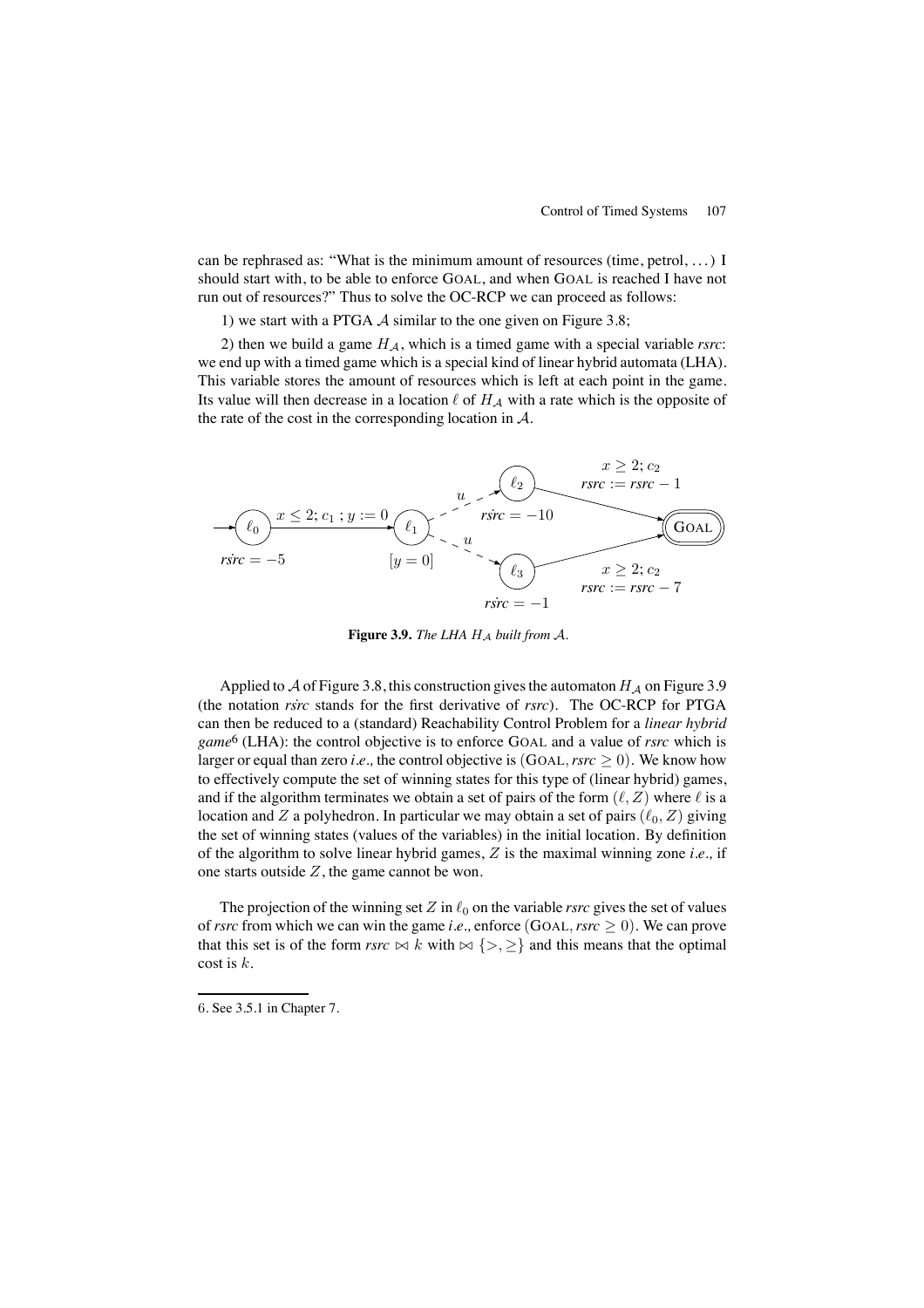Decidability of the OC-RCP for PTGA is also reduced to the decidability of the RCP for the class of LHA that is obtained when we use our translation. Les résultats obtenus par cette démarche sont les suivants:

– for bounded PTGA (all the clocks are bounded) such that on each cycle, the cost is at least  $\beta > 0$  (we call this class of PTGA, *cost non-Zeno PTGA*), the classical backward algorithm that computes the winning states of the associated linear hybrid game terminates;

– the optimal cost can be obtained by computing the projection of the set of initial winning states on the variable *rsrc*. When the previous algorithm terminates, this set is always of the form  $\textit{rsrc} \bowtie k$  with  $\bowtie$  {>, >} and k is the optimal cost. We can decide whether there is a strategy that guarantees the optimal cost, *i.e.*, an optimal strategy: if the initial winning interval is of the form  $rsrc \geq k$  the answer is "yes", otherwise it is of the form  $\textit{rsrc} > k$  and there is a family of strategies that can ensure a cost  $k + \varepsilon$ for any  $\varepsilon > 0$ . Still there is no optimal strategy;

– optimal strategies when they exist, may need cost information *i.e.,* the accumulated amount of resources consumed since the game started. In this sense, the clocks of the PTGA are not always sufficient to decide what to do to ensure winning at optimal cost, and we may need the cost information.

#### **3.7.4.** *Recent Results and Open Problems*

Since these results were published, some new results about optimal cost for PTGA were obtained:

– in [BRI 05], the authors prove that the *Cost non-Zeno* the optimal cost computation problem is undecidable. This shows that the assumption we had made to prove termination of our algorithm is necessary. This proof was refined in [BOU 06c] and the most recent result is that for PTGA with 3 clocks the optimal cost computation problem is undecidable;

– in [BOU 06e], the authors prove that for turn-based PTGA with one clock, the optimal cost can be computed (3EXPTIME).

– finally, in [BOU 07], there is a proof that the optimal cost is computable for o-minimal automata.

An interesting open problem is the Cost Optimal Safety Control Problem where the goal is to minimize the cost over infinite runs. This can be viewed as the generalisation of the result in[BOU 08a, BOU 04a] (costs and rewards) to timed games with costs and rewards.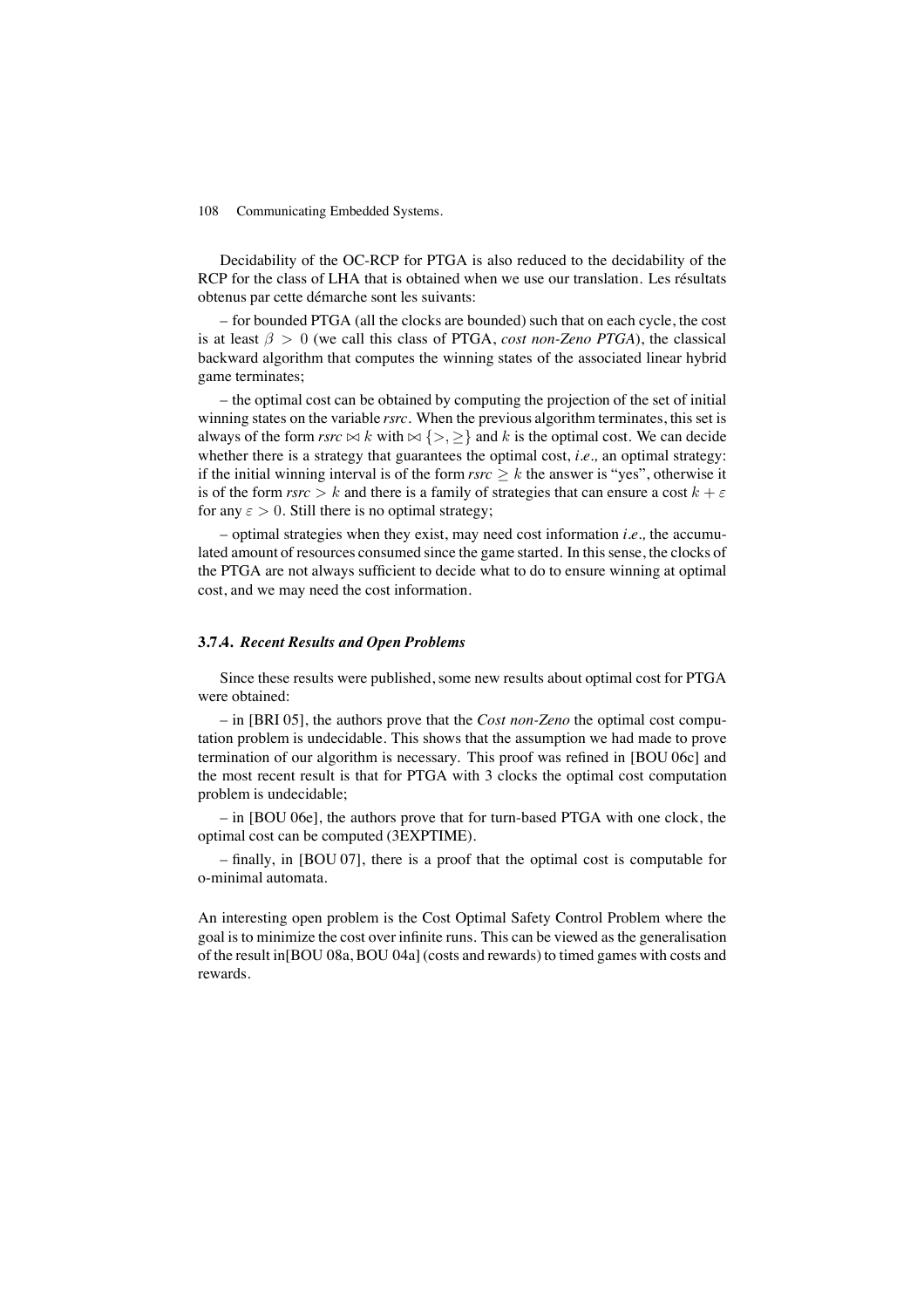#### **3.8. Efficient Algorithms for Controller Synthesis**

In the last ten years, a lot of progress has been made in the design of efficient tools for the analysis (model-checking) of timed systems. Tools like KRONOS [YOV 97] or UPPAAL [AMN 07, AMN 01] have become very efficient and widely used to check properties of timed automata but still no real efficient counterpart had been designed for timed games.

One of the main reasons behind the efficiency of tools like UPPAAL is the *on-thefly* generation of the state space (this is also due to the use of efficient data structures in the implemtation of the algorithms). Notice that *on-the-fly* algorithms were already crucial for model-checkers for finite communicating systems like SPIN [HOL 07].

The algorithm for computing controllers for safety timed games described in section 3.3.3 is based on *backwards* fix-point computations of the set of winning states [MAL 95, ASA 98, ALF 01]. We call this algorithm a *backward algorithm*. A drawback of a backward algorithm is that it does not take into account the fact that a state is reachable from the initial state or not. Backward computation may thus yield an enormous set of winning (symbolic) states most of which could be non unreachable. Moreover, at each iteration, we compute the  $:pi$  operator for these unreachable states.

A more difficult problem is that for simple extensions of timed automata, it is very difficult and sometimes impossible to compute the controllable predecessor operator  $\pi$ . For instance, if transitions are of the form  $i := 2j + k$  (which is allowed in **UPPAAL**), computing the controllable predecessors of the symbolic state ( $\ell, j \geq 0 \land$  $k \ge 0$ ) means collecting all the values of i such that  $i = 2j + k$ . This computation can be very expensive. In practise, if we start from a given initial state and given  $j$  and k, there might be a few reachable (admissible) values for j and k and consequently a few for i. Or a least, for each new value of i which is reached, we know the values of  $i$  and  $k$  that were used to obtain  $i$ .

A first step towards a solution is to compute the set of reachable states  $R$ . Then for each step of the iterative algorithm using  $\pi$  for computing winning states, take the intersection on the winning states and  $R$ . Even if these sets are represented with efficient data structures this can be very expensive and imply the computation of the whole state space of the system which may be unncessary to check whether a winning strategy exists.

#### **3.8.1.** *On-the-fly Algorithms*

To obtain a real *on-the-fly* algorithm for computing winning states, we should not have to compute the set  $R$  of reachable states before we compute the winning set of states but rather explore the symbolic state space as needed.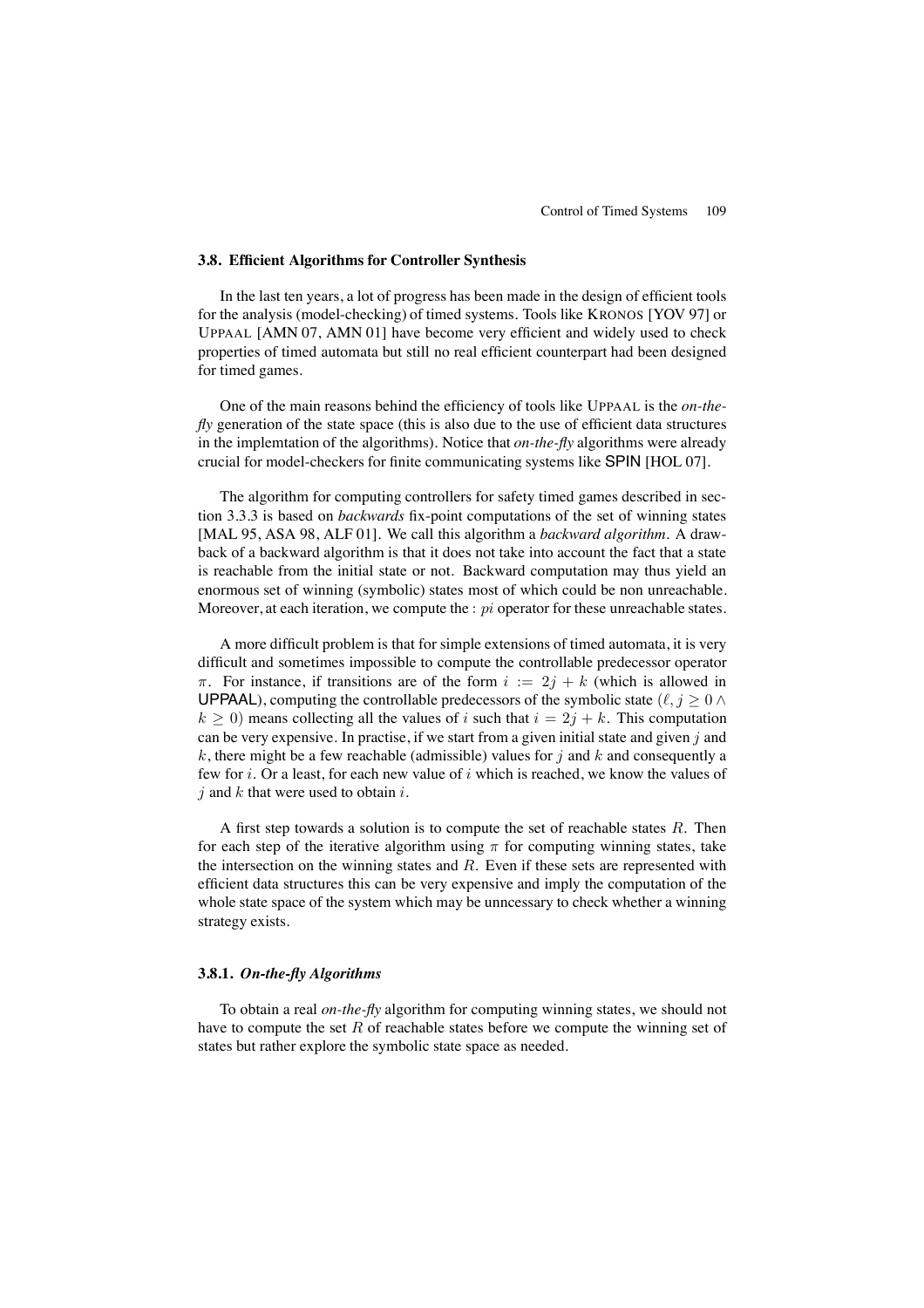Regarding timed games, in [ALT 99, ALT 02], Karine Altisen and Stavros Tripakis have proposed a (partially) on-the-fly method for solving timed games. This algorthm consists in first computing an abstraction of the region graph (which can be huge) and second use an *on-the-fly* algorithm on the abstraction. In this sense, this is not a real *on-the-fly* algorithm on the timed automaton as we first have to compute a finite abstraction of the set of reachable states.

To design a truly *on-the-fly* algorithm for the computation of winning states for reachability timed game automata we start from the *on-the-fly* algorithm suggested by Liu & Smolka in [LIU 98] for linear-time model-checking of finite-state systems.

To obtain an on-the-fly algorithm for TGA, we can first extend the algorithm suggested by Liu & Smolka in [LIU 98] to the RCP for finite automata.

The idea for this on-the-fly algorithm for a finite game  $A$  is the following. We assume that some variables store two sets of transitions: ToExplore store the transitions that have been explored and ToBackPropagate store the transitions the target states of which has been declared winning. Moreover, the set of explored states  $R$  of A is also stored. For each state s of A already explored we keep track of its *statut* which is either *winning* (this is te initial value for state s in GOAL) or *unknown* (this is the initial value for the other states).

To perform a step of the on-the-fly algorithm, we pick a transition  $(s, a, s')$  in one of the two sets  $ToExplore$  or  $ToBackPropagate$  and we do step  $(A1)$  for a transition from ToExplore and (A2) for a transition from ToBackPropagate:

 $- (A1)$  we explore  $(s, a, s')$ :

– if s' is encoutered for the first time, we add the outgoing transitions of s' to ToExplore; if s' is a winning state in GOAL, we update the status of s' to *winning* and otherwise set it to *unknown*;

 $-$  if the status of s' is *winning*, we add  $(s, a, s')$  to the set ToBackPropagate; otherwise we just keep track of the fact that "the status of s depends on the status of s' via transition  $(s, a, s')$ ";

 $- (A2)$  we backpropagate some information for the transition  $(s, a, s')$ . Actually, if it is in ToBackPropagate, this must be because the status of  $s'$  became *winning* recently and we have to update the status of  $s$  accordingly:

– either a is a controllable action, and in this case we update a counter  $c(s)$ . The meaning of  $c(s)$  is " $c(s)$  is the number of controllable transitions from s leading to a winning state";

– or a is uncontrollable and we increment a counter  $u(s)$ . The meaning of  $u(s)$  is: " $u(s)$  is the number of uncontrollable transitions from s leading to a winning state":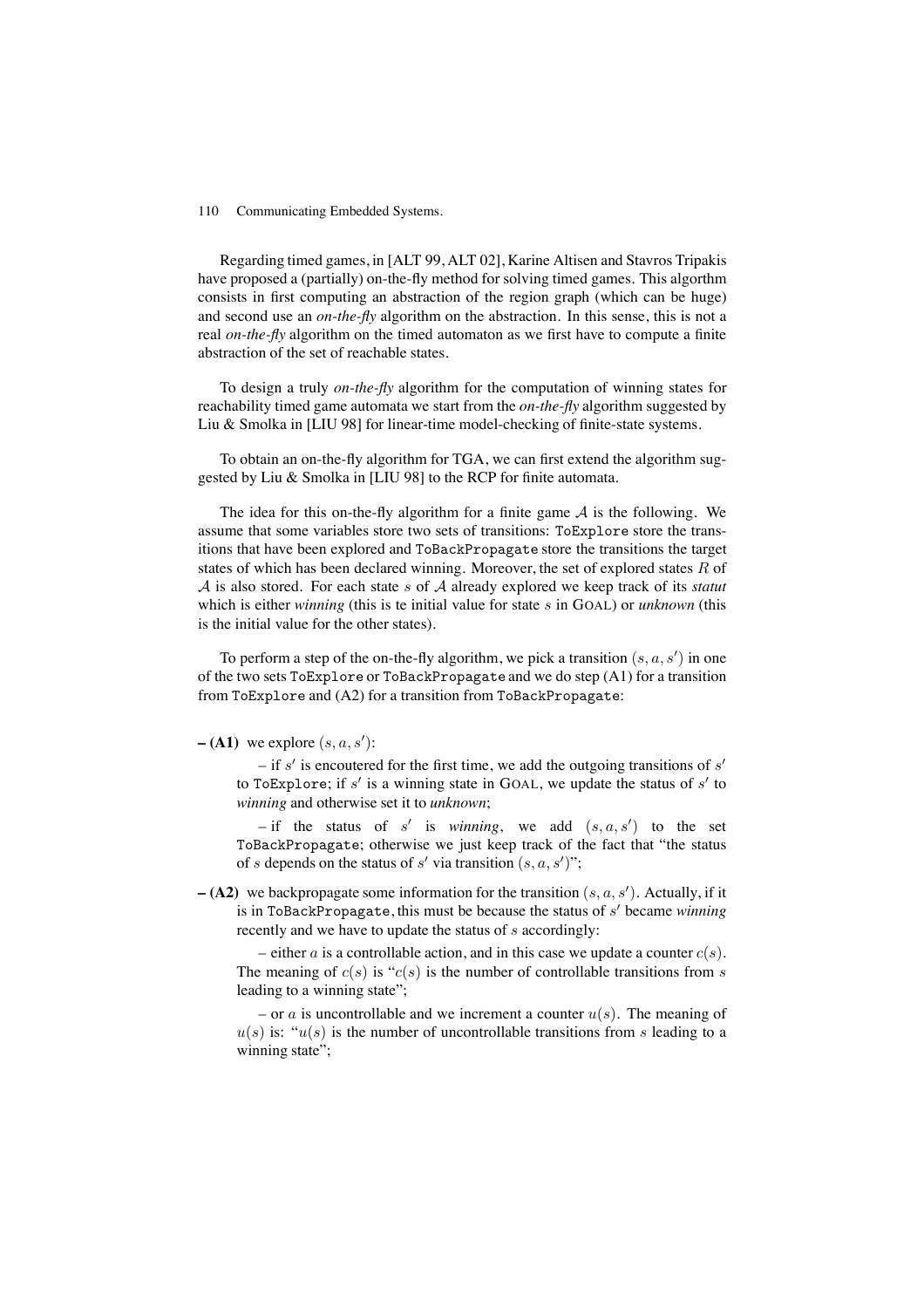– Once  $c(s)$  or  $u(s)$  has been updated, the status of s may change. Let  $U(s)$  be the total number of uncontrollable transitions originating from s in A. If  $c(s) \ge 1$  and  $u(s) = U(s)$ , s can be declared a *winning* state. The status of the states which depend on s has to be re-considered. Thus we add to ToBackPropagate all the transitions  $(s'', a, s)$  such that the status of  $s''$ depends on s via  $(s'', a, s)$ .

An on-the-fly algorithm for reachability games will process the sets ToExplore and ToBackPropagate in a random order. As soon as the status of the initial state of A is *winning*, we can stop the algorithm and the answer to the RCP is "yes" (moreover a winning strategy can be computed). This algorithm is linear in the size of  $A$ . Indeed, each transition is processed at most twice: once in ToExplore and once in ToBackPropagate. To design the on-the-fly version for timed games, we consider *symbolic* states or zones which are unions of regions. Given a TGA and a symbolic state  $(\ell, Z)$  we do a forward exploration of each transition from location  $\ell$  to  $\ell'$  by computing the discret successors of Z and the time successors (contrained by  $\ell'$  invariant). The status of the symbolic is then updated as for the untimed case. The on-the-fly algorithm for timed games together with the correctness proof are given in [CAS 05]. Actually, for timed games, the algorithm we give is not linear in the size of the region graph! We use zones to store symbolic states, and a region maybe included in several zones. Our algorithm is thus not optimal as there is an algorithm which is linear in the size of the region graph [ALT 99]. However, this algorithl is really on-the-fly, and in practise gives good results, as witnessed by the experiments carried out with the games version of UPPAAL called UPPAAL-TIGA [BEH 07a] which is presented in Chapter 6.

#### **3.8.2.** *Recent Results and Open Problems*

Using the previous algorothm, it is possible to compute *time optimal* controllers (cost associated with locations are all 1 and cost associated with discrete transitions are all 0). It suffices to give an upper bound on the maximum time to reach GOAL (see [CAS 05] for details). There is also a "safety games" version of the previous algorithm . In [CAS 07b], this on-the-fly algorithm has been adpated to games under *partial observation* (see next section 3.9). An ovserview of the on-the-fly algorithms for timed games us given in [CAS 07a].

## Some open problems still remain:

– on-the-fly algorithm could be extended to more general control objectives like repeated reachability (Büchi objective). This is really useful for timed games as Büchi objectives allow to enforce a controller to be non-Zeno;

– anotehr direction is to extend the previous algorithm and find good data structures to solve the optimal cost reachability control problem (see section 3.7).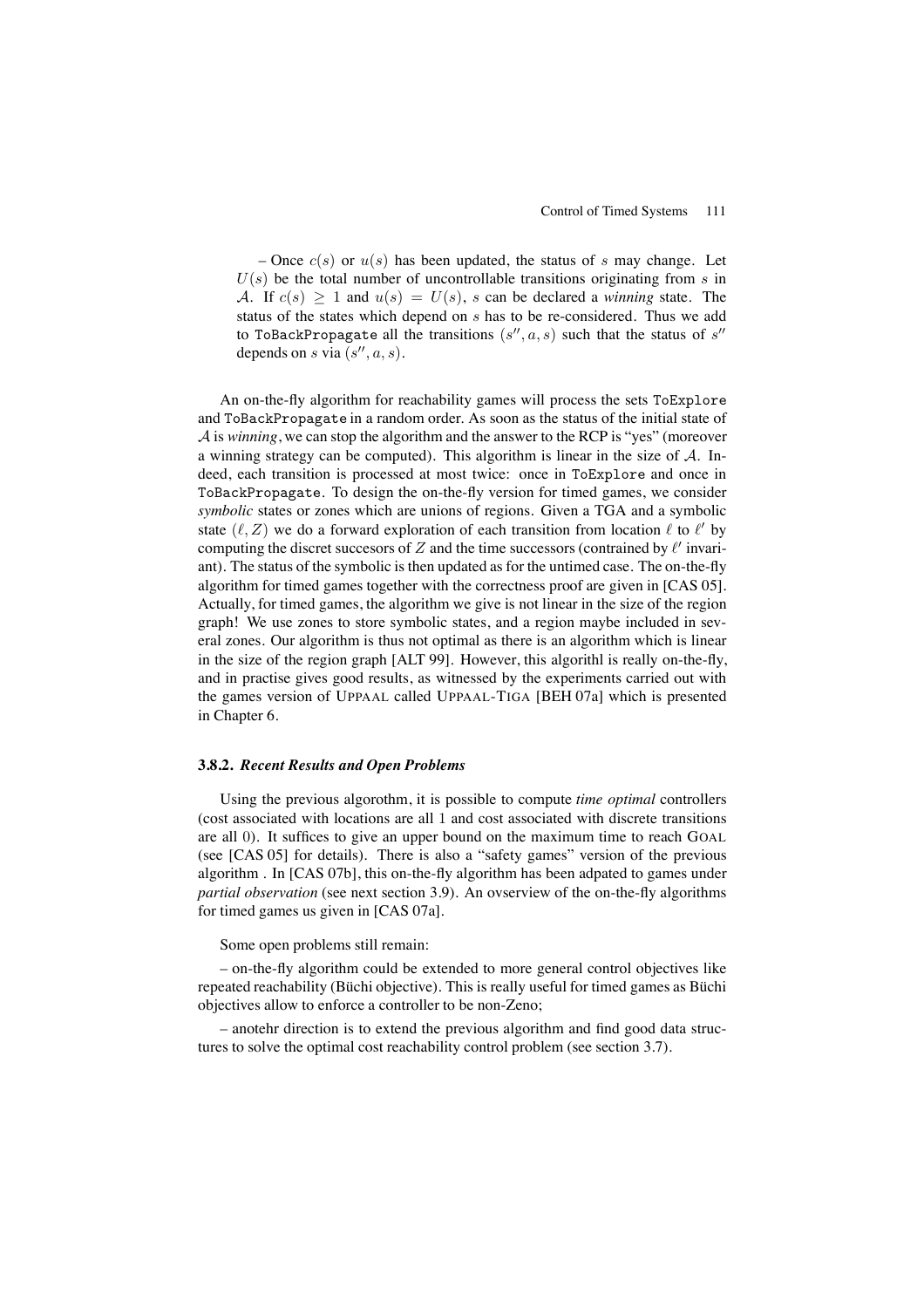#### **3.9. Partial observation**

In the previous sections, we (tacitly) assumed that the controller had perfect knowledge of the environment, and that it could observe all the actions and states of the system. In practice, it might not always be the case: in some cases, the controller can only observe some of the actions of the environment (which are said to be *observable*), and can only have partial informations about the current state of the environment. Still, we would like to be able, as much as possible, to control the environment: this problem is known as *Control Under Partial Observation* (referred to as PO in the sequel).

In this case, we keep assuming that the set of events is partitionned into two sets —controllable  $(\Sigma_c)$  and uncontrollable  $(\Sigma_u)$ — but only a subset  $\Sigma_u^o$  of  $\Sigma_u$  is *observable*. The controller is only able to observe a timed trace  $(a_0, t_0)(a_1, t_1)\cdots(a_n, t_n)$ in  $((\Sigma_c \cup \Sigma_u^o) \times \mathbb{R}_{\geq 0})^*$ , and based on this information, it must decide which actions to play.

As regards strategies, we say that a strategy f is *trace-based* if for any two runs ρ and  $\rho'$  yielding the same observation<sup>7</sup>, we have  $f(\rho) = f(\rho').$ 

The control problem under partial observation (PO-CP) aims at deciding whether there exists a winning *trace-based* strategy f (*i.e.*, a *trace-based controller*, TBC). The PO-CP problem is then the following:

given a partially observable system S and an objective  $\phi$ , does there exists a TBC C such that  $(S \parallel C) \models \phi$ ? [PO-CP]

A survey on partial observation in timed systems is given in [BOU 05c]. In case the specification is given as a deterministic timed automaton, the PO-CP is undecidable [BOU 03]. Even if we restrict to the *safety* fragment and if we are only interested in synthesizing non-Zeno controllers (Non-Zeno-PO-SCP), the problem remains undecidable [BOU 06d].

However, by fixing in advance the resources available to the controller, the proof of [DSO 02] on control with external specifications (see Sect. 3.6) can be extended to the partial observation setting. The result is then the following: if the resources available to the controller are fixed and if the control objective  $\phi$  is given as a deterministic finite automaton, then the PO-CP is EXPTIME-complete [BOU 03].

Recent works [CHA 06, DEW 06] focus on partial observation of the *states* of a finite-state system. A timed extension of those works is given in [CAS 07b].

<sup>7.</sup> I.e., having the same projection on  $((\Sigma_c \cup \Sigma_u^o) \times \mathbb{R}_{\geq 0})^*$ .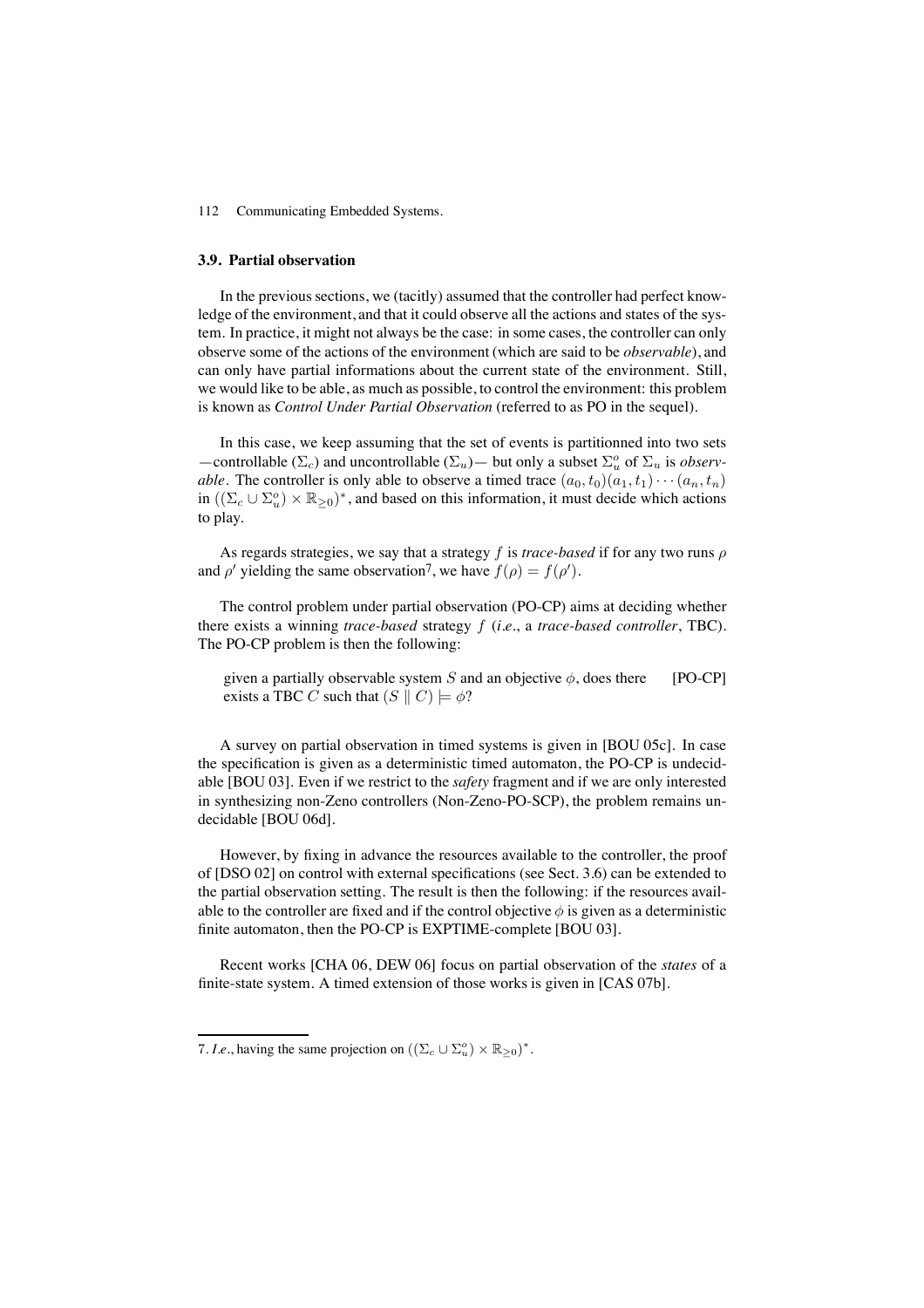## **3.10. Changing game rules . . .**

As mentionned above when defining TGAs, several semantics have been defined for timed games. We present below an alternative semantics, based on [ALF 03], and whose main advantage is that it can handle Zeno strategies.

Informally<sup>8</sup>, the main difference in the rules is the following: instead of choosing between waiting and performing an action, each player concurrently choose an action and *how long* they want to wait before performing that action. The rest is identical: the player with the shortest delay is selected, and his action is performed after delaying for the amount of time this player had chosen.

Though this might look like a minor change, this semantics has one important advantage: at each step, we know which player has chosen the shortest delay. That way, along Zeno runs, we are able to detect which player has been unfair by choosing converging delays. The other player is declared the winner in this case<sup>9</sup>



**Figure 3.10.** *A (safety) game in which winning requires Zenoness*

Let us go back to our example of Section 3.4, depicted on Fig. 3.10. Consider the following strategy: in state  $(\ell_0, x)$  with  $x < 1$ , the controller proposes a positive delay  $\delta$  such that, after this delay, the value of x is of the form  $1 - 1/n$  (this is always possible when  $x < 1$ ). Together with this value, the controller decides to perform action c. With our new semantics, this strategy is not winning: it suffices for the environment to play the strategy "*wait until*  $x = 1$  *and perform action* u" to win, since the controller will be disqualified.

This setting has drawbacks unfortunately. For instance, even for simple reachability objectives, winning strategies might need memory: from state  $(\ell_0, 0)$  of the game depicted on Fig. 3.11(a), the controller has to play  $c_1$  at date 0 (in order to satisfy the reachability condition). The play will then come back to the same state  $(\ell_0, 0)$  after the second move. If the controller is memoryless, he will keep applying this strategy, which results in a Zeno run.

<sup>8</sup>. We won't give the precise definition of those games in this chapter, and refer the eager reader to [ALF 03, BRI 07, HEN 06b], where the details can be found.

<sup>9</sup>. It could be the case that both players are disqualified. There is no winner in this case.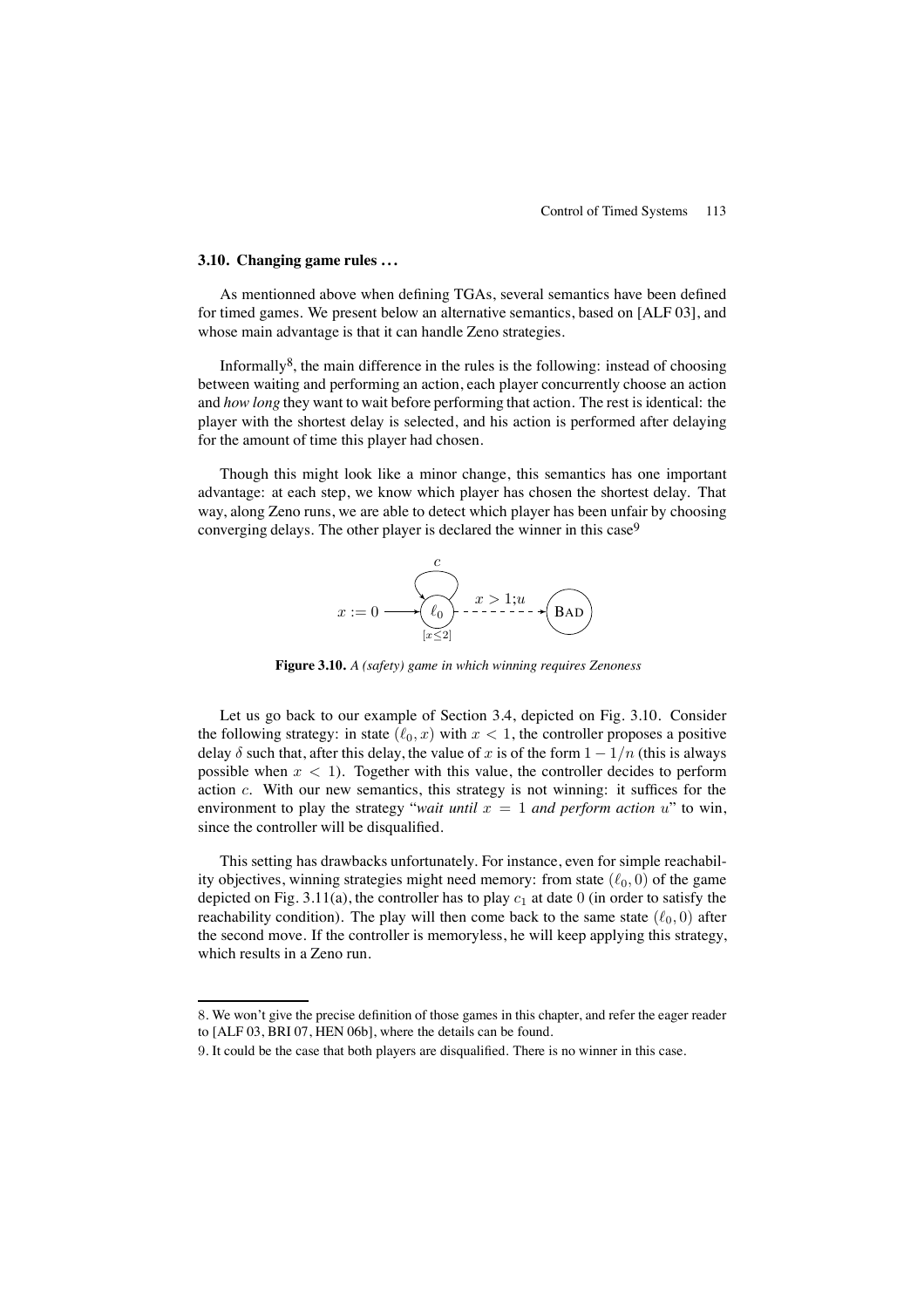Even though the players cannot rely on Zeno behaviours to win, there are examples where it is necessary to apply a "Zeno strategy" for a finite number of steps. Figure 3.11(b) depicts such an example: the objective in this game being to reach state  $\ell_1$ , the controller will play action c at dates  $1/2$ ,  $3/4$ ,  $7/8$ , etc., always letting  $1/2^{n+1}$  time units elapse between the *n*-th and  $n + 1$ -st step. This strategy is Zeno, but it is intended to be applied only a finite number of times. Plays that are winning for the environment under that strategy are plays in which the environment itself always plays smaller delays. In that case, the environment loses.



(a) strategy requiring memory

(b) "surprise" strategy

**Figure 3.11.** *Examples of timed games*

Under such rules, most of the results presented in this chapter still hold. In particular, the notion of *controllable predecessors* can be extended to this setting, and zone-based arguments are still valid; that way, fixpoint techniques can be developped, still resulting in exponential time algorithms.

Recent extensions of those models have been proposed, where all the players can act upon the action to be performed even if they don't choose the smallest delay. Those games extend classical *concurrent games* [ALU 02] with clocks: in this setting, each player will not only tell his preferred delay and action, but also the actions he would like to perform is a smaller delay were to be chosen by some other player. The resulting action would then depend on all the choices of all the players, even if their preferred delays were too large. In [BRI 07], the techniques and results presented above have been adapted to this framework.

# **3.11. Bibliography**

- [ALF 01] DE ALFARO L., HENZINGER T.A., MAJUMDAR R., "Symbolic Algorithms for Infinite-State Games", *Proc. 12th International Conference on Concurrency Theory (CON-CUR'01)*, vol. 2154 of *Lecture Notes in Computer Science*, p. 536-550, Springer, 2001.
- [ALF 03] DE ALFARO L., FAËLLA M., HENZINGER T.A., MAJUMDAR R., STOELINGA M., "The Element of Surprise in Timed Games", *Proc. 14th International Conference on Concurrency Theory (CONCUR'03)*, vol. 2761 of *Lecture Notes in Computer Science*, p. 142- 156, Springer, 2003.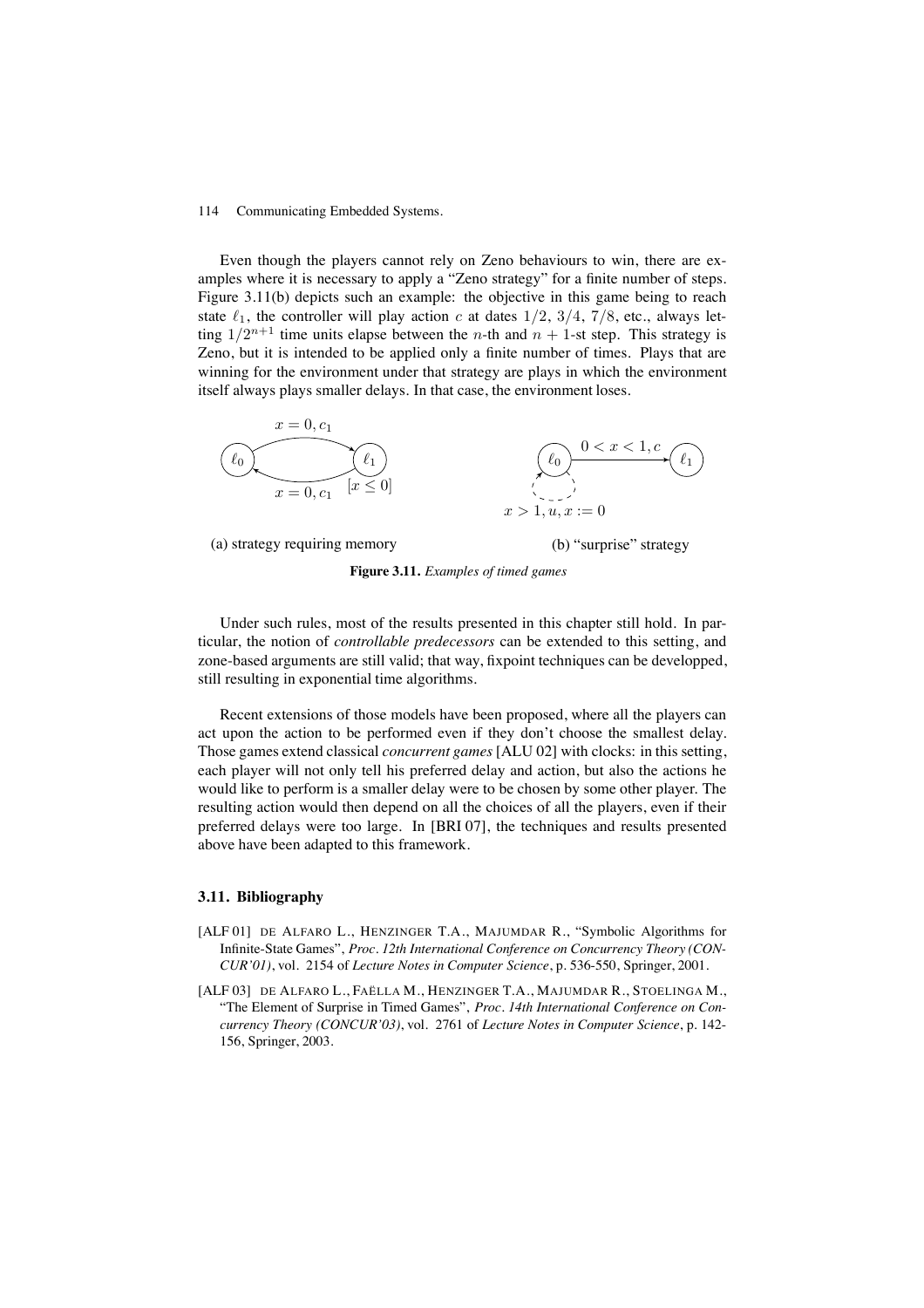- [ALT 99] ALTISEN K., TRIPAKIS S., "On-the-Fly Controller Synthesis for Discrete and Dense-Time Systems", *Proc. World Congress on Formal Methods in the Development of Computing System (FM'99)*, vol. 1708 of *Lecture Notes in Computer Science*, p. 233-252, Springer, 1999.
- [ALT 02] ALTISEN K., TRIPAKIS S., "Tools for Controller Synthesis of Timed Systems", *Proc. 2nd Workshop on Real-Time Tools (RT-TOOLS'02)*, 2002, Proc. published as Technical Report 2002-025, Uppsala University, Sweden.
- [ALT 05] ALTISEN K., MARKEY N., REYNIER P.A., TRIPAKIS S., "Implémentabilité des automates temporisés", *Actes du 5ème Colloque sur la Modélisation des Systèmes Réactifs (MSR'05)*, p. 395-406, Autrans, France, Hermès, October 2005.
- [ALU 94] ALUR R., DILL D., "A Theory of Timed Automata", *Theoretical Computer Science*, vol. 126, num. 2, p. 183-235, Elsevier Science, 1994.
- [ALU 01] ALUR R., LA TORRE S., PAPPAS G.J., "Optimal Paths in Weighted Timed Automata", *Proc. 4th International Workshop Hybrid Systems, Computation and Control (HSCC'01)*, vol. 2034 of *Lecture Notes in Computer Science*, p. 49-62, Springer, 2001.
- [ALU 02] ALUR R., HENZINGER T.A., KUPFERMAN O., "Alternating-time temporal logic", *Journal of the ACM*, vol. 49, p. 672-713, ACM Press, 2002.
- [ALU 04] ALUR R., BERNADSKY M., MADHUSUDAN P., "Optimal Reachability in Weighted Timed Games", *Proc. 31st International Colloquium on Automata, Languages and Programming (ICALP'04)*, vol. 3142 of *Lecture Notes in Computer Science*, p. 122-133, Springer, 2004.
- [AMN 01] AMNELL T., BEHRMANN G., BENGTSSON J., D'ARGENIO P.R., DAVID A., FEHNKER A., HUNE T., JEANNET B., LARSEN K.G., MÖLLER O., PETTERSSON P., WEISE C., YI W., "UPPAAL – Now, Next, and Future", *Proc. Modelling and Verification of Parallel Processes (*MOVEP*2k)*, vol. 2067 of *Lecture Notes in Computer Science*, p. 99-124, Springer, 2001.
- [AMN 07] AMNELL T., BEHRMANN G., BENGTSSON J., D'ARGENIO P.R., DAVID A., FEHNKER A., HUNE T., JEANNET B., LARSEN K.G., MÖLLER O., PETTERSSON P., WEISE C., YI W., "UPPAAL", 2007, http://www.uppaal.com.
- [ARN 03] ARNOLD A., VINCENT A., WALUKIEWICZ I., "Games for synthesis of controllers with partial observation", *Theoretical Computer Science*, vol. 1, num. 303, p. 7-34, Elsevier Science, 2003.
- [ASA 98] ASARIN E., MALER O., PNUELI A., SIFAKIS J., "Controller Synthesis for Timed Automata", *Proc. IFAC Symposium on System Structure and Control*, p. 469-474, Elsevier Science, 1998.
- [ASA 99] ASARIN E., MALER O., "As Soon as Possible: Time Optimal Control for Timed Automata", *Proc. 2nd International Workshop Hybrid Systems, Computation and Control (HSCC'99)*, vol. 1569 of *Lecture Notes in Computer Science*, p. 19-30, Springer, 1999.
- [BEH 01a] BEHRMANN G., FEHNKER A., HUNE T., LARSEN K.G., PETTERSSON P., ROM-IJN J., VAANDRAGER F., "Efficient Guiding Towards Cost-Optimality in UPPAAL", *Proc. 7th International Conference on Tools and Algorithms for the Construction and Analysis*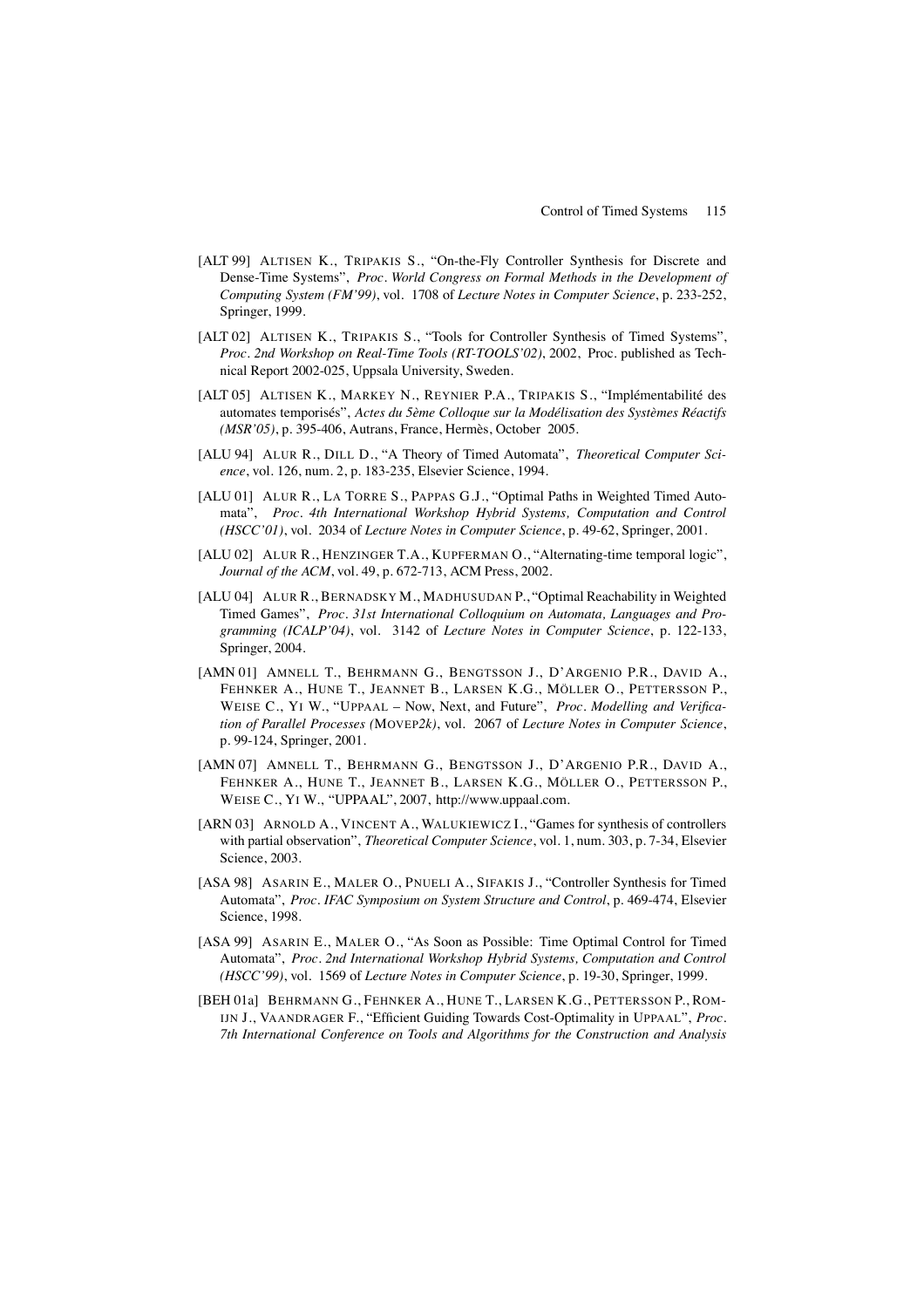*of Systems (TACAS'01)*, vol. 2031 of *Lecture Notes in Computer Science*, p. 174-188, Springer, 2001.

- [BEH 01b] BEHRMANN G., FEHNKER A., HUNE T., LARSEN K.G., PETTERSSON P., ROM-IJN J., VAANDRAGER F., "Minimum-Cost Reachability for Priced Timed Automata", *Proc. 4th International Workshop Hybrid Systems, Computation and Control (HSCC'01)*, vol. 2034 of *Lecture Notes in Computer Science*, p. 147-161, Springer, 2001.
- [BEH 07a] BEHRMANN G., COUGNARD A., DAVID A., FLEURY E., LARSEN K.G., LIME D., "UPPAAL-TiGA", 2007, http://www.cs.aau.dk/~adavid/tiga/.
- [BEH 07b] BEHRMANN G., LARSEN K.G., RASMUSSEN J.I., "UPPAAL-CORA", 2007, http://www.cs.aau.dk/~behrmann/cora/.
- [BOU 03] BOUYER P., D'SOUZA D., MADHUSUDAN P., PETIT A., "Timed Control with Partial Observability", *Proc. 15th International Conference on Computer Aided Verification (CAV'03)*, vol. 2725 of *Lecture Notes in Computer Science*, p. 180-192, Boulder, États-Unis, Springer, July 2003.
- [BOU 04a] BOUYER P., BRINKSMA E., LARSEN K.G., "Staying Alive As Cheaply As Possible", *Proc. 7th International Conference Hybrid Systems, Computation and Control (HSCC'04)*, vol. 2993 of *Lecture Notes in Computer Science*, p. 203-218, Philadelphie, États-Unis, Springer, March 2004.
- [BOU 04b] BOUYER P., CASSEZ F., FLEURY E., LARSEN K.G., Optimal Strategies in Priced Timed Game Automata, BRICS Reports Series num. RS-04-0, BRICS, Aalborg, Danemark, February 2004, ISSN 0909-0878.
- [BOU 04c] BOUYER P., CASSEZ F., FLEURY E., LARSEN K.G., "Optimal Strategies in Priced Timed Game Automata", *Proc. 24th Conference on Fundations of Software Technology and Theoretical Computer Science (FSTTCS'04)*, vol. 3328 of *Lecture Notes in Computer Science*, p. 148-160, Chennai, Inde, Springer, December 2004.
- [BOU 05a] BOUYER P., CASSEZ F., FLEURY E., LARSEN K.G., "Synthesis of Optimal Strategies Using HyTech", *Proc. Workshop on Games in Design and Verification (GDV'04)*, vol. 119 of *Electronic Notes in Theoretical Computer Science*, p. 11-31, Boston, États-Unis, Elsevier Science, February 2005.
- [BOU 05b] BOUYER P., CASSEZ F., LAROUSSINIE F., "Modal Logics for Timed Control", *Proc. 16th International Conference on Concurrency Theory (CONCUR'05)*, vol. 3653 of *Lecture Notes in Computer Science*, p. 81-94, San Francisco, États-Unis, Springer, 2005.
- [BOU 05c] BOUYER P., CHEVALIER F., KRICHEN M., TRIPAKIS S., "Observation partielle des systèmes temporisés", *Actes du 5ème Colloque sur la Modélisation des Systèmes Réactifs (MSR'05)*, p. 381-393, Autrans, France, Hermès, October 2005.
- [BOU 06a] BOUYER P., BOZZELLI L., CHEVALIER F., "Controller Synthesis for MTL Specifications", *Proc. 17th International Conference on Concurrency Theory (CONCUR'06)*, vol. 4137 of *Lecture Notes in Computer Science*, p. 450-464, Bonn, Allemagne, Springer, August 2006.
- [BOU 06b] BOUYER P., BRIHAYE T., CHEVALIER F., "Control in o-Minimal Hybrid Systems", *Proc. 21st IEEE Symposium on Logic in Computer Science (LICS'06)*, p. 367-378,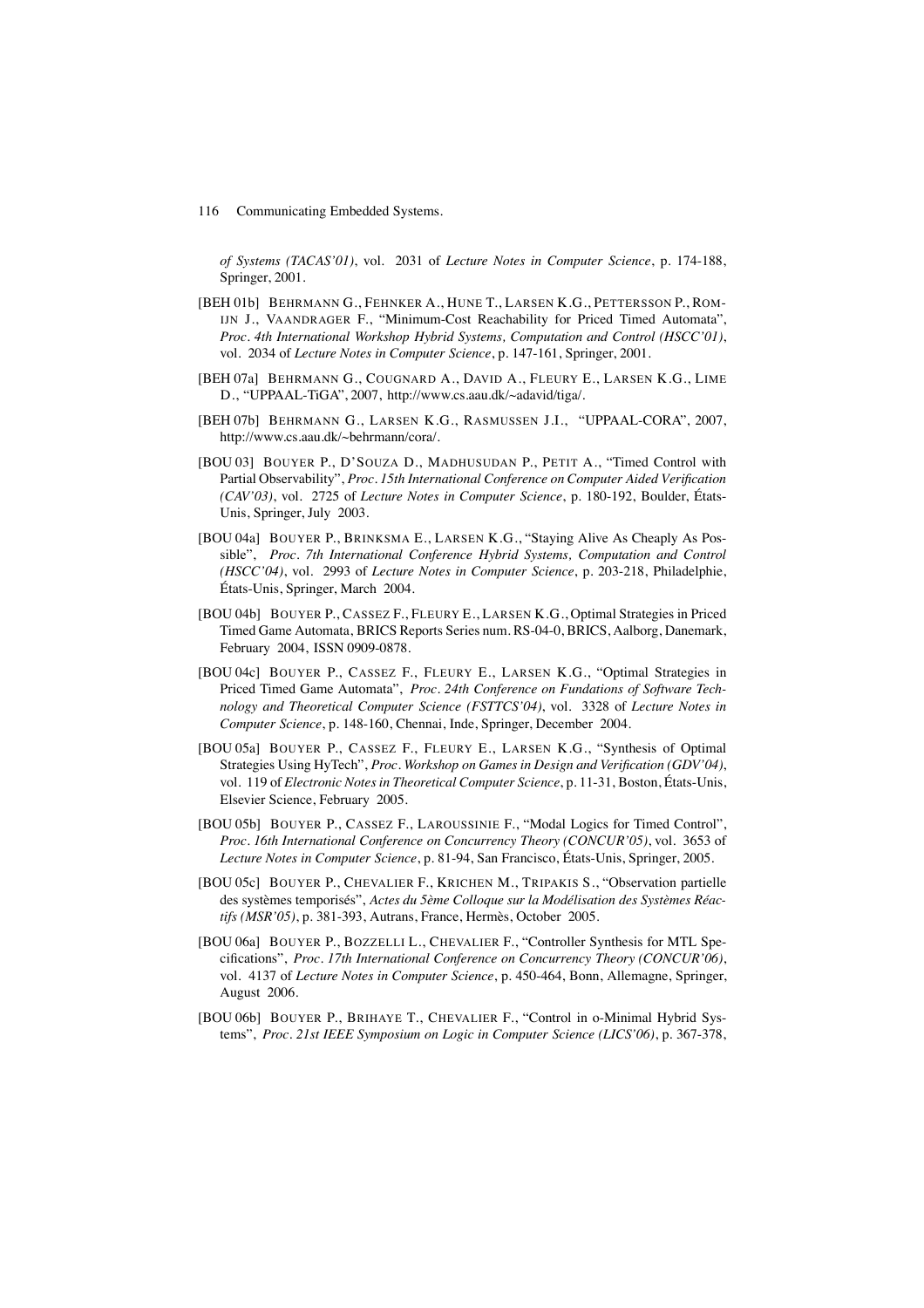Seattle, États-Unis, IEEE Computer Society Press, August 2006.

- [BOU 06c] BOUYER P., BRIHAYE T., MARKEY N., "Improved Undecidability Results on Weighted Timed Automata", *Information Processing Letters*, vol. 98, num. 5, p. 188-194, Elsevier Science, June 2006.
- [BOU 06d] BOUYER P., CHEVALIER F., "On the Control of Timed and Hybrid Systems", *EATCS Bulletin*, vol. 89, p. 79-96, European Association for Theoretical Computer Science, June 2006.
- [BOU 06e] BOUYER P., LARSEN K.G., MARKEY N., RASMUSSEN J.I., "Almost Optimal Strategies in One-Clock Priced Timed Automata", *Proc. 26th Conference on Foundations of Software Technology and Theoretical Computer Science (FSTTCS'06)*, vol. 4337 of *Lecture Notes in Computer Science*, p. 345-356, Kolkata, Inde, Springer, December 2006.
- [BOU 06f] BOUYER P., MARKEY N., REYNIER P.A., "Robust Model-Checking of Linear-Time Properties in Timed Automata", *Proc. 7th Latin American Symposium on Theoretical Informatics (LATIN'06)*, vol. 3887 of *Lecture Notes in Computer Science*, p. 238-249, Valdivia, Chili, Springer, March 2006.
- [BOU 07] BOUYER P., BRIHAYE T., CHEVALIER F., "Weighted O-Minimal Hybrid Systems are more Decidable than Weighted Timed Automata!", *Proc. Symposium on Logical Foundations of Computer Science (LFCS'07)*, Lecture Notes in Computer Science, New-York, États-Unis, Springer, June 2007.
- [BOU 08a] BOUYER P., BRINKSMA E., LARSEN K.G., "Optimal Infinite Scheduling for Multi-Priced Timed Automata", *Formal Methods in System Design*, vol. 32, num. 1, p. 2-23, Kluwer Academic Publishers, February 2008.
- [BOU 08b] BOUYER P., MARKEY N., REYNIER P.A., "Robust Analysis of Timed Automata *via* Channel Machines", *Proc. 11th International Conference on Foundations of Software Science and Computation Structures (FoSSaCS'08)*, vol. 4962 of *Lecture Notes in Computer Science*, p. 157-171, Budapest, Hongrie, Springer, March 2008.
- [BRI 04] BRIHAYE T., BRUYÈRE V., RASKIN J.F., "Model-Checking for Weighted Timed Automata", *Proc. Joint International Conferences on Formal Modelling and Analysis of Timed Systems (FORMATS'04) and Formal Techniques in Real-Time and Fault-Tolerant Systems (FTRTFT'04)*, vol. 3253 of *Lecture Notes in Computer Science*, p. 277-292, Springer, 2004.
- [BRI 05] BRIHAYE T., BRUYÈRE V., RASKIN J.F., "On Optimal Timed Strategies", *Proc. 3th International Conference on Formal Modelling and Analysis of Timed Systems (FORMATS'05)*, vol. 3829 of *Lecture Notes in Computer Science*, p. 49-64, Springer, 2005.
- [BRI 07] BRIHAYE T., LAROUSSINIE F., MARKEY N., OREIBY G., "Timed Concurrent Game Structures", *International Conference on Concurrency Theory (CONCUR'07)*, vol. 4703 of *Lecture Notes in Computer Science*, p. 445-459, Springer, 2007.
- [CAS 02] CASSEZ F., HENZINGER T.A., RASKIN J.F., "A Comparison of Control Problems for Timed and Hybrid Systems", *Proc. 5th International Workshop on Hybrid Systems, Computation and Control (HSCC'02)*, vol. 2289 of *Lecture Notes in Computer Science*, p. 134-148, Springer, 2002.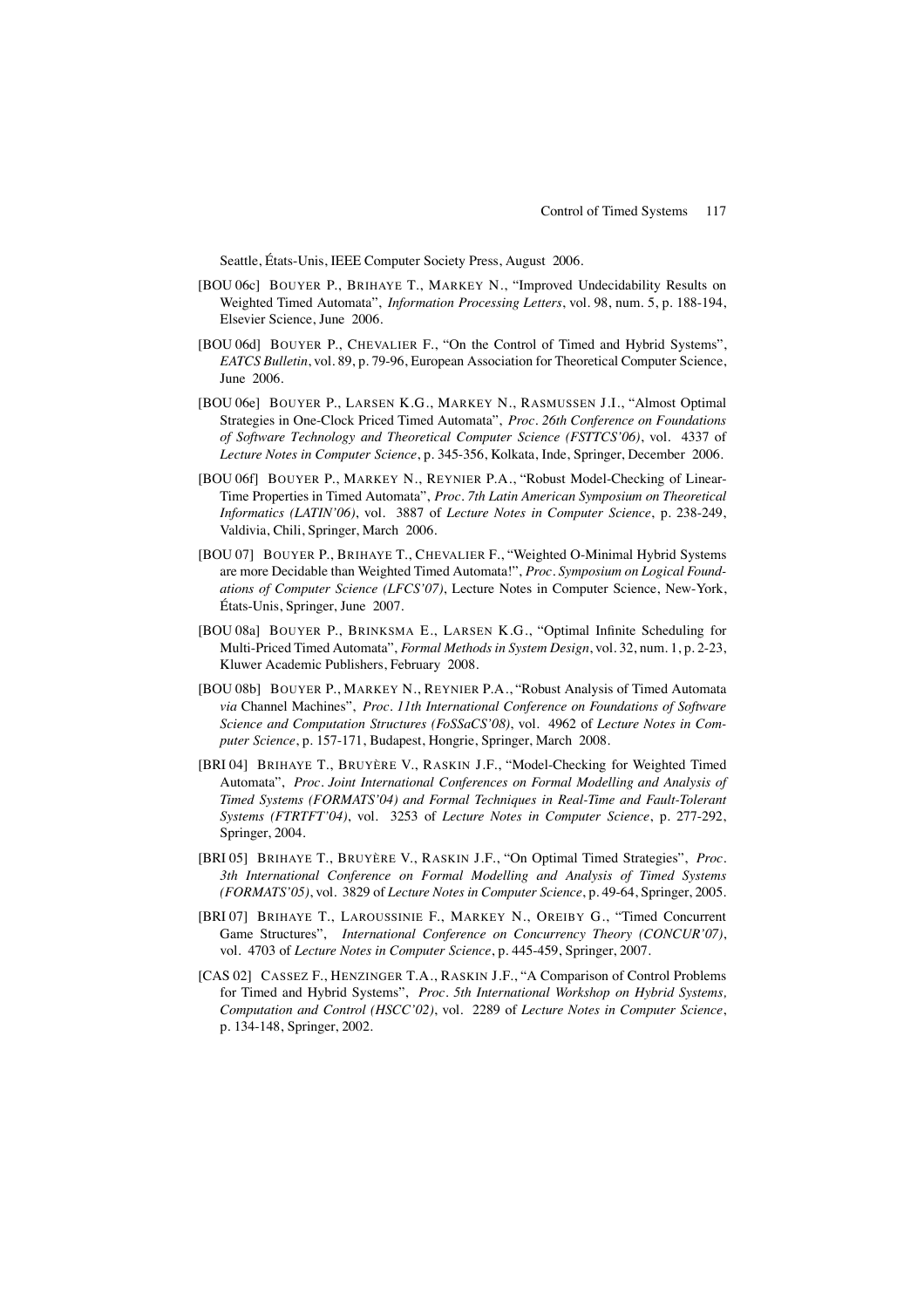- [CAS 05] CASSEZ F., DAVID A., FLEURY E., LARSEN K.G., LIME D., "Efficient On-The-Fly Algorithms for the Analysis of Timed Games", *Proc. 16th International Conference on Concurrency Theory (CONCUR'05)*, vol. 3653 of *Lecture Notes in Computer Science*, p. 66-80, San Francisco, États-Unis, Springer, August 2005.
- [CAS 07a] CASSEZ F., "Efficient On-the-Fly Algorithms for Partially Observable Timed Games", *Proc. 5th International Conference on Formal Modeling and Analysis of Timed Systems (FORMATS'07)*, vol. 4763 of *Lecture Notes in Computer Science*, p. 5-24, Springer, 2007.
- [CAS 07b] CASSEZ F., DAVID A., LARSEN K.G., LIME D., RASKIN J.F., "Timed Control with Observation Based and Stuttering Invariant Strategies", *Proc. 5th International Symposium on Automated Technology for Verification and Analysis (ATVA'07)*, vol. 4762 of *Lecture Notes in Computer Science*, p. 307-321, Springer, 2007.
- [CHA 06] CHATTERJEE K., DOYEN L., HENZINGER T.A., RASKIN J.F., "Algorithms for Omega-Regular Games with Imperfect Information", *Proc. 20th International Workshop on Computer Science Logic (CSL'06)*, p. 287-302, 2006.
- [DEW 04a] DE WULF M., DOYEN L., MARKEY N., RASKIN J.F., "Robustness and Implementability of Timed Automata", *Proc. Joint International Conferences on Formal Modelling and Analysis of Timed Systems (FORMATS'04) and Formal Techniques in Real-Time and Fault-Tolerant Systems (FTRTFT'04)*, vol. 3253 of *Lecture Notes in Computer Science*, p. 118-133, Springer, 2004.
- [DEW 04b] DE WULF M., DOYEN L., RASKIN J.F., "Almost ASAP Semantics: From Timed Models to Timed Implementations", *Proc. 7th International Workshop Hybrid Systems, Computation and Control (HSCC'04)*, vol. 2993 of *Lecture Notes in Computer Science*, p. 296-310, Springer, 2004.
- [DEW 05a] DE WULF M., DOYEN L., RASKIN J.F., "Almost ASAP Semantics: From Timed Models to Timed Implementations", *Formal Aspects of Computing*, vol. 17, num. 3, p. 319- 341, Springer, 2005.
- [DEW 05b] DE WULF M., DOYEN L., RASKIN J.F., "Systematic Implementation of Real-Time Models", *Proc. International Symposium of Formal Methods Europe (FM'05)*, vol. 3582 of *Lecture Notes in Computer Science*, p. 139-156, Springer, 2005.
- [DEW 06] DE WULF M., DOYEN L., RASKIN J., "A Lattice Theory for Solving Games of Imperfect Information", *Proc. 9th International Workshop Hybrid Systems, Computation and Control (HSCC'06)*, p. 153-168, 2006.
- [DOY 07] DOYEN L., "Robust Parametric Reachability for Timed Automata", *Information Processing Letters*, vol. 102, num. 5, p. 208-213, Elsevier Science, 2007.
- [DSO 02] D'SOUZA D., MADHUSUDAN P., "Timed Control Synthesis for External Specifications", *Proc. 19th International Symposium on Theoretical Aspects of Computer Science (STACS'02)*, vol. 2285 of *Lecture Notes in Computer Science*, p. 571-582, Springer, 2002.
- [FAE 02a] FAËLLA M., LA TORRE S., MURANO A., "Automata-Theoretic Decision of Timed Games", *Proc. 3rd International Workshop on Verification, Model Checking, and Abstract Interpretation (VMCAI'02)*, vol. 2294 of *Lecture Notes in Computer Science*, p. 240-254, Venise, Italie, Springer, January 2002.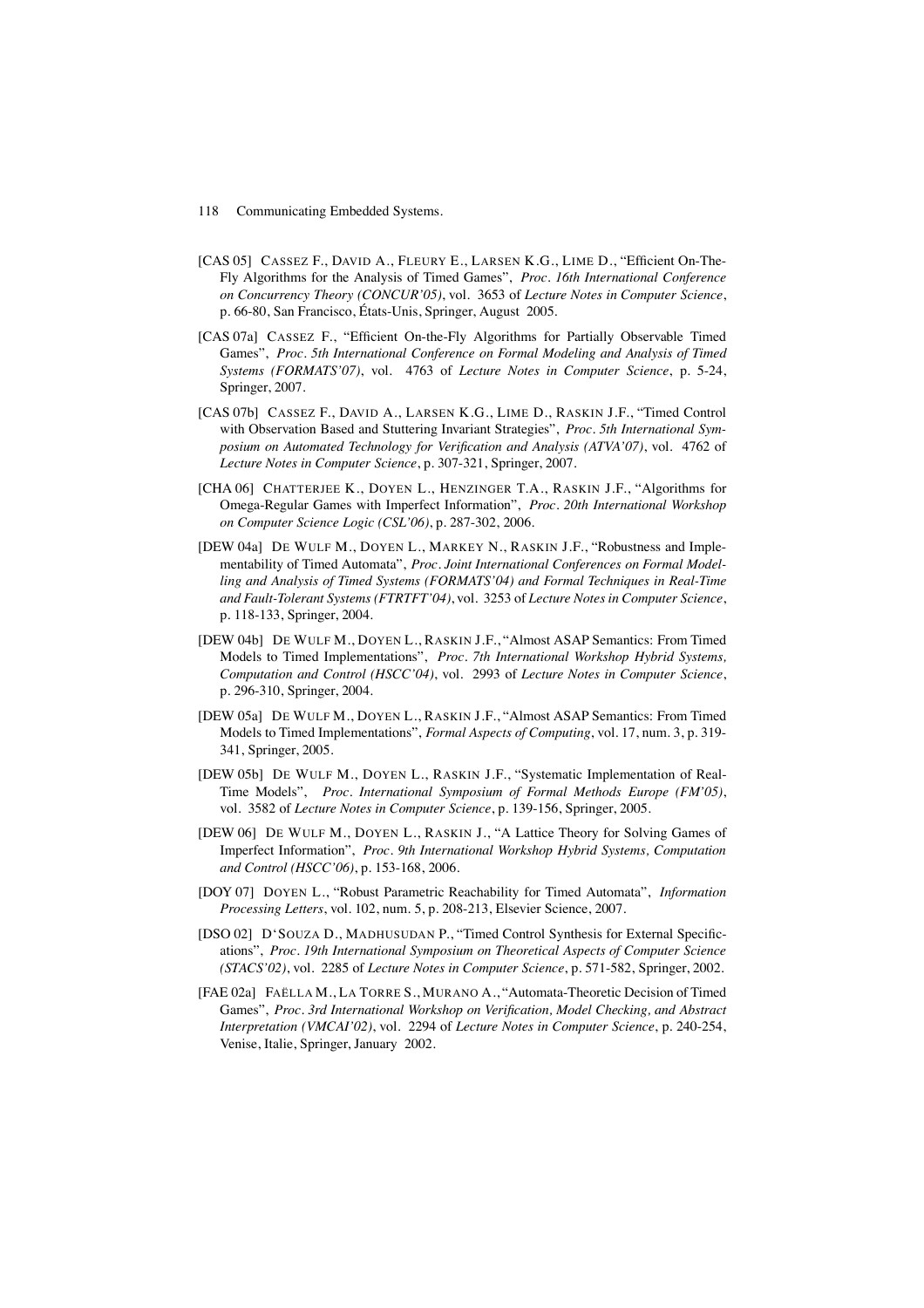- [FAE 02b] FAËLLA M., LA TORRE S., MURANO A., "Dense Real-Time Games", *Proc. 17th IEEE Symposium on Logic in Computer Science (LICS'02)*, p. 167-176, IEEE Computer Society Press, 2002.
- [FRE 05] FREHSE G., "PHAVer: Algorithmic Verification of Hybrid Systems Past HyTech", *HSCC'05*, vol. 3414 of *LNCS*, p. 258-273, Springer, 2005.
- [HEN 96] HENZINGER T.A., "The Theory of Hybrid Automata", *Proc. 11th IEEE Symposium on Logic in Computer Science (LICS'96)*, p. 278-292, 1996.
- [HEN 97] HENZINGER T.A., HO P.H., WONG-TOI H., "HYTECH: A Model-Checker for Hybrid Systems", *Journal on Software Tools for Technology Transfer*, vol. 1, num. 1-2, p. 110-122, Springer, 1997.
- [HEN 98] HENZINGER T.A., KOPKE P.W., PURI A., VARAIYA P., "What's decidable about hybrid automata?", *Journal of Computer and System Sciences*, vol. 57, p. 94-124, Elsevier Science, 1998.
- [HEN 99a] HENZINGER T.A., HOROWITZ B., MAJUMDAR R., "Rectangular Hybrid Games", *Proc. 10th International Conference on Concurrency Theory (CONCUR'99)*, vol. 1664 of *Lecture Notes in Computer Science*, p. 320-335, Springer, 1999.
- [HEN 99b] HENZINGER T.A., KOPKE P.W., "Discrete-time control for rectangular hybrid automata", *Theoretical Computer Science*, vol. 221, p. 369-392, Elsevier Science, 1999.
- [HEN 06a] HENZINGER T.A., PRABHU V.S., "Timed Alternating-Time Temporal Logic", *Proc. 4th International Conferences on Formal Modelling and Analysis of Timed Systems, (FORMATS'06)*, vol. 4202 of *Lecture Notes in Computer Science*, p. 1-17, Springer, September 2006.
- [HEN 06b] HENZINGER T.A., PRABHU V.S., "Timed Alternating-Time Temporal Logic", *Proc. 4th International Conferences on Formal Modelling and Analysis of Timed Systems, (FORMATS'06)*, vol. 4202 of *Lecture Notes in Computer Science*, p. 1-17, Springer, September 2006.
- [HOF 92] HOFFMANN G., WONG-TOI H., "The input-output control of real-time discreteevent systems", *Proc. 13th Annual Real-time Systems Symposium*, p. 256-265, IEEE Computer Society Press, 1992.
- [HOL 07] HOLTZMANN G., "SPIN", 2007, http://spinroot.com.
- [KOY 90] KOYMANS R., "Specifying Real-Time Properties with Metric Temporal Logic", *Real-Time Systems*, vol. 2, num. 4, p. 255-299, 1990.
- [LAF 00] LAFFERRIERE G., PAPPAS G., SASTRY S., "O-minimal hybrid systems", *Mathematics of Control Signals and Systems*, vol. 13, num. 1, p. 1-21, 2000.
- [LAR 98] LAROUSSINIE F., LARSEN K.G., "CMC: A Tool for Compositional Model-Checking of Real-Time Systems", *Proc. IFIP Joint International Conference on Formal Description Techniques & Protocol Specification, Testing, and Verification (FORTE-PSTV'98)*, p. 439-456, Kluwer Academic, 1998.
- [LAR 05] LAROUSSINIE F., "CMC", 2005, http://www.lsv.ens-cachan.fr/~fl/cmcweb.html.